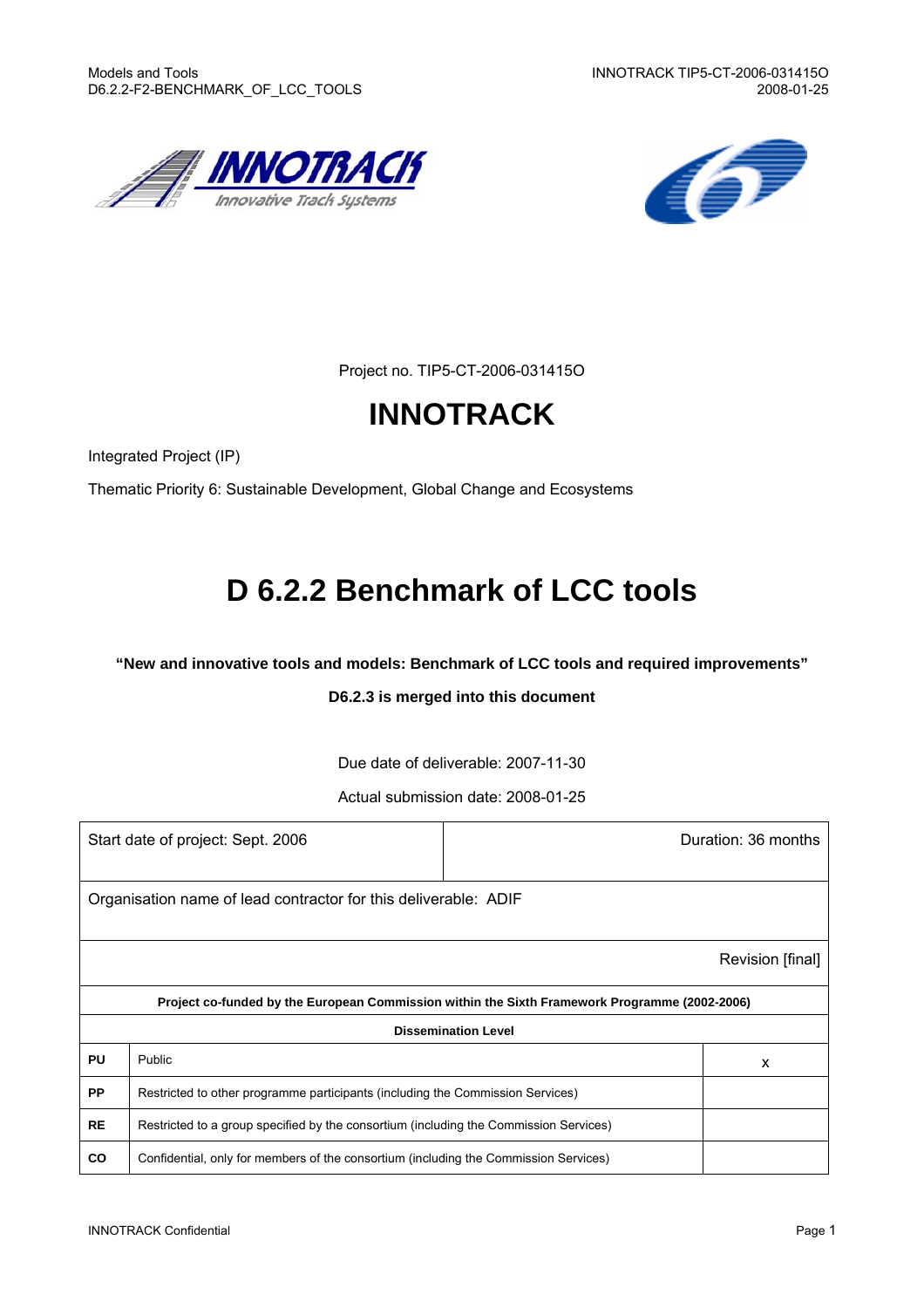# **Table of Contents**

| $\mathbf 1$ . |                                                                                                                                                  |  |
|---------------|--------------------------------------------------------------------------------------------------------------------------------------------------|--|
| 2.            |                                                                                                                                                  |  |
| 3.            |                                                                                                                                                  |  |
|               | 3.1<br>3.2<br>3.3<br>3.4<br>3.5<br>3.6<br>3.7<br>3.7.3 Data/Results interaction with other software (see Annex II for further details) 14<br>3.8 |  |
| $\mathbf{4}$  |                                                                                                                                                  |  |
|               | 4.1                                                                                                                                              |  |
|               | 4.2<br>4.3                                                                                                                                       |  |
| 5.            |                                                                                                                                                  |  |
| 6.            |                                                                                                                                                  |  |
| 7.            |                                                                                                                                                  |  |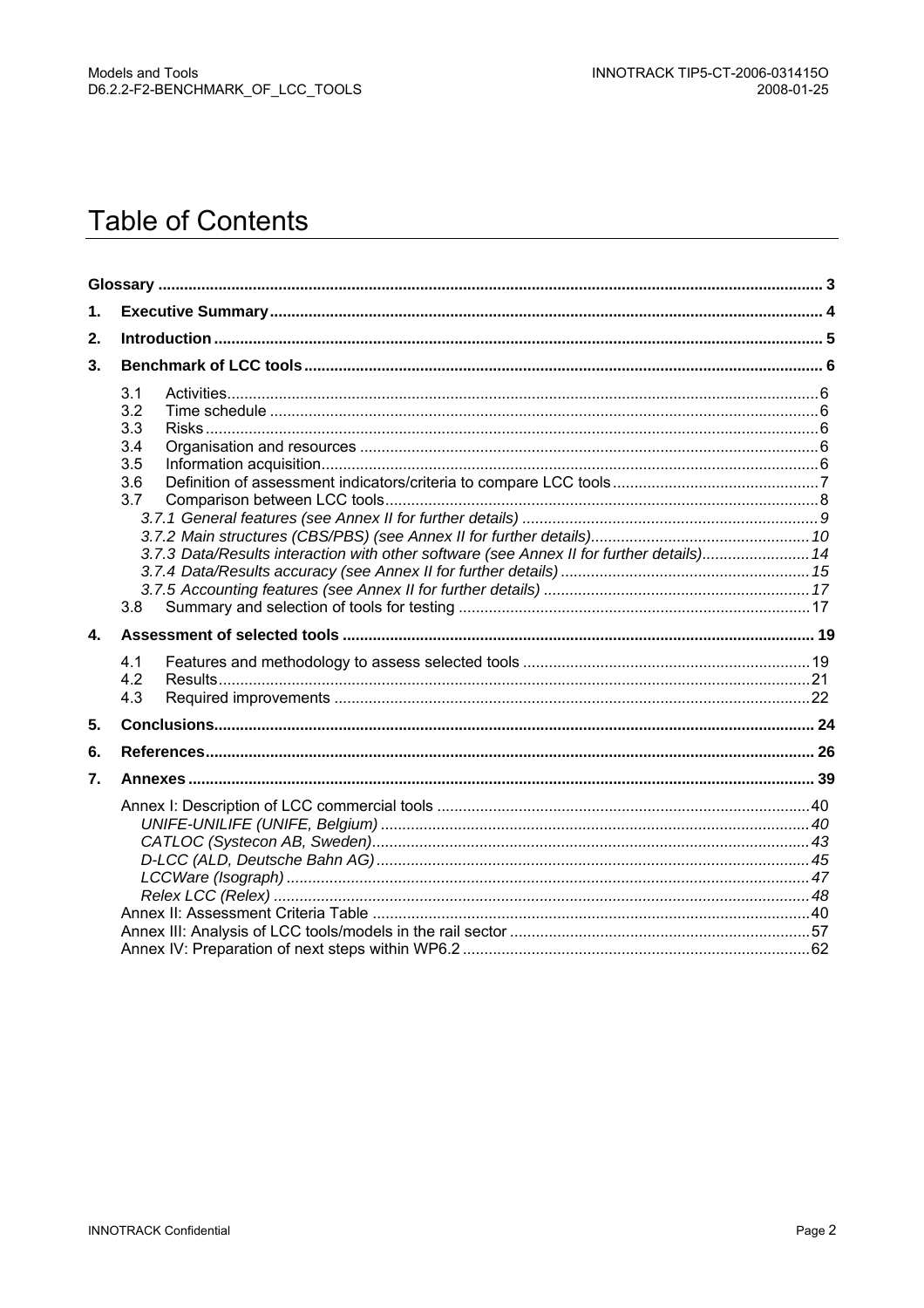# **Glossary**

| <b>ADIF</b>    | Administrador de Infraestructuras Ferroviarias (Spanish National Rail Administration)         |
|----------------|-----------------------------------------------------------------------------------------------|
| CATLOC         | Complete Analysis Tool for Logistics and Operations Costs (LCC tool developed by Systecon AB) |
| <b>CBS</b>     | Cost Breakdown Structure                                                                      |
| DB             | Deutsche Bahn AG (German National Rail Administration)                                        |
| D-LCC          | LCC tool used by DB                                                                           |
| <b>FMEA</b>    | Failure Mode Effects Analysis                                                                 |
| <b>FRACAS</b>  | Failure Reporting Analysis, Corrective Action System                                          |
| ΙM             | Infrastructure manager                                                                        |
| JBV            | Jernbaneverket (Norwegian National Rail Administration)                                       |
| <b>LCC</b>     | Life Cycle Cost Analysis                                                                      |
| <b>LCCA</b>    | Life Cycle Cost                                                                               |
| LCCWare        | LCC tool developed by Isograph                                                                |
| <b>LCM</b>     | Life Cycle Management (LCC tool used by ProRail)                                              |
| LRU            | Line Replaceable Unit                                                                         |
| <b>LSC</b>     | Life Support Cost                                                                             |
| MDT            | Mean Down Time                                                                                |
| <b>MTBF</b>    | Mean Time Between Failures                                                                    |
| <b>MTTF</b>    | Mean Time To Failure                                                                          |
| <b>MTTR</b>    | Mean Time To Repair                                                                           |
| <b>NPV</b>     | <b>Net Present Value</b>                                                                      |
| NR.            | Network Rail (Britain's National Rail Administration)                                         |
| OBB            | Austrian National Rail Administration                                                         |
| <b>ORLA</b>    | Optimal Repair Level Analysis                                                                 |
| <b>PBS</b>     | Product Breakdown Structure                                                                   |
| PriFo          | LCC tool developed by JBV                                                                     |
| ProRail        | Dutch National Rail Administration                                                            |
| <b>RAMS</b>    | Reliability, Availability, Maintainability and Safety                                         |
| <b>RBD</b>     | Reliability Block Diagram                                                                     |
| Relex LCC      | LCC tool developed by Relex                                                                   |
| SRU            | Shop Replaceable Unit                                                                         |
| T-SPA          | Track Strategic Planning Application by NR                                                    |
| <b>UNIDATA</b> | LCC tool developed by UNIFE                                                                   |
| <b>UNIFE</b>   | Union of the European Railway Industries                                                      |
| <b>UNILIFE</b> | LCC tool developed by UNIFE                                                                   |
| <b>WBS</b>     | Work Breakdown Structure                                                                      |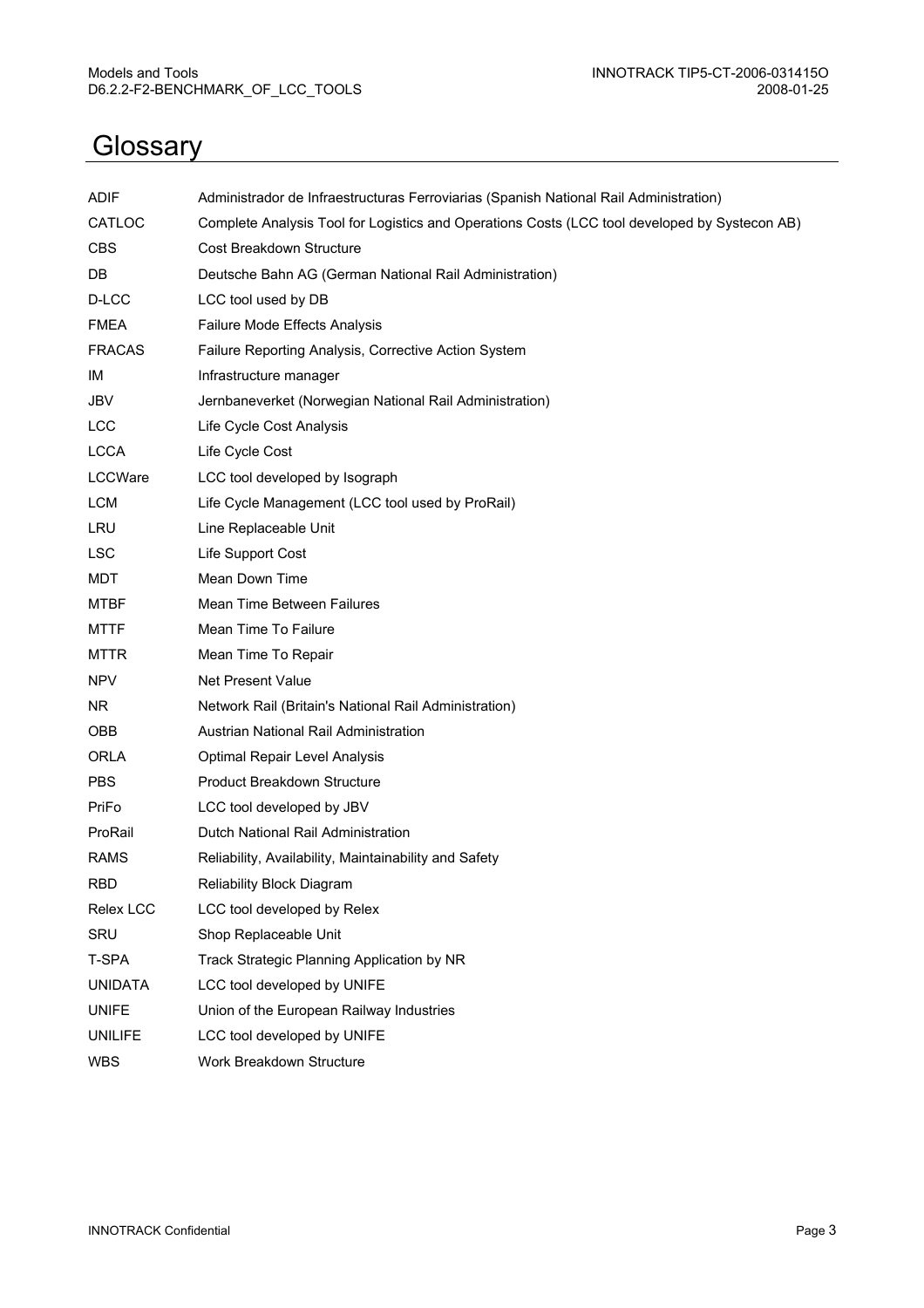# 1. Executive Summary

Optimisation of track constructions or track components regarding technical and economic requirements is essential for railway companies to fit the market and to compete against other means of transport. Due to the long lifetime of the track and track components – ranging between 20 to 60 years – pre installation technical and economic assessments are necessary to optimise the track construction and get the return on investment (ROI) in a manageable timeframe. LCC and RAMS technology are two acknowledged methods for assisting the optimisation process.

The original purpose of deliverables D6.2.2 and D6.2.3 was to assess and improve the existing models and tools within each Infrastructure Manager. However, according to WP6.1 results, few IM's have established standards and models for LCC analysis. Furthermore, when LCC is in use, information available on current practices and models is still too scarce to be able to compare and analyse: it is extremely difficult to gather information on the precise LCC methodology applied, boundary conditions (technical and economical), cost categories and cost matrix, levels of detail etc. On the other hand, tools are not available for testing making impossible the task of producing a comparison and improvements in the few existing tools.

Therefore, the WP6.2 workgroup has decided to focus on available commercial tools to use on the future steps of the project. The use of commercial LCC application software will make easier the accomplishment of common analysis within different Infrastructure Managers and Suppliers, allowing the comparison of similar evaluations, with similar models, although with different (and confidential) inputs.

This report (D6.2.2/3) performed an analysis of the existing LCC commercial tools, assessing various aspects of each program. The goal was to evaluate the best features of each tool and identify which tool fits best the requirements for LCC modelling of railway infrastructure within SP6, as well as to recommend improvements to be performed within the project.

With the purpose of benchmarking LCC commercial tools, relevant information like software manuals and demo versions were requested to LCC software suppliers and additionally, a questionnaire was performed. A wide variety of tools, ranging from simple ones to sophisticated software packages were analysed. It was not achievable to have answers to the questionnaires from the suppliers, but it was possible to complete the study through the analysis of the manuals and demo versions provided.

From the analysis performed it was found that almost all software's addresses the basic features required for LCC modelling of railway infrastructure. Furthermore, based on a specific evaluation of the capability of each software regarding more than thirty criteria (answering more than 50 questions) it was possible to decide on two tools for further analysis in detail, in order to select the best-suited tool to use in INNOTRACK WP6.5.

Some key features to assess were defined and two identical models were built on the two selected tools to assess their capabilities on each key feature. A quantitative approach and scoring was defined and the results obtained made it possible to identify the best "performer" tool. Finally, a list of improvements were suggested to meet the interest of INNOTRACK LCC modelling: to improve the "Importability" of (all) variables from a database; to allow functions changing over time as input; to improve comparability and "check process" of inputs and detection of errors and to incorporate a Monte Carlo Simulation toolbox to perform a probabilistic analysis.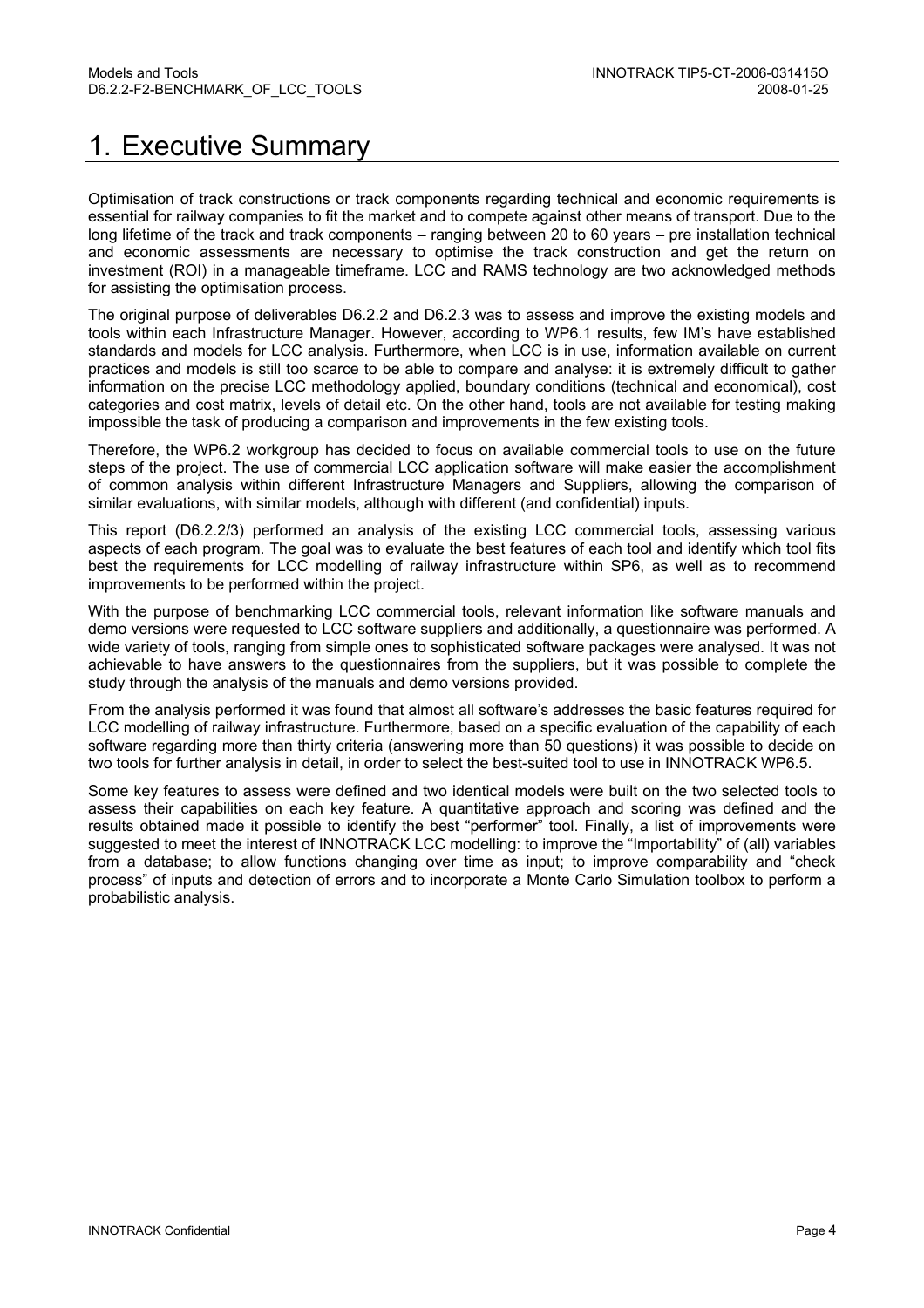# 2. Introduction

The Project INNOTRACK aims to develop a cost-effective high performance track infrastructure for heavy rail systems. INNOTRACK addresses mainly the objective of reducing Life Cycle Costs (LCC) while improving the RAMS characteristics of a conventional line with a mixed traffic duty.

The INNOTRACK project brings IM (infrastructure managers) and railway supply industry together, to investigate and evaluate leading edge track system technologies, adopting a controlled methodology to assess life cycle cost benefits of "track-technology solutions" and of a set of emerging railway hardware solutions. It will also support the overall sustainability of the railway sector, meeting needs such as the increase of track availability and network capacity.

Optimisation of track constructions or track components regarding technical and economic requirements is essential for railway companies to fit the market and to compete against other means of transport. Due to the long lifetime of the track and track components – ranging between 20 to 60 years – pre installation technical and economic assessments are necessary to optimise the track construction and get the return on investment (ROI) in a manageable timeframe. LCC and RAMS technology are two acknowledged methods for assisting the optimisation process.

The original purpose of deliverables D6.2.2 and D6.2.3 was to assess and improve the existing models and tools within each Infrastructure Manager. However, according to WP6.1 results, few IM's have established standards and models for LCC analysis. Furthermore, when LCC is in use, information available on current practices and models is still to scarce to be able to compare and analyse: it is extremely difficult to gather information on the precise LCC methodology applied, boundary conditions (technical and economical), cost categories and cost matrix, levels of detail etc. On the other hand, tools are not available for testing making impossible the task of producing a comparison and improvements in the few existing tools.

Therefore, the WP6.2 workgroup has decided to focus on available commercial tools to use on the future steps of the project. The use of commercial LCC application software will make easier the accomplishment of common analysis within different Infrastructure Managers and Suppliers, allowing the comparison of similar evaluations, with similar models, although with different (and confidential) inputs.

This report will be performed as an analysis of the existing LCC commercial tools, assessing various aspects of each programme. The goal is to evaluate the best features of each tool and identify which tool fits best the requirements for LCC modelling of railway infrastructure within SP6, as well as to recommend improvements to be performed within the project.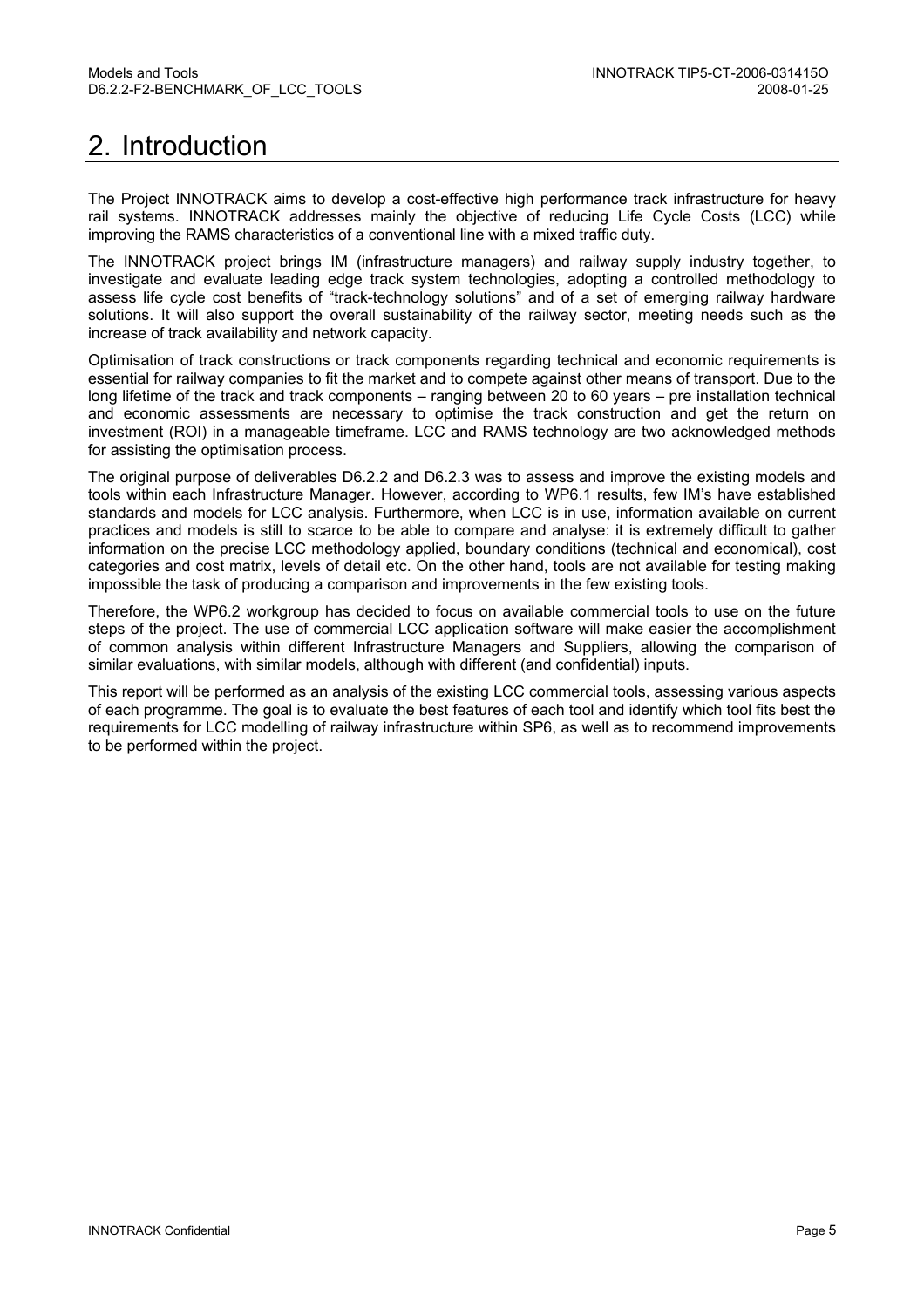# 3. Benchmark of LCC tools

## 3.1 Activities

The following activities were carried out in order to accomplish the aim of this deliverable:

- Analysis of existing tools
- Definition of assessment indicators/criteria
- Preparation of questionnaires and gathering of information from software suppliers
- Benchmark of commercial tools (features and potentialities)
- Assessment of the best fitted tool towards SP6 activities

## 3.2 Time schedule

The time to furnish the report D6.2.2 and D6.2.3 was initially 9 months and 12 months from the start of the project. A first draft of D6.2.2 was completed in month 9. After the re-arrangement of the deliverables (redefinition of contents and merging of D6.2.2 and D6.2.3) the time schedule was changed to 15 months. The dissemination level of the report will be "public".

## 3.3 Risks

The following risks concerning the objective to provide a clear picture of the current status of LCC within railways and related industries were identified:

- Insufficiency of data collected from the suppliers (manuals):
- Inadequate involvements of Infrastructure managers and suppliers;
- Not common understanding of the questionnaires from the suppliers;
- No available evaluation licences to assess the tools.

## 3.4 Organisation and resources

Organisation and resources for this work package are given Table 1. ADIF is responsible for delivery of WP 6.2 which includes D6.2.2 and D6.2.3.

| Workpackage                   | 6.2 - Life Cycle Cost Methodology |       |      | Start date or starting event: |             |        | M1        |            |
|-------------------------------|-----------------------------------|-------|------|-------------------------------|-------------|--------|-----------|------------|
| Participant id                |                                   | UIC   | VAS. | BV                            | <b>ADIF</b> | Alstom | <b>NR</b> | <b>OBB</b> |
| Person-months per participant | 2.0                               | 3.0   | 3.0  | 5.5                           | 1.0         | 2.0    | 3.0       |            |
| Participant id                | DB                                | Corus |      |                               |             |        |           |            |
| Person-months per participant | 6.0                               | 1.0   |      |                               |             |        |           |            |

Table 1 - Organisation and resources Table 1 - Organisation and resources Another partner in the working group is ProRail.

## 3.5 Information acquisition

Information on LCC was obtained from the following sources:

• Questionnaires were sent to the participants in INNOTRACK and LCC software Suppliers;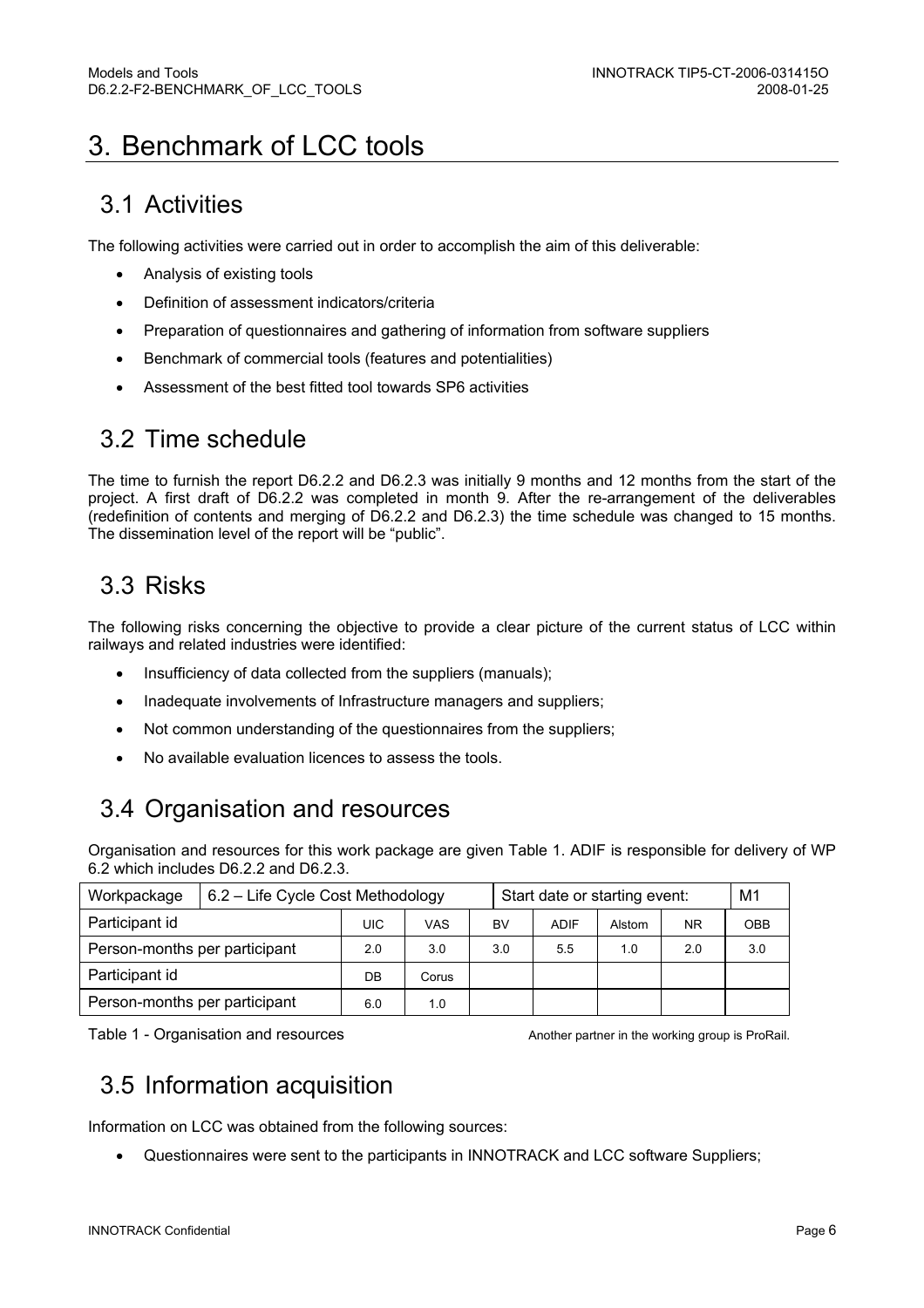- Meetings with Infrastructure Managers and LCC software Suppliers;
- Published papers;
- European Projects (IMPROVERAIL; Prom@in;...)
- Internet search
- Software manuals were provided by D-LCC, CATLOC and LCC-Ware (UNIFE model was downloaded from the web). For Relex information was only possible through help function of demo version.
- Evaluation licences were provided by D-LCC, CATLOC and LCC-Ware (valid until July 2007)
- Webinar support was available for Relex.

No supplier or IM filled the questionnaire sent about LCC features; as a result ADIF was responsible for fulfilling the questionnaire with the purpose of evaluating different aspects of each LCC program in relation to best practice.

## 3.6 Definition of assessment indicators/criteria to compare LCC tools

In order to assess the extent to which the LCC model provides realistic results, the first step is to accurately define assessment criteria/indicators. This step is essential to afterwards evaluate the different aspects of each LCC commercial tool in relation to best practice. In Annex I is available a brief description of the five LCC commercial tools analysed in this deliverable: Relex LCC; LCCWare; D-LCC; CATLOC and UNIFE-UNILIFE.

The WP6.2 workgroup defined that an LCC model should be assessed regarding the following features:

- Ease and flexible product/work breakdown structures (PBS/WBS) to allow multiple levels of detail, according to the decision-making needs and available data;
- Comparison with pre-existing LCC models to recognise the elementary cost elements. This measure aims to avoid the increase of the model's complexity due to redundant cost elements;
- The parameters that define LCC cost elements should allow the introduction of functions and statistical distributions in order to establish a range of potential results. This information can be used to evaluate how dangerous a straight formula can be to the project outputs;
- Interactions between cost elements should be provided in order to reach a more realist LCC process (e.g. investments in early stages can prevent maintenance work);
- Costs can change over time and consequently, it should be possible to define cost functions with different values at each time point in each time sequence (e.g. cost A enters in year 1 and then from year 5 up to year 8);
- LCC models should be able to trace the path of each parameter in the cost breakdown structure and its intervention degree in each cost element to evaluate the parameter importance in the global framework;
- LCC models should be able to perform comparisons between its inputs/outputs and historical data or reference values, obtaining a more calibrated model and preventing, for example, incorrect application of the regulation or errors due to incorrect data introduction;
- Another interesting feature that provides extra measure of flexibility to LCC analyses is the ability to compute element's life cycle costs using different operators (besides the addition operator);
- The ability to compute life cycle using variables with different weights can be helpful as parameters importance can vary regarding the period studied, alternative chosen as well as user's approach;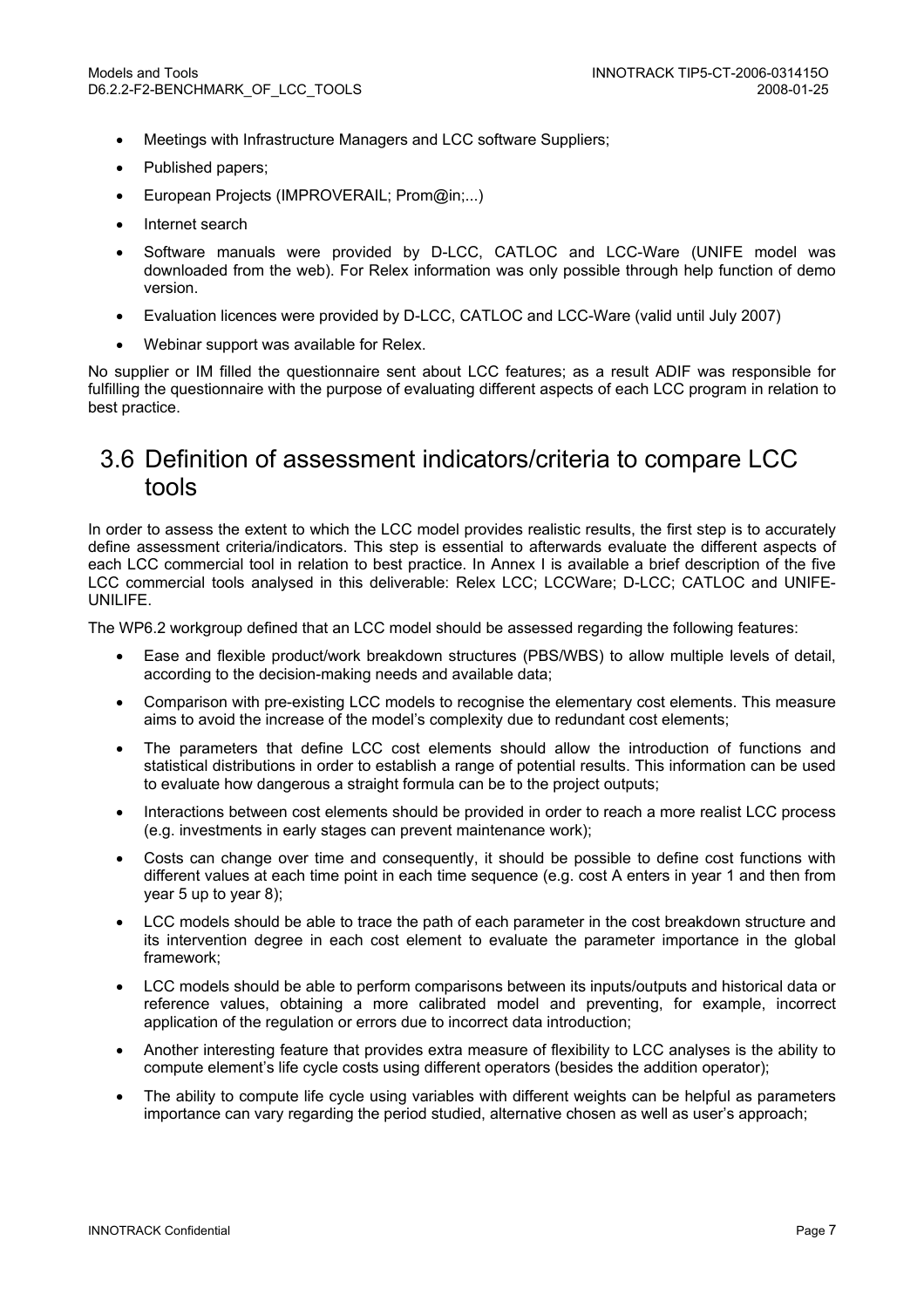- As computing life cycle costs for a project can be computationally intensive, the model should be able to limit the computation time, allowing the user to perform only the minimum required (e.g. selecting specific periods and alternatives);
- Interactions with other software, like EXCEL or a RAMS program, may lead to a better calibrated LCC model and an improvement in its performance;
- The ability to perform a risk analysis i.e. a probabilistic sensitivity analysis of LCC parameters to evaluate the uncertainty inherent in the models, taking into consideration that this type of analysis leads to more feasible results then the deterministic sensitivity analysis;
- The identification of the cost drivers, by the LCC model, must be supported by conclusively reports with different modes of presentation (e.g. graphs, tables);
- It should provide reports for both total and detailed costs for any combination of Product Tree items and CBS elements in order to provide input to decision making in all phases of a product life cycle;
- Tests to input data and tracking errors features should be available in LCC models with the goal of providing more accurate LCC outputs;
- Application of financial and economic evaluation techniques like net present value (NPV), discounted cash flow (DCF), internal rate of return (IRR), depreciation and amortisation, opportunity costs, inflation, taxation, etc. should be possible with the tool;
- The ability to perform a target costing analysis should be possible in the tool, as it would enable the user to improve the decision-making process regarding design alternatives and to lead to the refinement of the design and ultimately, to come closer to the established cost targets.

## 3.7 Comparison between LCC tools

A wide variety of LCC commercial tools, ranging from simple ones to sophisticated software packages were analysed in this deliverable. Therefore, in Annex I is available a brief description of the five LCC commercial tools analysed in this deliverable: Relex LCC; LCCWare; D-LCC; CATLOC and UNIFE-UNILIFE.

The goal of performing a benchmark of LCC commercial tools is to evaluate various aspects of each program in relation to best practice. Therefore, in this chapter, a benchmark of the LCC tools based on the criteria defined in 3.5 will be performed with the aim to evaluate and to identify which LCC program fits best the requirements for LCC modelling of railway infrastructure within SP6.

In order to facilitate the benchmarking process, the criteria identified will be aggregated, depending on the LCC software performance, on the following topics:

- General features
- Main structures (CBS/PBS)
- Data/Results interaction with other software
- Data/Results accuracy
- Accounting techniques

The approach defined is to address the key specific questions and answer with the capability of each tool to meet those requirements. A more detailed table with all the questions and detailed answers will be available in the Annex II.

The results will allow having a clear picture of the most adequate tool for the on-going work: this benchmark of LCC tools may be a one-off document, but should be treated as a continuous process within SP6.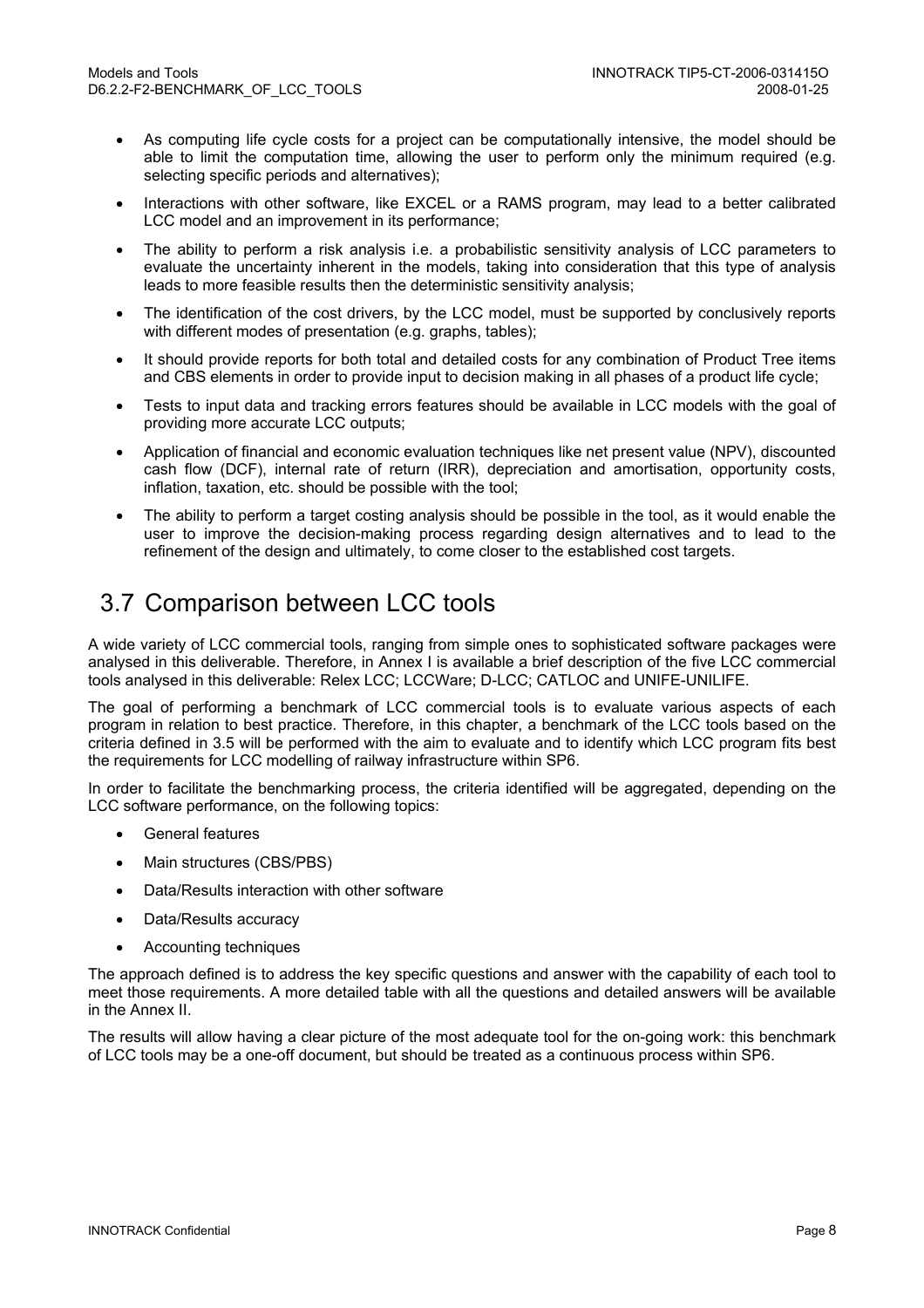### 3.7.1 General features (see Annex II for further details)

As we can see in the Table 2, all LCC tools studied have a user friendly interface, allowing copy/paste functions and the majority allows copy/paste from one project to other. As we can see in Figure 1, D-LCC has an intuitive user interface for navigation through the project.

| 第C:\VBdev\DLCC\training.mdb<br>l⊥l⊡l× |   |   |                   |  |  |  |  |
|---------------------------------------|---|---|-------------------|--|--|--|--|
| Libraries                             |   | # | Period Name       |  |  |  |  |
|                                       | ⋇ |   |                   |  |  |  |  |
|                                       |   | 1 | Year 1            |  |  |  |  |
| Alternatives                          |   | 2 | Year 2            |  |  |  |  |
|                                       |   | 3 | Year <sub>3</sub> |  |  |  |  |
|                                       |   | 4 | Year 4            |  |  |  |  |
| Periods                               |   | 5 | Year 5            |  |  |  |  |
|                                       |   | 6 | Year 6            |  |  |  |  |
|                                       |   | 7 | Year 7            |  |  |  |  |
| Globals                               |   | 8 | Year <sub>8</sub> |  |  |  |  |
| 噬                                     |   |   |                   |  |  |  |  |
| Tables                                |   |   |                   |  |  |  |  |
|                                       |   |   |                   |  |  |  |  |
| <b>Attributes</b>                     |   |   |                   |  |  |  |  |
|                                       |   |   |                   |  |  |  |  |
| Model                                 |   |   |                   |  |  |  |  |
| <b>Product Tree</b>                   |   |   |                   |  |  |  |  |

Figure 1 - Example of the Project Button Bar (D-LCC)

In what concerns undo/redo utilities it has to be pointed out that with D-LCC is not possible to do it. Even though CATLOC has undo/redo utilities, in this program a deleted value is permanent and cannot be undone yet; the deleted value is not saved to disk until the user selects the Save or Save As buttons.

| <b>General features</b>                                                 | <b>Relex LCC</b> | <b>LCCWare</b> | <b>D-LCC</b>              | <b>CATLOC</b> | UNIFE-<br><b>UNILIFE</b> |
|-------------------------------------------------------------------------|------------------|----------------|---------------------------|---------------|--------------------------|
| User friendly interface?                                                |                  |                |                           |               |                          |
| Allows copy/paste functions?                                            |                  |                |                           |               |                          |
| Allows undo/redo functions?<br>Multiple undo?                           |                  |                | $\boldsymbol{\mathsf{x}}$ |               |                          |
| Can manage different projects at<br>the same time?                      |                  | $\mathbf x$    | $\boldsymbol{\mathsf{x}}$ |               |                          |
| Can you compare different<br>alternatives within one single<br>project? |                  |                |                           | ×             |                          |

Table 2 - General features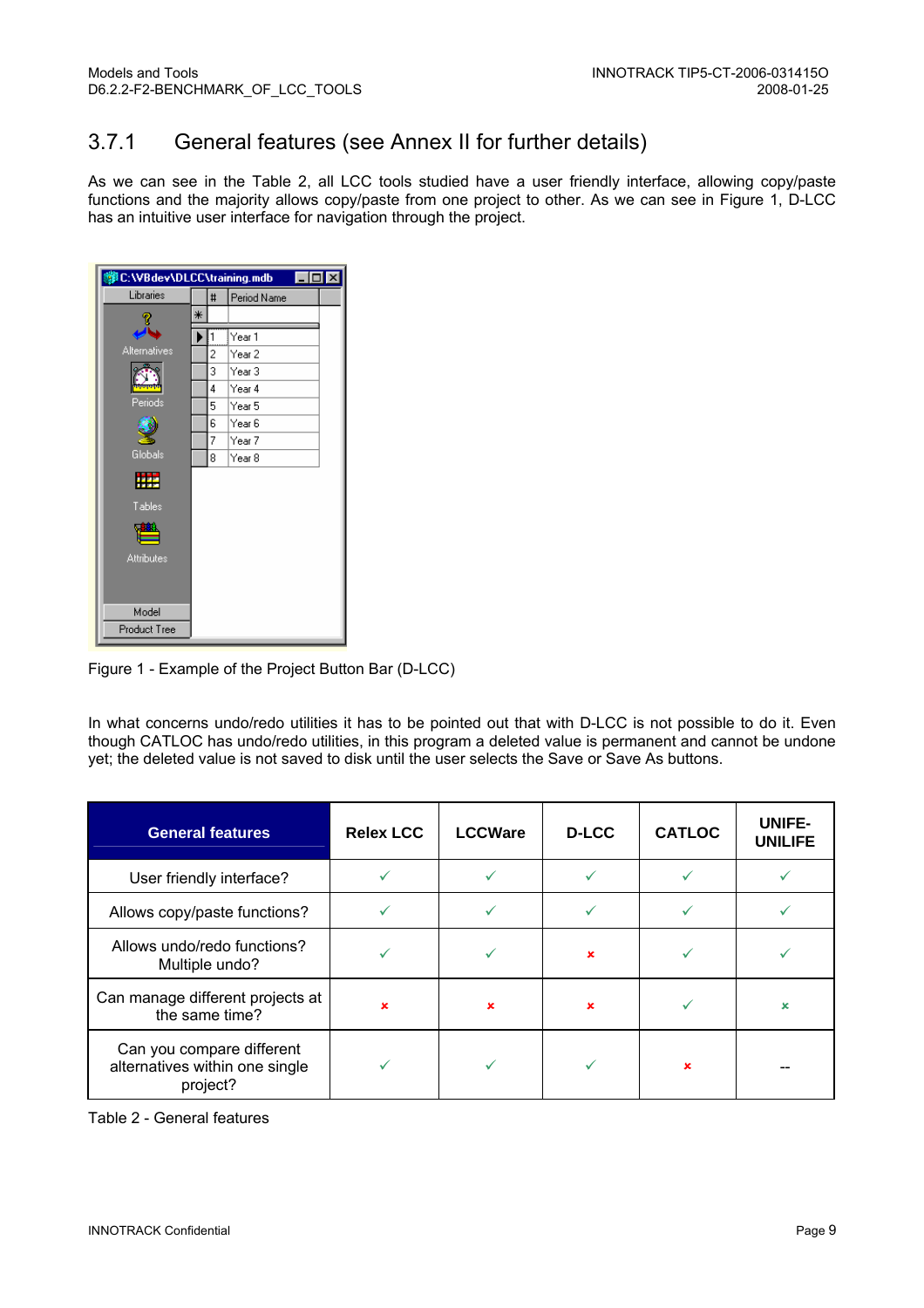As we can see in Table 2, D-LCC is the only LCC commercial tool that is able to compare different alternatives within one single project. However, CATLOC allows the user to manage different projects at the same time.

#### 3.7.2 Main structures (CBS/PBS) (see Annex II for further details)

In this chapter, life cycle cost breakdown structures of the products total LCC are being analysed by its flexibility to be tailored, according to the decision-making needs and available data.

Almost all LCC tools studied are spreadsheet-like, flexible and easy to tailor to each project needs, allowing drag-and-drop and cut-paste for copying and editing of CBS/PBS structures. Additionally, the majority programs provide graphical representation of the cost elements and allow several levels of detail.

| <b>Main structures (CBS/PBS)</b>                                                                         | <b>Relex LCC</b> | <b>LCCWare</b> | <b>D-LCC</b> | <b>CATLOC</b> | UNIFE-<br><b>UNILIFE</b> |
|----------------------------------------------------------------------------------------------------------|------------------|----------------|--------------|---------------|--------------------------|
| Is your program spreadsheet-like,<br>flexible and easy to modify cost models<br>for each CBS element?    |                  |                |              |               |                          |
| Does it allow drag-and-drop and cut-<br>paste for copying and editing of<br>CBS/PBS elements?            |                  |                |              |               |                          |
| Does it allow graphical representation<br>of CBS providing convenient and fast<br>data input and search? |                  |                |              |               |                          |

Table 3 - Main structures (CBS/PBS)

Regarding UNIFE's software, as it is basically a excel workbook, the hierarchical breakdown of the cost elements is not easily tailored to meet each project requirements. Furthermore, UNIFE-UNILIFE does not allow graphical representation of CBS and consequently, does not provide a convenient and fast data input and search (see Table 3).

| <b>Main structures (CBS/PBS)</b>                                                                             | <b>Relex LCC</b> | <b>LCCWare</b> | <b>D-LCC</b> | <b>CATLOC</b> | UNIFE-<br><b>UNILIFE</b> |
|--------------------------------------------------------------------------------------------------------------|------------------|----------------|--------------|---------------|--------------------------|
| Is able to perform comparisons with<br>pre-existing LCC models to recognise<br>the elementary cost elements? | ×                | ×              | $\mathbf x$  | $\mathbf x$   |                          |
| Is it possible to create user subroutines<br>for specialised calculations?                                   |                  |                | $\mathbf x$  |               |                          |
| Can variables be stochastic?                                                                                 | $\mathbf x$      | $\mathbf x$    | $\mathbf x$  | $\mathbf x$   | $\mathbf x$              |
| Is able to perform interactions between<br>cost elements?                                                    | ×                | ×              | $\mathbf x$  | $\mathbf x$   |                          |
| Is it possible to define cost functions<br>that change over time?                                            | ×                | ×              | ×            |               |                          |

Table 4 - Main structures (CBS/PBS)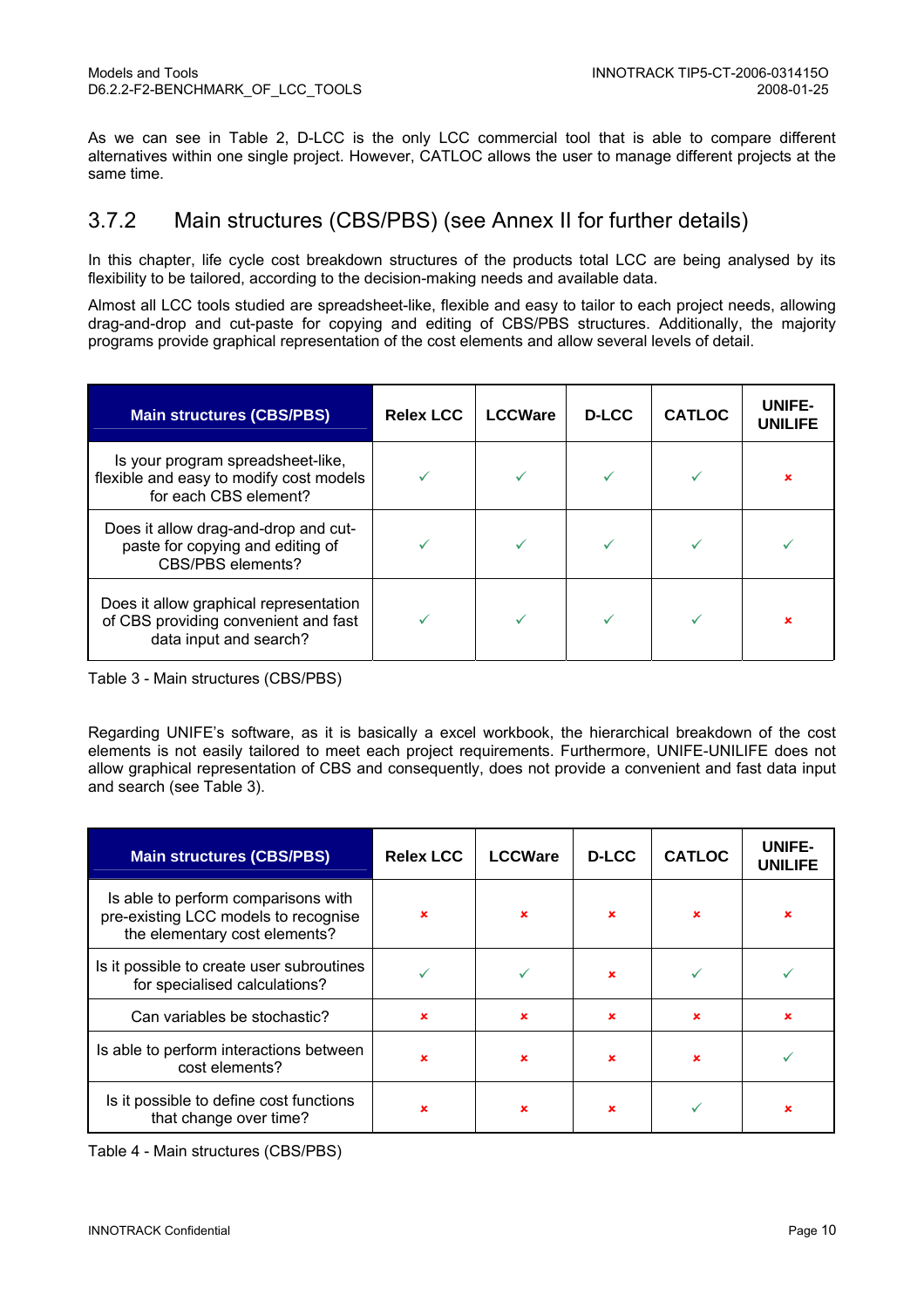As we can see in the Table 4, no software is able to perform comparisons with pre-existing LCC models to recognise the elementary cost elements, not avoiding the increase of the model complexity due to redundant cost elements.

Another important feature, present in tree out of five programs studied, is the ability to create subroutines for specialised calculations, saving time to users as cost elements can be much alike (see Table 4).

Giving the fact that UNIFE-UNILIFE is basically an Excel worksheet, it allows relations between cost elements and therefore, provides a more realistic LCCA (e.g. investments in early stages can prevent maintenance work).

As we can see in the Table 4, it is not possible to introduce stochastic variables in any program. Therefore, it is not possible to establish a range of potential results, bearing in mind the uncertainty of certain inputs.

 Concerning the definition of the cost elements, only CATLOC has the ability to define cost functions that change over time (e.g. cost A enters in year 1 and then from year 5 up to year 8) due to the fact that all cost atoms and parameters costs can be defined for a combination of the five dimensions: material (systems and items in the material breakdown structure); task (corrective and preventive tasks performed on the technical system); resource (resources required for operation and maintenance of the systems); station (stations where systems are operated and maintenance is performed) and time (the time periods of interest). Therefore, with CATLOC the cost atom "repair costs for items at a station a given year", would be defined in the material, station and time dimensions. Nevertheless, in Relex LCC, LCCWare and D-LCC at least it is possible to define a variable that changes over time or over different alternatives.

In relation to the ability to perform interactions between cost elements, only UNIFE's software could allow it, as it is essentially a excel workbook (see Table 4).

As we can see in Table 5, D-LCC, Relex LCC and CATLOC allow the user to trace the path of each parameter in the cost breakdown structure.

| <b>Main structures (CBS/PBS)</b>                                                                                          | <b>Relex LCC</b>          | <b>LCCWare</b> | <b>D-LCC</b> | <b>CATLOC</b> | UNIFE-<br><b>UNILIFE</b> |
|---------------------------------------------------------------------------------------------------------------------------|---------------------------|----------------|--------------|---------------|--------------------------|
| Is it possible to trace the path of<br>each parameter in the CBS?                                                         |                           | $\mathbf x$    |              |               | ×                        |
| Is it possible to estimate a<br>parameter's intervention degree<br>in each CBS element?                                   | $\boldsymbol{\mathsf{x}}$ | $\mathbf x$    |              |               | ×                        |
| Is your software able to perform<br>comparisons between its<br>inputs/outputs and historical<br>data or reference values? |                           | $\mathbf x$    | ×            |               | ×                        |

Table 5 - Main structures (CBS/PBS)

As we can see in Figure 2, when the user is trying to delete a global variable, D-LCC provides the user a list of CBS components and corresponding formulas where the global variable is included, enabling the user to trace the path of each parameter in the CBS.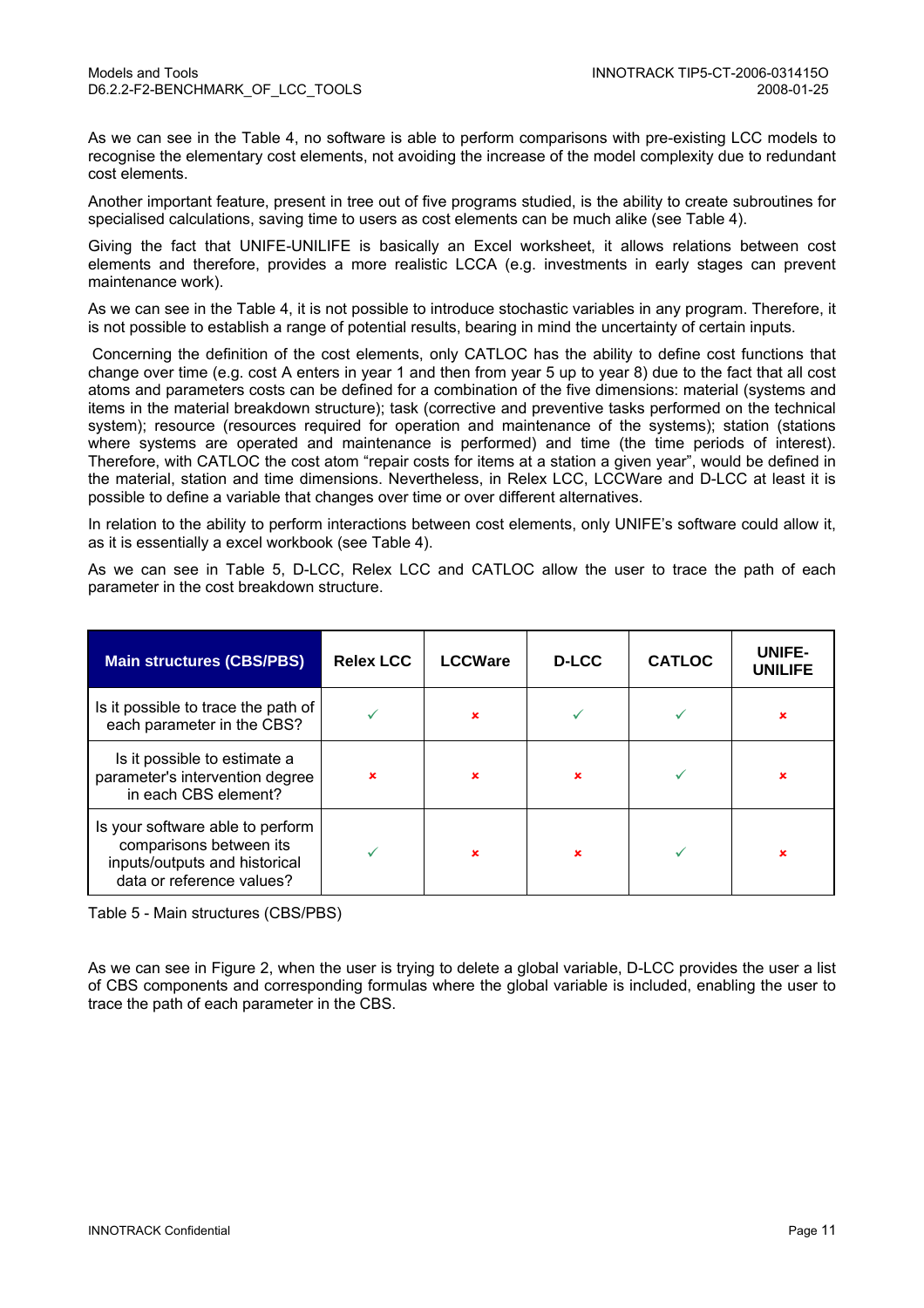| The Global variable 'Work Hour Cost Industry \$' [G3] was<br>included in those CBS element(s) formula. | Close<br>Details >>               |  |  |  |  |
|--------------------------------------------------------------------------------------------------------|-----------------------------------|--|--|--|--|
| ⊞                                                                                                      | ×                                 |  |  |  |  |
| Name                                                                                                   | Formula<br>Delete Global          |  |  |  |  |
| <b>SS Acquisition &amp; Production</b>                                                                 | (V1*G3+V3)*G20*G5                 |  |  |  |  |
| Depot Level Labor                                                                                      | G34*G6*G5*G3*G32*TREE(T11*T1*TBL( |  |  |  |  |
| Full Scale Development                                                                                 | V1*G3*G47                         |  |  |  |  |
| ILS Management                                                                                         | V1*G47*G3                         |  |  |  |  |
| Logistic Analyses & Planning                                                                           | V1*V2*V3*G3                       |  |  |  |  |
| Predesign                                                                                              | V1*G47*G3                         |  |  |  |  |
| Preliminary Design                                                                                     | V1*G47*G3                         |  |  |  |  |
| Production Infrastructure                                                                              | (V1*G3+V3)*V2                     |  |  |  |  |
| R&M Program                                                                                            | V1*V2*G3                          |  |  |  |  |
| Support Equipment Develop                                                                              | V1*V2*G3                          |  |  |  |  |
| Testing by Contractor                                                                                  | V1*V2*G3                          |  |  |  |  |
| Training Kits                                                                                          | V1*V2*(V3*(1+V4)*G3+V5)           |  |  |  |  |
| Upgrades                                                                                               | (V1*G3+V3)*V2                     |  |  |  |  |

Figure 2 - Example of the Delete Global Dialog (D-LCC)

However, only CATLOC is able to estimate a parameter's intervention degree in each CBS element. As we can see in the Figure 3, in CATLOC the resulting costs can be shown as graphs with spring patterns revealing which costs are affected by a specific parameter and its intervention degree.



Figure 3 - Examples of bar graphs with several parameter's intervention degree (CATLOC)

The ability to perform comparisons between its inputs/outputs and historical data or reference values is a quite important feature as it can prevent, for example, incorrect application of the regulation or errors due to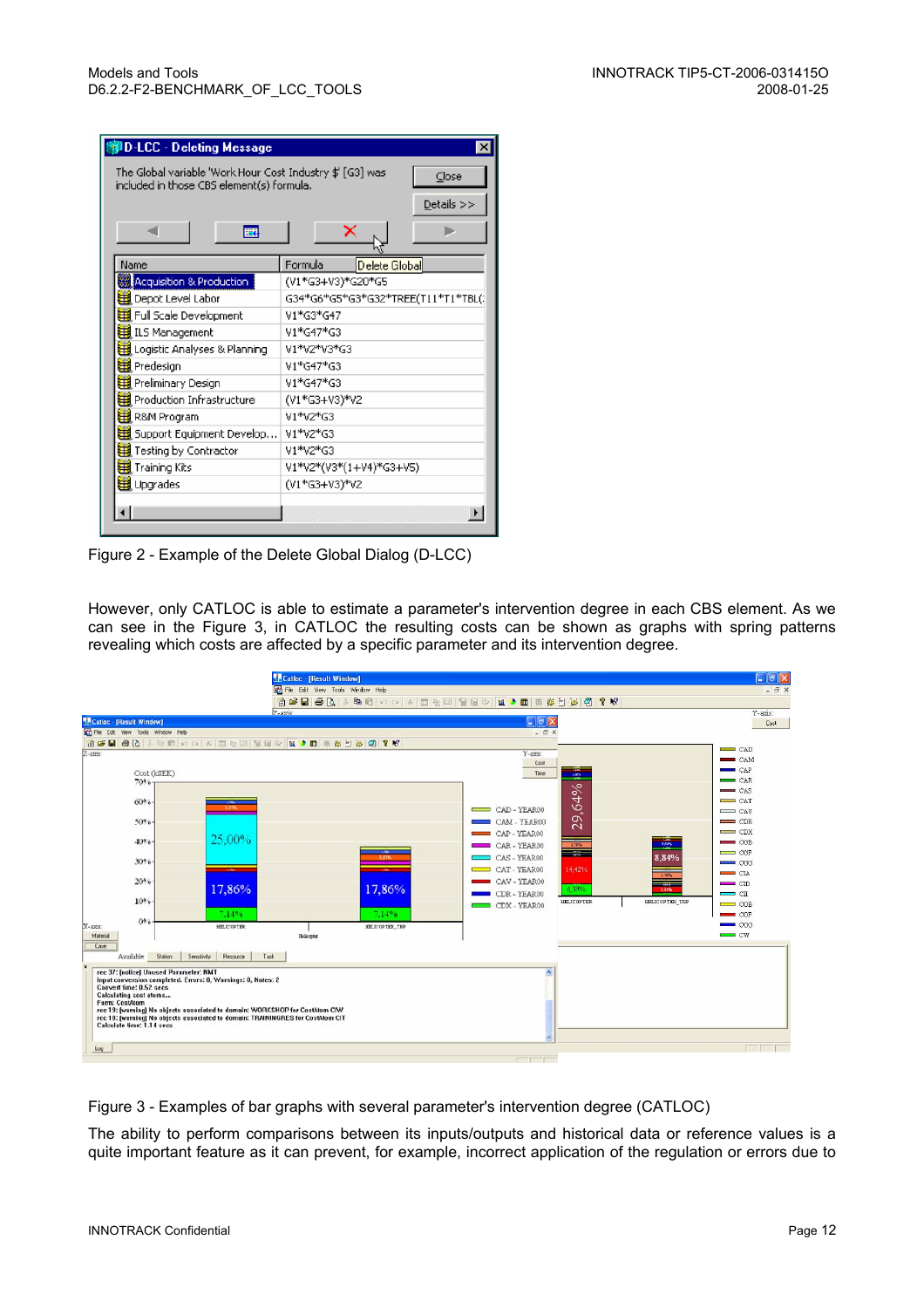incorrect data introduction, leading the user to a more calibrated model. As we can see in Table 5, no more than two programs, Relex LCC and CATLOC, are able to perform comparisons between its inputs/outputs and historical data or reference values.

On the one hand, Relex LCC has an utility named Filters that can be applied to limit the items included when importing/exporting data, but also can be used with fields attached to dependent lists and to group and sort selected items (see Figure 4).

|                                                                                                                                                                                                                                                 |                                                                                                                        | <b>Filter Wizard</b>                                                                                                                                                                              |
|-------------------------------------------------------------------------------------------------------------------------------------------------------------------------------------------------------------------------------------------------|------------------------------------------------------------------------------------------------------------------------|---------------------------------------------------------------------------------------------------------------------------------------------------------------------------------------------------|
| <b>Filter Wizard</b>                                                                                                                                                                                                                            | <b>Filter Wizard</b>                                                                                                   | <b>Specify Field Value</b><br>Specify the field value that you want to use to test the filter condition                                                                                           |
| <b>Specify Filter Field</b><br>Choose the field you want to filter by                                                                                                                                                                           | <b>Specify Condition</b><br>Choose the condition for the fiel                                                          |                                                                                                                                                                                                   |
|                                                                                                                                                                                                                                                 |                                                                                                                        | You can either specify a fixed value for the field condition in the filter, or you can use a<br>parameter. If you use a parameter, you will be asked for the value when you apply the filter.     |
| <b>BLCC</b><br>Select the table type:                                                                                                                                                                                                           | Select the condition for the field<br>is empty                                                                         | Select whether you want to use a fixed value or a parameter here:                                                                                                                                 |
| Select the field you want the LCC<br><b>OLCC Results</b><br><b>T</b> Description<br>M Equation<br><b>Ø</b> Inactive                                                                                                                             | lis egual to<br>is not equal to<br>starts with<br>contains<br>lends with<br>ldoes not start with<br>Idoes not contain. | Use a parameter (you will specify the value when the filter is applied)<br>Use a fixed value (specify the value below)<br>Use a parameter (you will specify the value when the filter is applied) |
| T Item<br>$\boxed{\mathbf{1}}$ Level                                                                                                                                                                                                            |                                                                                                                        | <b>Filter Wizard</b>                                                                                                                                                                              |
|                                                                                                                                                                                                                                                 | does not end with<br>is empty.<br>lis not empty                                                                        | <b>Specify Conjunction</b><br>Choose the conjunction to link the new filter condition to the previous one(s)                                                                                      |
| <retroceder< td=""><td><math>\leq</math>F</td><td>Multiple filter conditions are linked with a conjunction, either AND or OR. Choose the<br/>conjunction you want to use to link the next condition:<br/>And<br/>lor<br/>And</td></retroceder<> | $\leq$ F                                                                                                               | Multiple filter conditions are linked with a conjunction, either AND or OR. Choose the<br>conjunction you want to use to link the next condition:<br>And<br>lor<br>And                            |

Figure 4 - Examples of the Filter wizard (Relex LCC)

On the other hand, CATLOC checks if a record with the same key already exists when the user is trying to import data and if so, the existing record is updated with the values from the database. Fields that are empty in the imported record do not erase an existing value in the CATLOC table. If no matching key is found, a new record is appended.

Both D-LCC and UNIFE-UNILIFE allow the user to compute i.e. gather element's life cycle costs using different operators, besides the addition operator, providing an extra measure of flexibility to the LCC tool (by looking at the Figure 5 this might become clearer).

|   |  |   |   | Operator | <b>Operation</b>  | <b>Example</b>  |
|---|--|---|---|----------|-------------------|-----------------|
| Р |  |   |   | Addition | $P = A + B + C$   |                 |
|   |  |   |   |          | Subtraction       | $P = A - B$     |
|   |  |   |   | $\star$  | Multiplication    | P=A*B*C         |
|   |  |   |   |          | Division          | $P = A/B$       |
|   |  |   |   | In       | Natural Logarithm | $P=ln(A+B+C)$   |
|   |  |   |   | log      | Logarithm base 10 | P=log(A+B+C)    |
| А |  | в | C | л        | Exponentiation    | $P=X^{(A+B+C)}$ |
|   |  |   |   |          |                   |                 |

Figure 5 - Example of the available operators and their impact on the life cycle computation (D-LCC)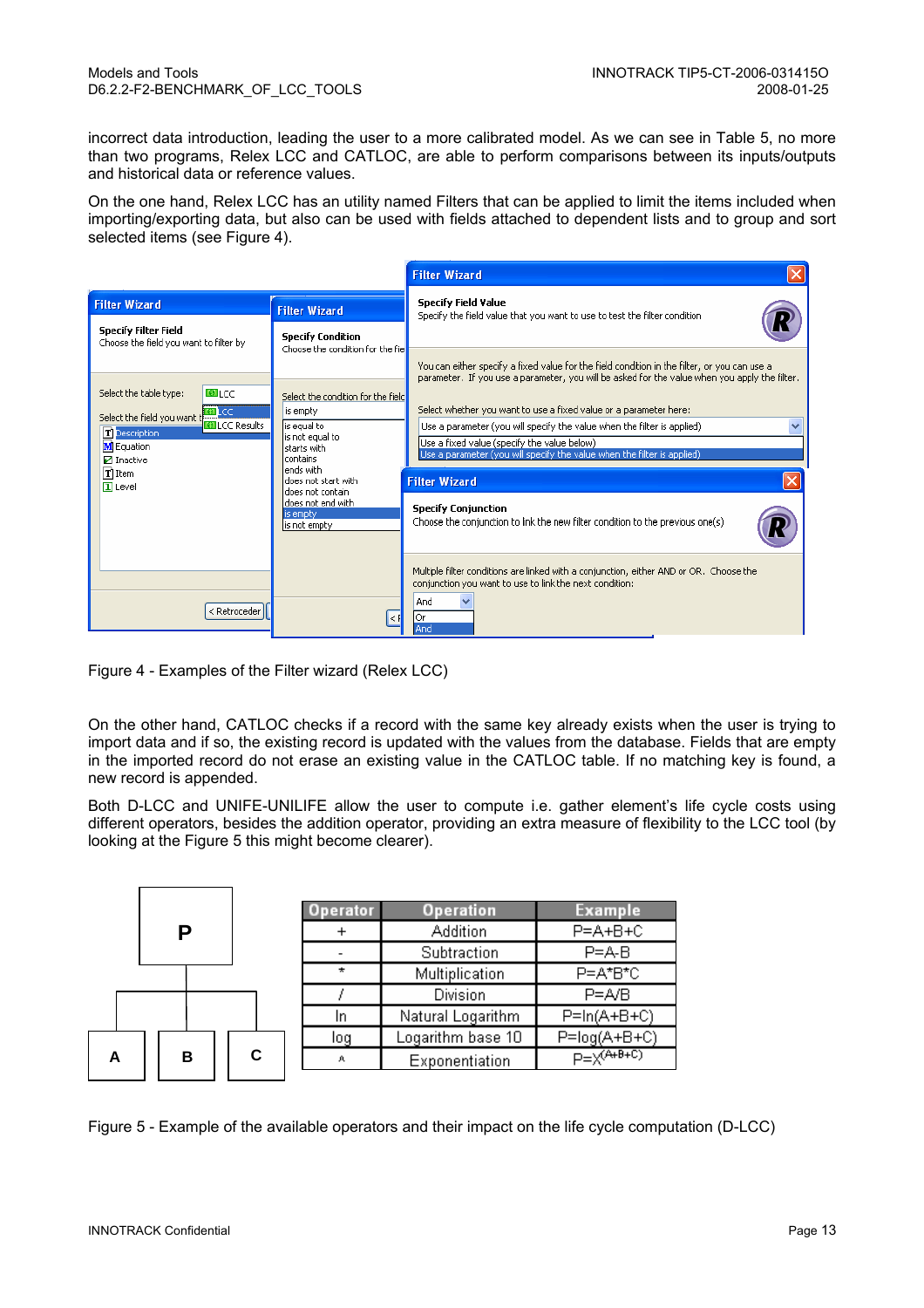Additionally, D-LCC is able to calculate life cycle using variables with different weights, for example, the user is able to define a global variable called "Discount Rate" that has weights increasing from 0.0 to 1.0 over the planning horizon (see Table 6).

| <b>Main structures (CBS/PBS)</b>                                                         | <b>Relex LCC</b> | <b>LCCWare</b> | <b>D-LCC</b> | <b>CATLOC</b> | UNIFE-<br><b>UNILIFE</b> |
|------------------------------------------------------------------------------------------|------------------|----------------|--------------|---------------|--------------------------|
| Is it possible to compute<br>element's life cycle costs using<br>different operators?    | $\mathbf x$      | $\mathbf x$    |              | ×             |                          |
| Is your program able to<br>compute life cycle using<br>variables with different weights? | $\mathbf x$      | $\mathbf x$    |              | $\mathbf x$   | ×                        |
| Is your program able to limit the<br>computation time?                                   | ✓                |                |              |               | ×                        |

Table 6 - Main structures (CBS/PBS)

Furthermore, with D-LCC is also possible to limit the computation time by checking the Fast Calculation where the minimum number of operations required is the product of the number of tree elements, periods and alternatives. As computing life cycle costs for a project can be computationally intensive, the ability to limit the computation time is very useful feature.

#### 3.7.3 Data/Results interaction with other software (see Annex II for further details)

As we can see in the Table 7, all LCC tools studied are able to import data from MS Excel and MS Access. However, CATLOC can not easily export its results to MS Excel and MS Access (observed while testing it).

| <b>Data/Results interaction with</b><br>other software | <b>Relex LCC</b> | <b>LCCWare</b>            | <b>D-LCC</b> | <b>CATLOC</b> | UNIFE-<br><b>UNILIFE</b> |
|--------------------------------------------------------|------------------|---------------------------|--------------|---------------|--------------------------|
| Import data from                                       |                  |                           |              |               |                          |
| <b>MS Excel</b>                                        |                  |                           |              |               |                          |
| <b>MS Access</b>                                       | ✓                |                           |              |               |                          |
| Export data from                                       |                  |                           |              |               |                          |
| <b>MS Excel</b>                                        |                  |                           |              | $\mathbf x$   |                          |
| <b>MS Access</b>                                       | v                |                           |              | ×             |                          |
| Can the imported data be up-<br>dated automatically?   |                  | $\boldsymbol{\mathsf{x}}$ | $\mathbf x$  | ×             | ×                        |

Table 7 - Data/Results interaction with other software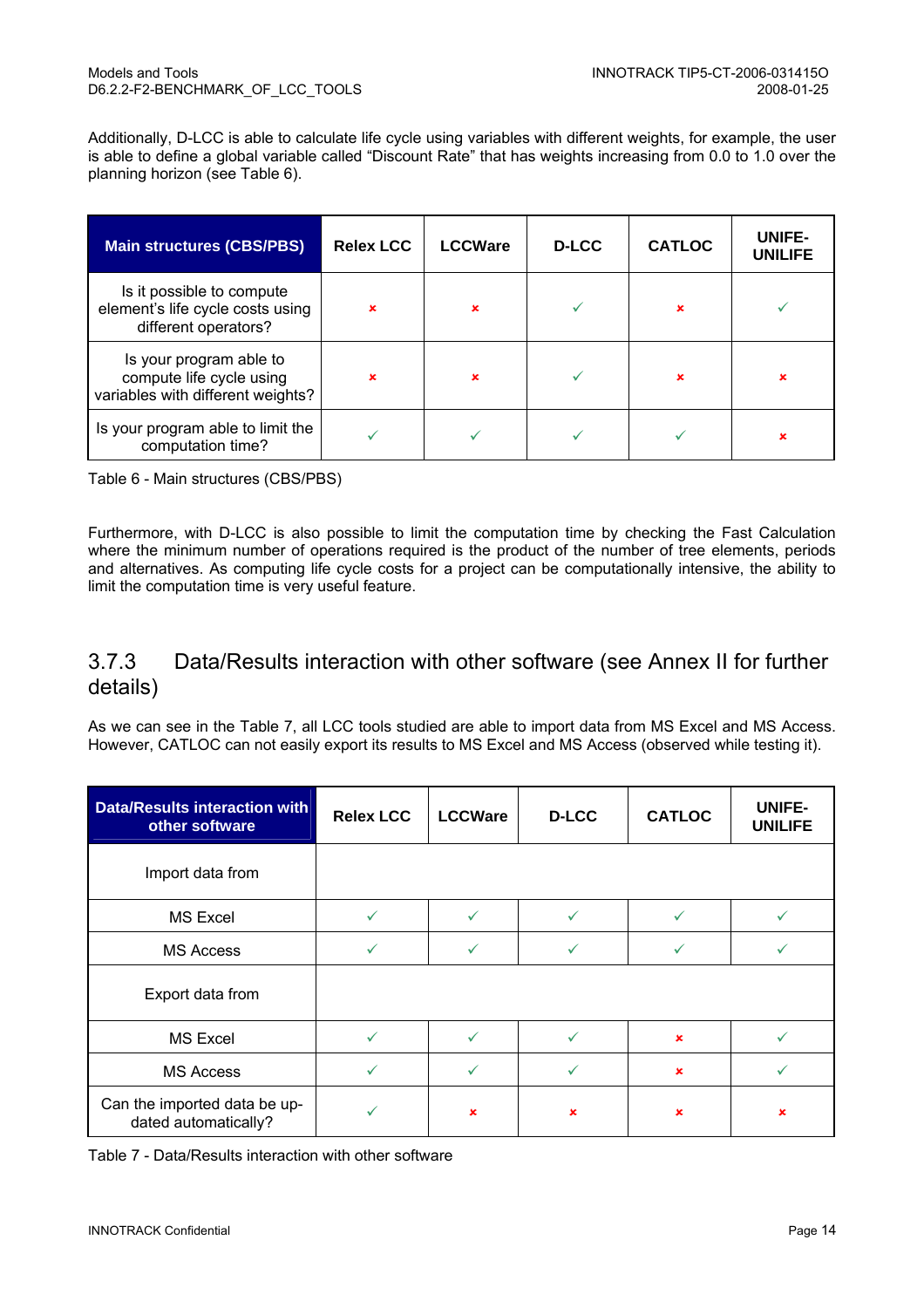Furthermore, there are some LCC applications like Relex LCC that belongs to a software package with a diverse set of reliability analysis software tools, allowing import/export between the modules that go from prediction calculations to complex system modelling to spares optimisation tools. Additionally, Relex LCC is able to connect to other powerful databases such as Oracle (see further details on Annex I). Another example is the D-LCC software that although is not part of a software package, its inputs/outputs are compatible with other Advanced Logistics Developments packages for Reliability, Maintainability and Logistics Analysis such as RAM Commander.

As we can see in Table 7, from the LCC tools studied, only the Relex application is able to up-dated automatically imported data. An interesting and useful program included is the RelImEx.exe, a program for importing and exporting data automatically using the Windows Scheduled Task Wizard. Nevertheless, settings for an import or export have to be saved first in an Import/Export Template file i.e. data must be inserted manually one time in an Import/Export Template file, in order to allow it to be updated later.

#### 3.7.4 Data/Results accuracy (see Annex II for further details)

Concerning the identification of the cost drivers, the majority of the programs are able to perform a sensitivity analysis in order to make out the critical parameters and its effect in the CBS elements. The exception is UNIFE's software. However, no software studied is able to perform a risk analysis i.e. a probabilistic sensitivity analysis using, for example, the Monte Carlo simulation technique to LCC parameters, in order to evaluate the uncertainty inherent in the models (see Table 8). This type of analysis would lead the LCC model to more feasible results then the deterministic sensitivity analysis.

| <b>Data/Results accuracy</b>                                                                                                                     | <b>Relex LCC</b> | <b>LCCWare</b> | <b>D-LCC</b> | <b>CATLOC</b>             | UNIFE-<br><b>UNILIFE</b> |
|--------------------------------------------------------------------------------------------------------------------------------------------------|------------------|----------------|--------------|---------------------------|--------------------------|
| Is your program able to perform a<br>standard sensitivity analysis?                                                                              |                  |                |              |                           | $\mathbf x$              |
| Is your program able to perform a<br>risk analysis to LCC parameters?                                                                            | $\mathbf x$      | $\mathbf x$    | $\mathbf x$  | $\boldsymbol{\mathsf{x}}$ | $\mathbf x$              |
| Is your program able to notify the<br>user if the alternatives in study have<br>or have not the same level of detail<br>and boundary conditions? | ×                | $\mathbf x$    | $\mathbf x$  | $\mathbf x$               | ×                        |
| Is your program able to identify the<br>cost drivers with conclusively reports<br>with different modes of presentation?                          |                  |                |              |                           | ×                        |
| Does it provide reports for both total<br>and detailed costs for any<br>combination of Product Tree items<br>and CBS elements?                   |                  |                |              |                           |                          |

Table 8 - Data/Results accuracy

As we can see in Table 8, no software studied is able to notify the user if the alternatives in study have or have not the same level of detail and boundary conditions. This feature would be very useful as comparison of options with no similar criteria may significantly change the order of the alternatives.

Regarding the identification of the cost drivers, all programs except the UNIFE-UNILIFE are able to recognise the cost drivers with conclusively reports with different modes of presentation and also to provide reports for both total and detailed costs for any combination of Product Tree items and CBS elements (see Table 8).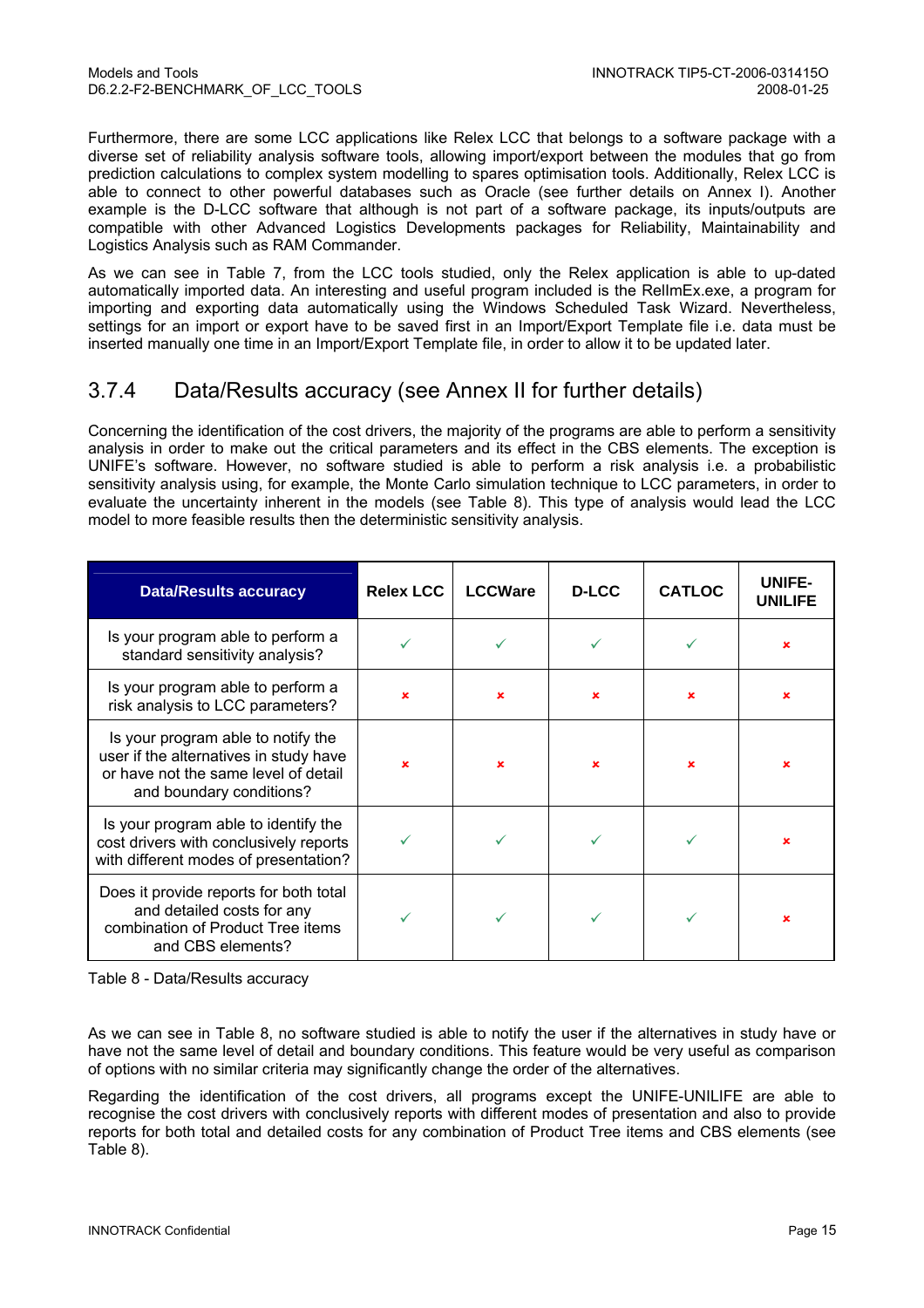| <b>Data/Results accuracy</b>                              | <b>Relex LCC</b> | <b>LCCWare</b> | <b>D-LCC</b> | <b>CATLOC</b> | UNIFE-<br><b>UNILIFE</b> |
|-----------------------------------------------------------|------------------|----------------|--------------|---------------|--------------------------|
| Is your program able to track errors<br>in input data?    |                  |                | ×            |               |                          |
| Is your program able to track errors<br>in CBS equations? |                  |                |              |               |                          |

Table 9 - Data/Results accuracy

As we can see in the Table 9, in relation to the ability to track errors in input data, UNIFE-UNILIFE, Relex LCC and CATLOC are able to do it. In UNIFE's LCC application, there is an error checking facility to identify errors in the data fields, to verify if any rule for entering data has been broken. Relex LCC has a feature named Filters that allows the user to define criteria to limit the items included when importing and exporting data preventing, for example, incorrect application of the regulation or errors due to incorrect data introduction. Additionally, CATLOC can detect errors and inconsistencies in input data, only when performing a test or in the calculation phase.

On the topic of tracking errors in CBS equations, as we can see in the Table 9, UNIFE-UNILIFE is not able to verify data validity. In D-LCC it is only possible to check the validity of the CBS when the user runs the Cost Calculation. In such case, a message will appear to notify the user if the calculation is performed successfully or not. If the calculation failed, a list of the errors is displayed showing the CBS element causing the error (see Figure 6).

|                    | Decision By Life Cycle Cost [Demo Version] - [C:\Programas\Decision by Life Cycle Cost\Demo.lcc] |                                                            |                              |            |  |  |  |
|--------------------|--------------------------------------------------------------------------------------------------|------------------------------------------------------------|------------------------------|------------|--|--|--|
|                    | File Edit View Calculation Reports Tools Window Help                                             |                                                            |                              |            |  |  |  |
| ೧೪<br>Ч            | ×电尾 香田64 国酒店                                                                                     |                                                            |                              |            |  |  |  |
| Libraries<br>Model | 1 - Total Ownership Cost<br>由 1 - Research & Development                                         | Name                                                       | Formula                      | Memo       |  |  |  |
|                    | 2 - Production Infrastructure<br>₩<br>F                                                          | Working Hours<br><b>Time Coeff</b>                         |                              |            |  |  |  |
|                    | 3 - Acquisition & Production<br>曲<br>車                                                           | Materials (\$)                                             |                              |            |  |  |  |
| CBS                | 日田<br>4 - Initial ILS                                                                            |                                                            |                              |            |  |  |  |
|                    | 5 - Operation & Maintenance<br>由<br>曲<br>E 6 - Phase Off                                         |                                                            |                              |            |  |  |  |
|                    |                                                                                                  |                                                            |                              |            |  |  |  |
|                    |                                                                                                  |                                                            |                              |            |  |  |  |
|                    |                                                                                                  | Cost Calculation                                           | $\vert\mathsf{x}\vert$       |            |  |  |  |
|                    |                                                                                                  |                                                            |                              |            |  |  |  |
|                    |                                                                                                  | $\nabla$ Fast Calculation                                  | Calculation                  |            |  |  |  |
|                    |                                                                                                  | Sensitivity Analysis                                       | Close                        |            |  |  |  |
|                    |                                                                                                  | $\Gamma$ by PBS                                            | Help                         |            |  |  |  |
|                    |                                                                                                  | <b><sup><sup>3</sup> D-LCC - Calculation Message</sup></b> |                              |            |  |  |  |
|                    |                                                                                                  | Calculation Completed<br>Close                             |                              |            |  |  |  |
|                    |                                                                                                  |                                                            |                              |            |  |  |  |
|                    |                                                                                                  |                                                            |                              | Details >> |  |  |  |
|                    |                                                                                                  | opare Parts Pattor<br>Repair TAT (D level) Days            | $\checkmark$                 |            |  |  |  |
|                    |                                                                                                  | Value change:                                              |                              |            |  |  |  |
|                    |                                                                                                  | Fram:                                                      | 20 % To:<br>$100\frac{9}{6}$ |            |  |  |  |
|                    |                                                                                                  | # of Points:                                               | 5                            |            |  |  |  |
|                    |                                                                                                  |                                                            |                              |            |  |  |  |
|                    |                                                                                                  |                                                            |                              |            |  |  |  |
|                    |                                                                                                  |                                                            |                              |            |  |  |  |

Figure 6 - Examples of the Calculation Message (D-LCC)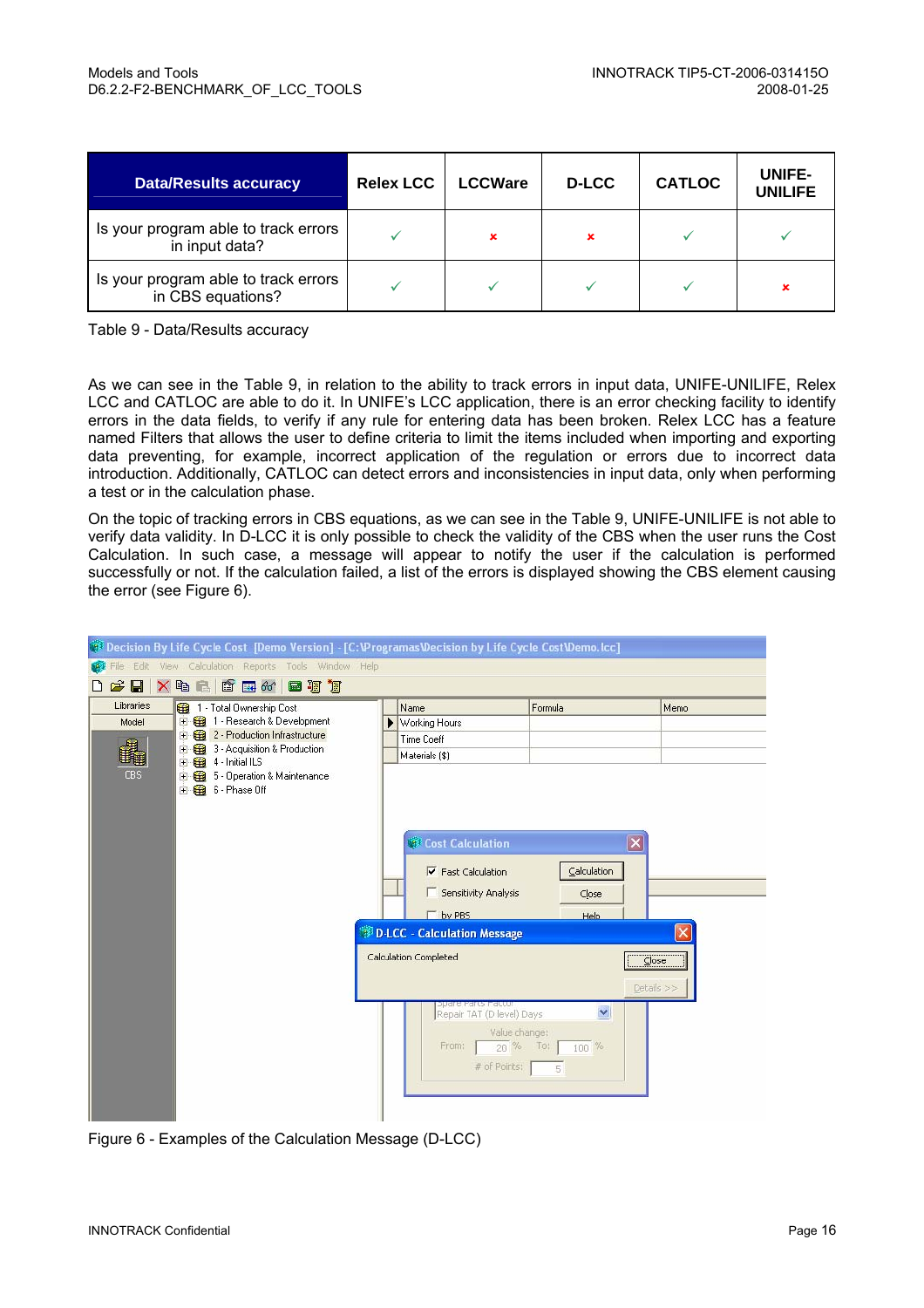Concerning Relex LCC, there is an option in the Equation Editor tab named Verify whose function is to validate cost equations by verifying its input data and if the calculation is invalid, information about the error appears in a dialog box. In LCCWare there is available a debug facility that allows the user to insert breakpoints, step through cost function code and examine variable values. Regarding CATLOC, there is an error tracking possibility that can be activated during the test phase or the calculation phase and the errors and inconsistencies in input data detected are echoed to the log window.

#### 3.7.5 Accounting features (see Annex II for further details)

In this deliverable, design to cost is defined as a management strategy and supporting methodology to achieve an affordable product by setting a target cost. Consequently, target cost is defined in this deliverable as an independent design parameter that needs to be achieved during the development of a product. The key of targeting cost is to emphasise management of product costs during development, not merely accumulating costs as designs are completed, allowing the decision-maker to focus on the cost elements that do not meet the target and then, to consider different alternative processes while it is still early enough in the development cycle to introduce new processes.

| <b>Accounting features</b>          | <b>Relex LCC</b> | <b>LCCWare</b> | <b>D-LCC</b> | <b>CATLOC</b> | UNIFE-<br><b>UNILIFE</b> |
|-------------------------------------|------------------|----------------|--------------|---------------|--------------------------|
| Does the tool allow target costing? |                  |                | ×            | ×             | ×                        |

Table 10 - Accounting features

As we can see in the Table 10, no software provides a utility to perform a target costing analysis, not allowing the user to improve the decision-making process regarding design alternatives and to lead to the refinement of the design in order to come closer to the established cost targets.

## 3.8 Summary and selection of tools for testing

Basically, any Life Cycle Cost software has to provide input to decision making in all phases of a product's life cycle, by evaluating and/or optimising the life cycle cost of a product.

With the purpose of benchmarking LCC commercial tools, relevant information like software manuals and demo versions were requested to LCC software suppliers and additionally, a questionnaire was sent to them. A wide variety of tools, ranging from simple ones to sophisticated software packages were analysed in this deliverable.

Based on the information available, the following conclusions can be drawn:

- Almost all software's addresses the basic features required for LCC modelling of railway infrastructure;
- Among more than thirty criteria the following topics were considered to be key to differentiate the performance of the tools:

i. The ability to compare different alternatives within one single project is only available in D-LCC;

ii. On the one hand the ability to define cost functions that changes over time is only present in CATLOC, as in this application all cost atoms and parameters costs can be defined for a combination of five dimensions: material; task; resource; station and time. On the other hand, to insert such a function in CATLOC is highly complex, due to the fact that all the dimensions have to be inserted as well. Nevertheless, in Relex LCC, LCCWare and D-LCC at least it is possible to define a variable that changes over time or over different alternatives;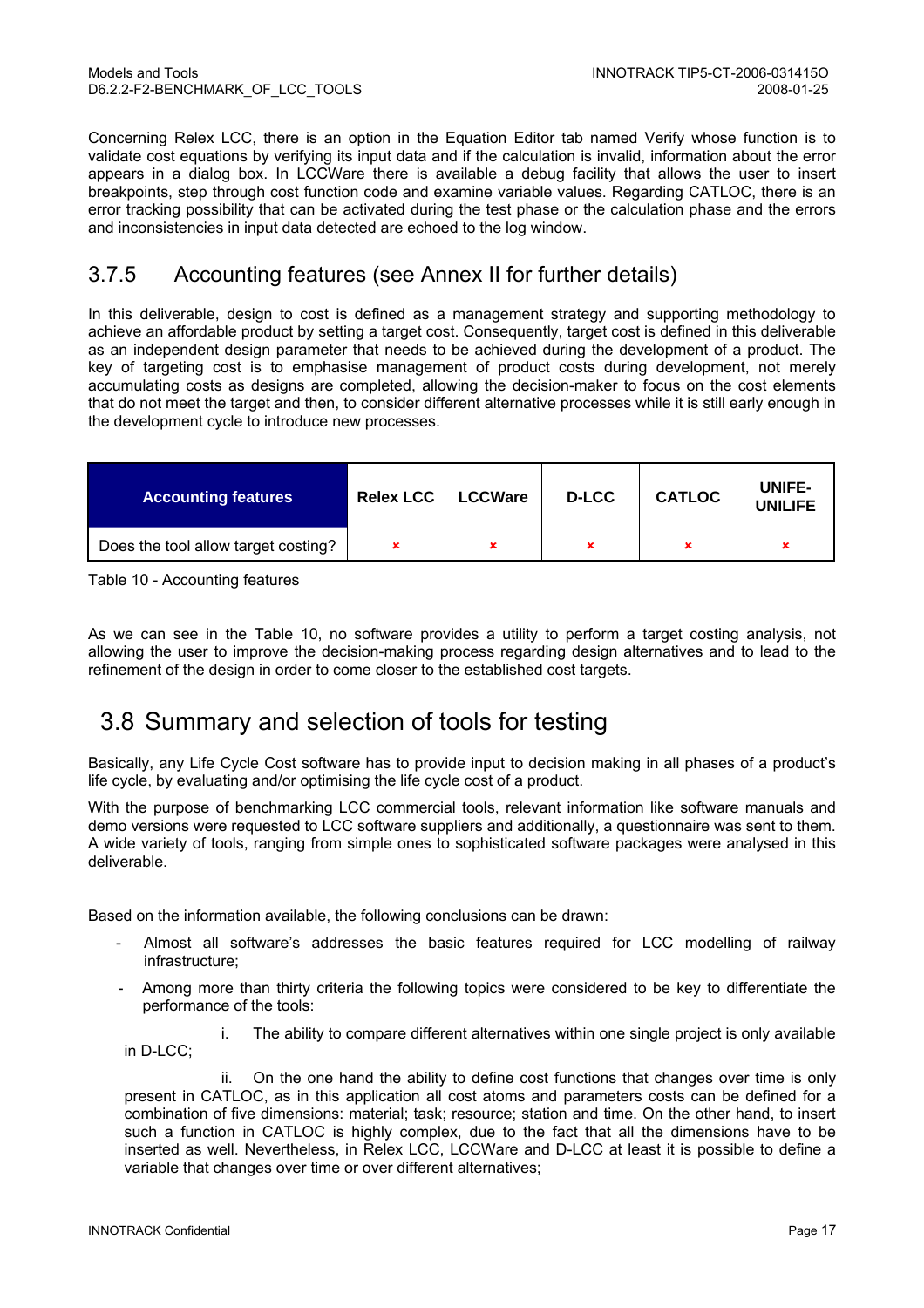iii. The possibility to trace the path of each parameter in the CBS components and corresponding formulas can be provided by D-LCC, CATLOC and Relex LCC. However, the D-LCC is the most intuitive one;

iv. The option to perform comparisons between its inputs/outputs and historical data or reference values can be performed by Relex LCC and CATLOC. On the one hand, Relex LCC has a feature named Filters that can be applied to limit the items included when importing/exporting data. On the other hand, CATLOC checks if a record with the same key already exists when the user is trying to import data and if so, the existing record is updated with the values from the database;

v. Regarding import/export features, all LCC tools studied are able to import data from MS Excel and MS Access. However, CATLOC can not export (at least easily) its results to MS Excel and MS Access as it was observed while testing it.

vi. The ability to provide reports for both total and detailed costs for any combination of Product Tree items and CBS elements is available in all LCC commercial tools studied, excluding the UNIFE-UNILIFE application. Though, in this subject, D-LCC is the most intuitive and welldesigned user interface;

vii. The facility to track errors in input data is present in UNIFE-UNILIFE, Relex LCC and CATLOC. In UNIFE's LCC application, there is an error checking facility to verify if any rule for entering data has been broken. In what concerns Relex LCC software, there is a feature named Filters that allows the user to define criteria to limit the items included when importing and exporting data preventing, for example, incorrect application of the regulation or errors due to incorrect data introduction. Additionally, CATLOC can detect errors and inconsistencies in input data, only when performing a test or in the calculation phase;

viii. The possibility to track errors in CBS equations can be performed by all LCC commercial tools studied, apart from the UNIFE-UNILIFE software. In D-LCC is possible to check it when the user runs the Cost Calculation. Regarding Relex LCC, there is an option in the Equation Editor tab whose function is to validate cost equations by verifying its input data. Concerning LCCWare, there is available a debug facility that allows the user to insert breakpoints, step through cost function code and examine variable values. In CATLOC, there is an error tracking possibility that can be activated during the test or calculation phase to detect errors and inconsistencies in input data;

Based on the results of the analysis performed, the WP6.2 workgroup decided that CATLOC and D-LCC were the LCC programs selected to be evaluated more profoundly, not only due to their good results in the benchmark but also, due to the support of both software companies to provide deeper information about their products and their willingness, in the future, to make improvements in their LCC programs to meet INNOTRACK requirements.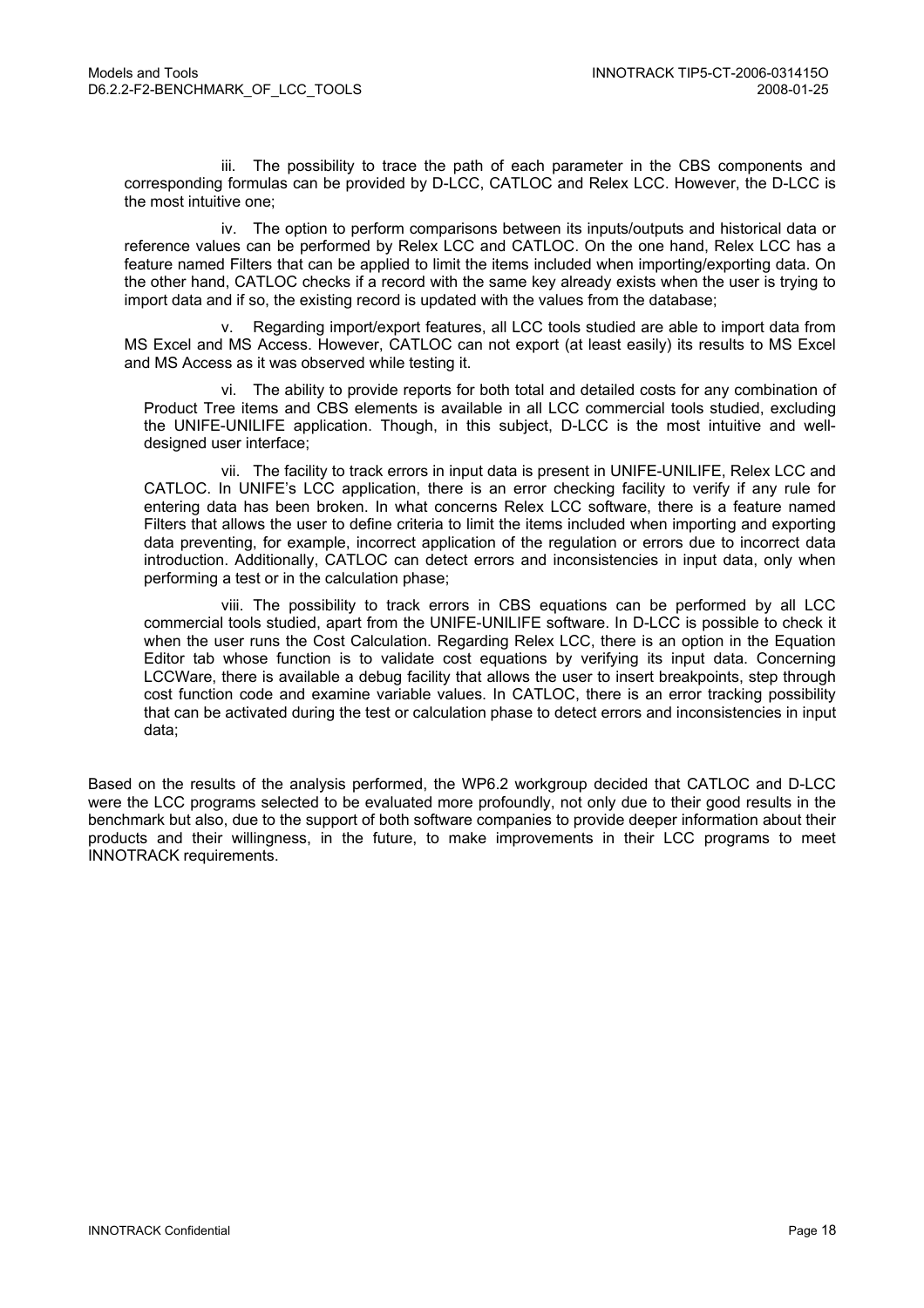## 4. Assessment of selected tools

Based on the comparison performed in chapter 3, it was decided to go deeper into the cross-comparison between the D-LCC and CATLOC software applications, aiming to identify the most appropriated LCC program for the INNOTRACK project, to apply in WP6.5.

## 4.1 Features and methodology to assess selected tools

To assess in detail the selected tools, a more limited group of features was identified as being the most relevant for the INNOTRACK project. Four degrees of relevance were defined: medium; high; very high; extremely high (table 11). In this case, relevance represents how important each feature is concerning the requirements for the LCC analysis to perform in future steps of the INNOTRACK project.

|                                                            |               | <b>Degree of Relevance</b> |                  |                                 |
|------------------------------------------------------------|---------------|----------------------------|------------------|---------------------------------|
| <b>Features</b>                                            | <b>Medium</b> | <b>High</b>                | <b>Very High</b> | <b>Extremely</b><br><b>High</b> |
| Input                                                      |               |                            |                  |                                 |
| $\bullet$ Variables (all) $\rightarrow$ INNOTRACK database |               |                            | ✓                |                                 |
| $\bullet$ Formulas                                         | $\checkmark$  |                            |                  |                                 |
| $\bullet$ PBS                                              |               |                            |                  |                                 |
| $\bullet$ CBS                                              | ✓             |                            |                  |                                 |
| • Statistical distributions                                |               |                            | ✓                |                                 |
| • Functions changing over time                             |               |                            |                  |                                 |
| Output                                                     |               |                            |                  |                                 |
| • Export results to MS Excel (post-process)                |               |                            |                  |                                 |
| • Cost aggregation output                                  | $\checkmark$  |                            |                  |                                 |
| • Breakdown options                                        | $\checkmark$  |                            |                  |                                 |
| • Check inputs, errors detection                           |               |                            | $\checkmark$     |                                 |
| • Results allocated to periods                             |               | ✓                          |                  |                                 |
| Failure detection (import, input, calculation)             | $\checkmark$  |                            |                  |                                 |
| Alternatives (within and comparisons)                      |               | ✓                          |                  |                                 |
| Multiple projects (copy/paste/comparison)                  |               |                            |                  |                                 |
| Sensitivity analysis (over time period)                    |               |                            |                  | $\checkmark$                    |
| <b>User-friendliness</b>                                   |               | $\checkmark$               |                  |                                 |
| <b>Capability of introducing</b><br>improvements/support   |               |                            |                  |                                 |
| <b>Licence and support Cost</b>                            |               |                            |                  |                                 |

Table 11 – Main features to assess and degree of Relevance of these features to INNOTRACK purposes

As it can be seen in the Table 11, the most relevant LCC features are the ones that enable the user to export results to MS Excel and to perform a sensitivity analysis over time period. Also software licenses and support costs, as well as the capability to produce improvements that meet INNOTRACK requirements were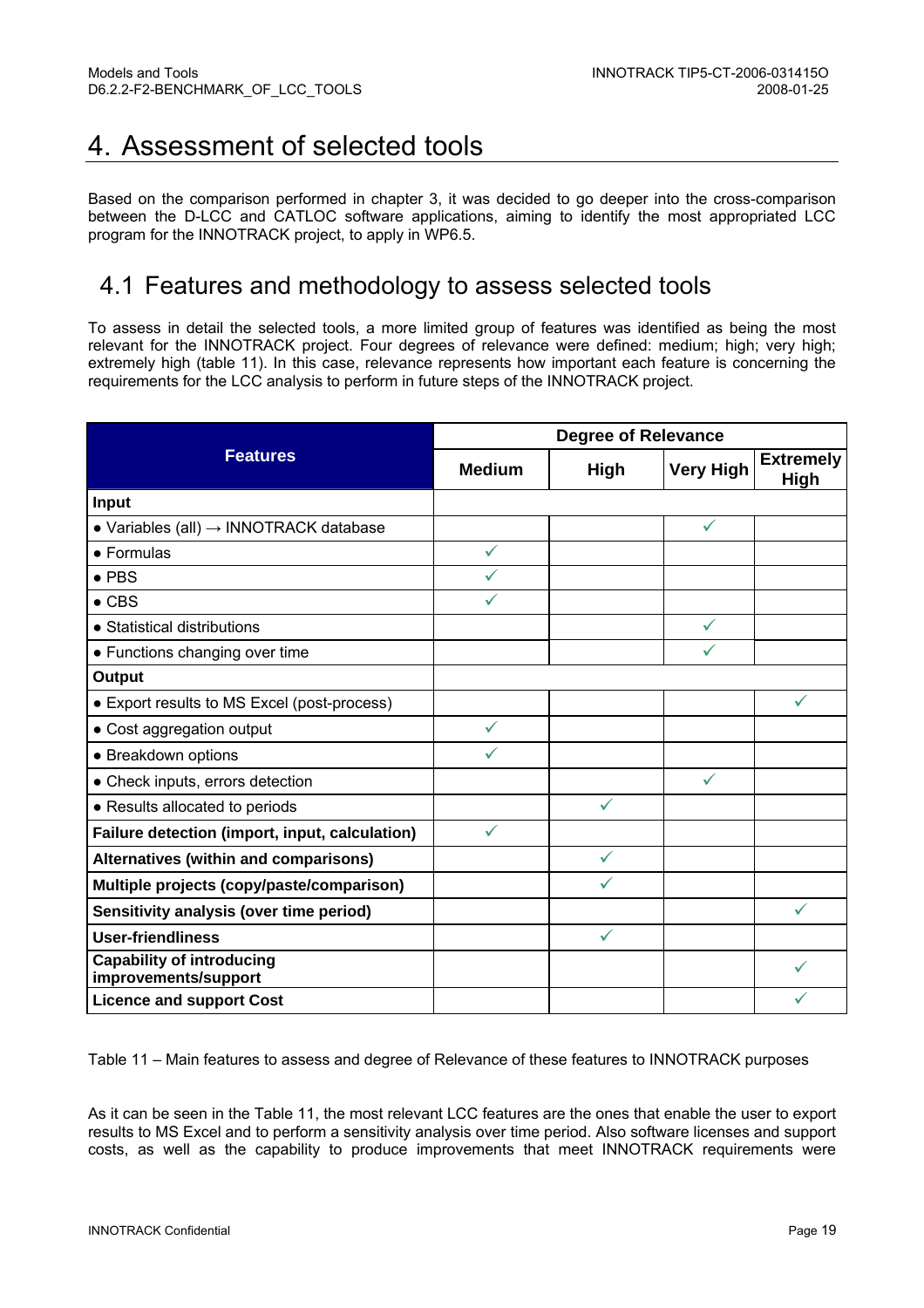considered features of highest importance, since it is found highly recommendable to have all partners and suppliers using the software on the next stages of the project.

Other very relevant features found are the ones that could allow to: import (all) the variables belonging to INNOTRACK databases, including statistical distributions; to introduce functions changing over time; to check inputs and detect errors on the oputput process and the capability to perform a sensitivity analysis over time period.

To evaluate the performance of each tool, the following methodology was applied:

- Two identical models were built (from zero) on the two selected tools: one example of switch and one example of a plain track section
- The main features defined in previous table 11 were assessed one by one during the building of the model and the analysis process
- To help clarifying the evaluation and the decision making process, a quantitative approach and scoring was defined as follows:
	- A score was given from 1 (poor), 2 (average) to 3 (good) to represent the capability of each tool regarding the specific feature to be assessed
	- The score obtained was multiplied by a weighted factor representing the relevance of the feature, with the following criteria: 1 (medium), 2 (high), 3 (very high) and 4 (extremely high). The resulting weight of each feature is shown in table 12.

| <b>Features</b>                                       | Weight                 | <b>Features</b>                                        | Weight                  |
|-------------------------------------------------------|------------------------|--------------------------------------------------------|-------------------------|
| <b>Input</b>                                          |                        | Output (cont.)                                         |                         |
| • Variables (all) $\rightarrow$ INNOTRACK<br>database | 3                      | • Check inputs, errors detection                       | $\overline{\mathbf{3}}$ |
| $\bullet$ Formulas                                    | $\mathbf{1}$           | • Results allocated to periods                         | $\overline{2}$          |
| $\bullet$ PBS                                         | $\overline{1}$         | Failure detection (import, input,<br>calculation)      | $\overline{1}$          |
| $\bullet$ CBS                                         | 1                      | <b>Alternatives</b><br>(within<br>and<br>comparisons)  | $\overline{2}$          |
| • Statistical distributions                           | 3                      | <b>Multiple</b><br>projects<br>(copy/paste/comparison) | $\overline{2}$          |
| • Functions changing over time                        | 1                      | Sensitivity analysis (over time<br>period)             | $\boldsymbol{\Delta}$   |
| Output                                                |                        | <b>User-friendliness</b>                               | $\overline{2}$          |
| • Export results to MS Excel<br>(post-process)        | $\boldsymbol{\Lambda}$ | introducing<br>Capability of<br>improvements/support   | 4                       |
| • Cost aggregation output                             | 1                      | <b>Licence and support Cost</b>                        | 4                       |
| • Breakdown options                                   | $\overline{1}$         |                                                        |                         |

Table 12 – Degree of Relevance of the features to INNOTRACK purposes and corresponding load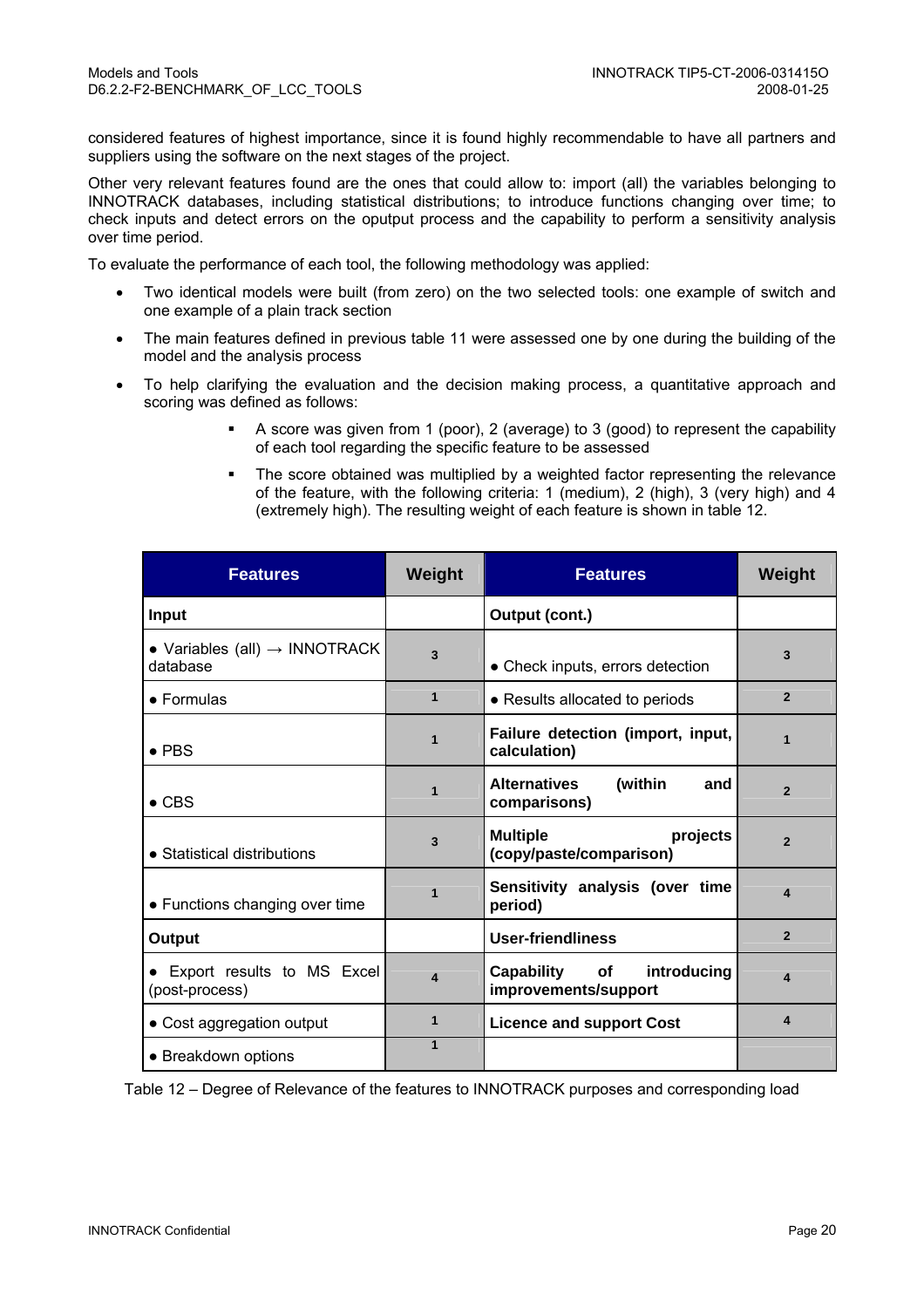The tests were done by two members of the WP6.2 workgroup (one from ADIF and the other from DB), and the evaluation was the result of the convergence between the findings done firstly at an individual level and in secondly, at a team level.

It should be highlighted that this assessment was not made in order to find which tool is best suited *per se* as a software to use for LCC analysis in rail industry, but only to assess the most suitable regarding INNOTRACK requirements and specifically SP6 objectives and restrictions (e.g. need to have a tool for each partner in order directly input confidential data such as unit cost, budget and time restrictions of the project,...).

## 4.2 Results

Based on the tests performed in chapter 4.2 a table with the ranking the performance of each D-LCC and CATLOC features was drawn (see Table 13).

| <b>Features</b>                                            | <b>D-LCC</b>   | <b>CATLOC</b>  |
|------------------------------------------------------------|----------------|----------------|
| Input                                                      |                |                |
| $\bullet$ Variables (all) $\rightarrow$ INNOTRACK database | $2*$           | 1              |
| • Formulas                                                 |                | 1              |
| $\bullet$ PBS                                              | 3              | 2              |
| $\bullet$ CBS                                              | 3              | 1              |
| • Statistical distributions                                | $1*$           | $1*$           |
| • Functions changing over time                             | $\mathcal{P}$  | $\mathfrak{p}$ |
| Output                                                     |                |                |
| • Export results to MS Excel (post-process)                | 3              | 1              |
| • Cost aggregation output                                  | 3              | $\mathfrak{p}$ |
| • Breakdown options                                        | 3              | 3              |
| • Check inputs, errors detection                           | 3              | 3              |
| • Results allocated to periods                             | 3              | $\mathcal{P}$  |
| Failure detection (import, input, calculation)             | $\overline{2}$ | 3              |
| Alternatives (within and comparisons)                      | 3              | 1              |
| Multiple projects (copy/paste/comparison)                  | $\overline{1}$ | $\overline{2}$ |
| Sensitivity analysis (over time period)                    | $\mathcal{P}$  | $\mathfrak{p}$ |
| <b>User-friendliness</b>                                   | $\overline{2}$ | 1              |
| Capability of introducing improvements/support             | ?              | ?              |
| <b>Licence and support Cost</b>                            | ?              | ?              |

(\*) Feature possible to improve, depending on the budget

(?) No information was available (at the moment the analysis was performed) to accurately assess this particular feature.

Table 13 – Ranking the performance of each D-LCC and CATLOC features

As mentioned, the use of weights helped to quantify the importance of each feature and also to get a clearer picture of what is the most suitable LCC software for INNOTRACK purposes.

The Final Score takes into account both the individual performance of each LCC software feature and the degree of relevance of each feature to INNOTRACK purposes (see Table 14). For example, for the userfriendliness tool, on the one hand D-LCC scored 4 (2\*2=4), on the other and CATLOC scored 2 (1\*2=2).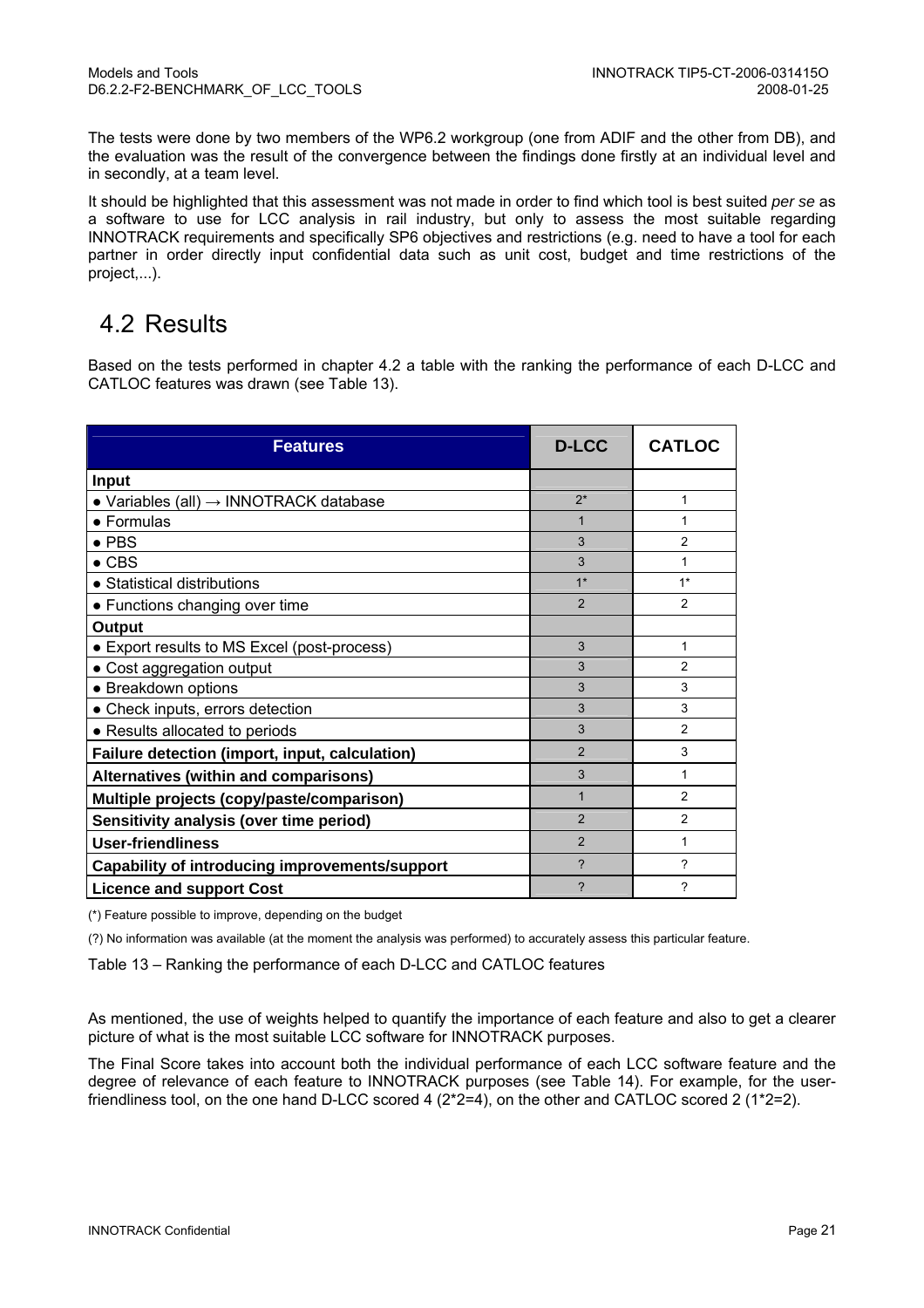| <b>Features</b>                                            | <b>Feature's</b><br>Load | <b>D-LCC</b>                 | <b>Total</b><br>(by feature) | <b>CATLOC</b>                | Total<br>(by<br>feature) |
|------------------------------------------------------------|--------------------------|------------------------------|------------------------------|------------------------------|--------------------------|
| Input                                                      |                          |                              |                              |                              |                          |
| $\bullet$ Variables (all) $\rightarrow$ INNOTRACK database | 3                        | $2*$                         | 6                            | 1                            | 3                        |
| $\bullet$ Formulas                                         | 1                        | $\mathbf{1}$                 | $\mathbf{1}$                 | 1                            | $\mathbf{1}$             |
| $\bullet$ PBS                                              | 1                        | 3                            | 3                            | $\overline{2}$               | $\overline{2}$           |
| $\bullet$ CBS                                              | $\mathbf{1}$             | 3                            | 3                            | $\mathbf{1}$                 | $\mathbf{1}$             |
| • Statistical distributions                                | 3                        | $1*$                         | 3                            | $1*$                         | 3                        |
| • Functions changing over time                             | 1                        | 2                            | $\overline{2}$               | $\overline{2}$               | $\overline{2}$           |
| Output                                                     |                          |                              |                              |                              |                          |
| • Export results to MS Excel (post-process)                | 4                        | 3                            | 12                           | 1                            | $\overline{4}$           |
| • Cost aggregation output                                  | 1                        | 3                            | 3                            | $\overline{c}$               | $\overline{2}$           |
| • Breakdown options                                        | $\mathbf{1}$             | 3                            | 3                            | 3                            | 3                        |
| • Check inputs, errors detection                           | 3                        | 3                            | 9                            | 3                            | 9                        |
| • Results allocated to periods                             | $\overline{2}$           | 3                            | 6                            | $\overline{2}$               | $\overline{\mathbf{4}}$  |
| Failure detection (import, input,<br>calculation)          | 1                        | 2                            | 2                            | 3                            | 3                        |
| <b>Alternatives (within and comparisons)</b>               | $\overline{2}$           | 3                            | 6                            | $\mathbf{1}$                 | $\overline{2}$           |
| <b>Multiple projects</b><br>(copy/paste/comparison)        | $\overline{2}$           | $\mathbf{1}$                 | 2                            | $\overline{c}$               | 4                        |
| Sensitivity analysis (over time period)                    | 4                        | 2                            | 8                            | $\overline{2}$               | 8                        |
| <b>User-friendliness</b>                                   | $\overline{2}$           | 2                            | $\overline{4}$               | 1                            | $\overline{2}$           |
| <b>Capability of introducing</b><br>improvements/support   | 4                        | ?                            | $\overline{\phantom{0}}$     | ?                            | $\gamma$                 |
| <b>Licence and support Cost</b>                            | 4                        | $\mathcal{P}$                | $\mathcal{P}$                | 2                            | $\mathcal{P}$            |
|                                                            |                          | <b>Final</b><br><b>Score</b> | 73                           | <b>Final</b><br><b>Score</b> | 53                       |

(\*) Feature possible to improve, depending on the budget.

(?) No information was available (at the moment the analysis was performed) to accurately assess this particular feature.

Table 14 – Final Score of the LCC softwares

According to the results obtained (Table 14), D-LCC seems to be the most suitable LCC software regarding INNOTRACK purposes<sup>1</sup>. However price/support negotiation is still being conducted with the software provider (Advanced Logistics Developments Ltd.) in order to accurately define the feasibility of broadly use the tool among the SP6 partners, on one hand, and on the other hand to also define the costs of upgrading the tool incorporating some of the required improvements identified in the next section.

## 4.3 Required improvements

While testing the tools presented in this report, some weaknesses were detected regarding the needs of LCC capabilities in order to meet INNOTRACK purposes and thus, some improvements would be needed. Based on the information available, the following main specific features should be improved or implemented:

l

 $1$  Even though the assessment indicates that D-LCC has the higher score, this does not mean that D-LCC is the best LCC software (only the most convenient to reach INNOTRACK SP6 objectives).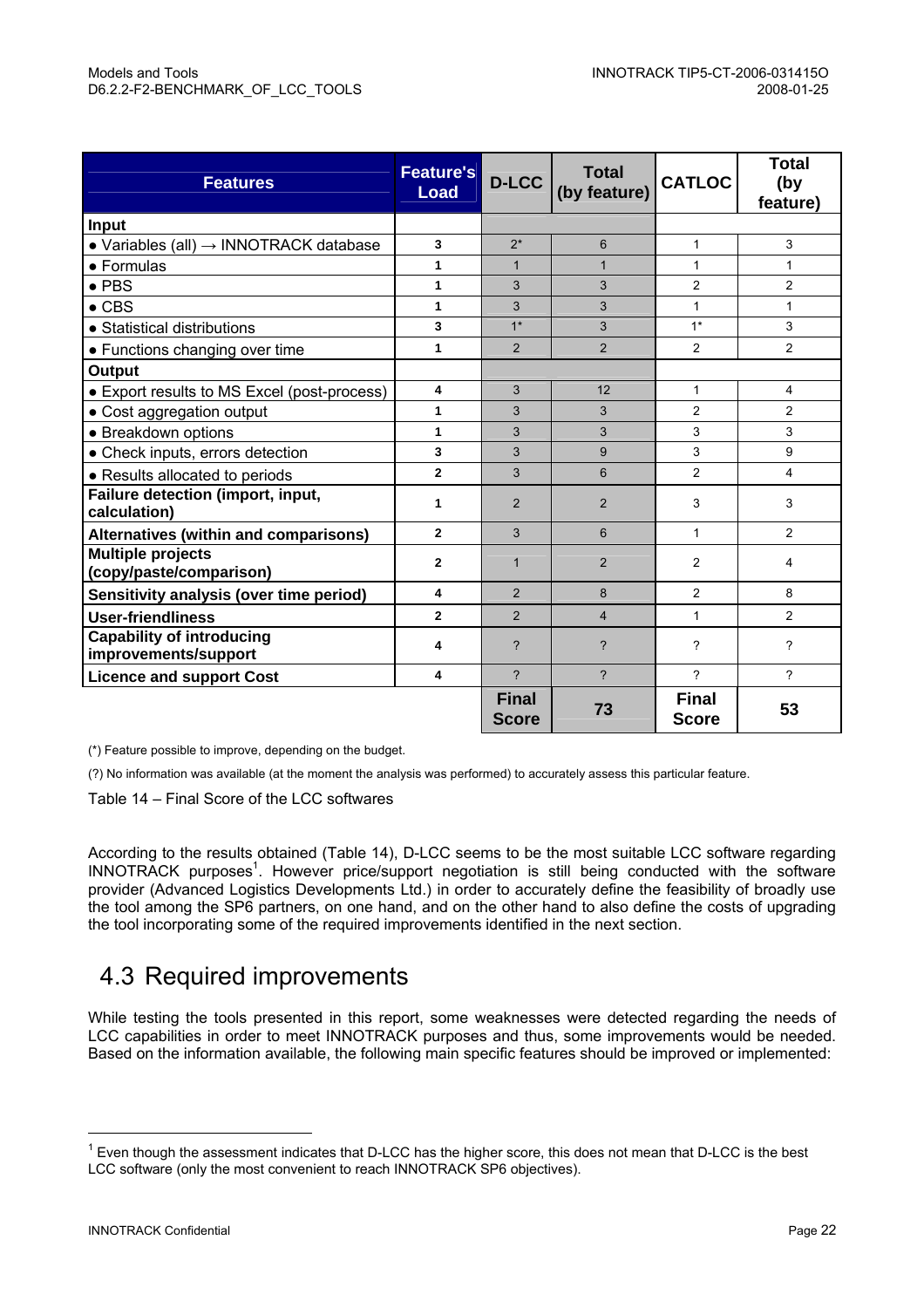- Improve "Importability" of (all) variables from INNOTRACK database (\*);
- Allow as inputs stochastic variables, statistical distributions and/or ability to directly import data from a risk analysis software;
- Allow as input functions changing over time (<sup>∗</sup> );
- Improve comparability and "check process" of inputs and detection of errors;
- Incorporate a Monte Carlo Simulation toolbox to obtain a probabilistic output (<sup>∗</sup> );
- Include a target costing feature.

Among those, the most important features were identified (market with an (\*)) and a negotiation will be performed with the supplier of the selected tool in order to evaluate the possibility to develop the mentioned improvements and still apply the resulting new and innovative tool within the framework and time schedules of WP6.5.

The importability features both of different parameters from an external database (variables, degradation rates, tables, unit cost values, etc.) are a key issue to make possible (and easy) the use of the same (or equivalent) models by different partners within INNOTRACK. By improving the import functions of the tools, the incorporation of variations on the parameters values within the different Infrastructure Managers and Suppliers would be easily performed by filling a pre-defined external database or spreadsheet and importing it to the model. This feature and the relation with the databases will be discussed in more detail within Deliverable 6.4.

On the other hand, it is also necessary to allow the introduction of functions that change over time to easily incorporate, for example, the variability of maintenance works intervals. This feature would strongly improve the modelling process and time avoiding unnecessary and excessive use of tables and complex formulations.

Finally, it is also very important that LCC programs include tools to simplify the introduction of probabilistic analysis, enabling if possible to perform Monte-Carlo simulations. This technique allows to have a more complete picture of all possible outputs, combining the probability distributions of uncertain variables. The advantage with Monte Carlo simulation is that it allows estimating the uncertainty in each input variable and predicting the impact of that variable on the outputs. However, the incorporation of Monte-Carlo simulation into existing deterministic LCC software is not an easy task since it should require a profound modification in both input and output modules.

At last, even if not referred as critical as the others, another feature that would be interesting to improve (for practical use) would be the ability to perform comparisons between inputs/outputs and historical data or reference values. This feature would prevent, for example, incorrect application of the regulation or errors due to incorrect data introduction. One way of preventing, for example, incorrect application of the requirements or errors due to incorrect data introduction could be by defining assessment criteria/indicators to verify if any rule for entering data has been broken. This option would help limiting the items included when importing and exporting data and so, providing more accurate outputs.

l

<sup>∗</sup> Feature possible to improve, depending on the budget.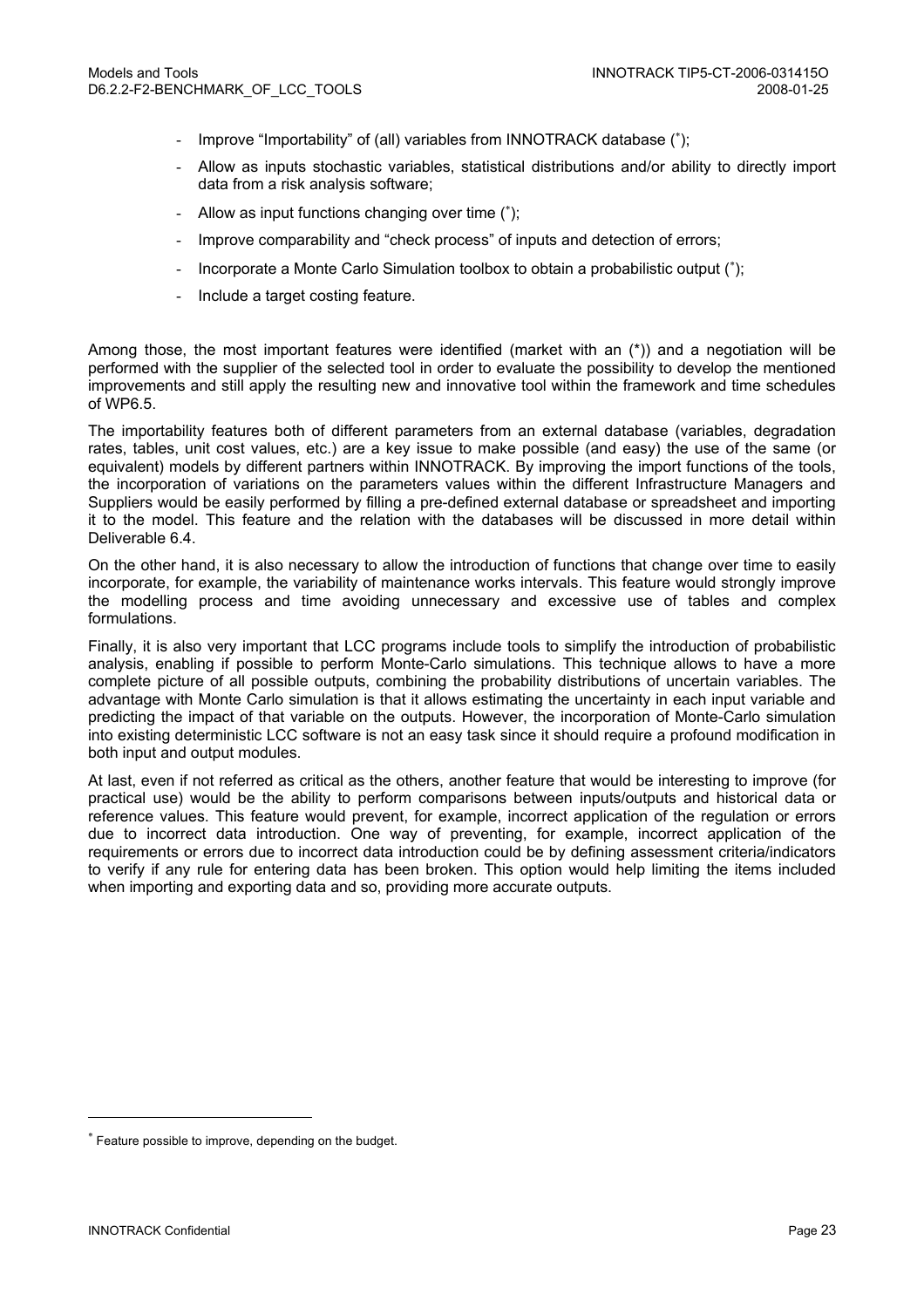# 5. Conclusions

With the purpose of benchmarking LCC commercial tools, relevant information like software manuals and demo versions were requested to LCC software suppliers and additionally, a questionnaire was performed. A wide variety of tools, ranging from simple ones to sophisticated software packages were analysed. It was not achievable to have answers to the questionnaires from the suppliers, but it was possible to complete the study through the analysis of the manuals and demo versions provided.

Based on the information available, the following conclusions can be drawn:

- Almost all software's addresses the basic features required for LCC modelling of railway infrastructure
- Among more than thirty criteria (assessed with more than 50 questions) the following topics were considered to be key to differentiate the performance of the tools:
	- The ability to compare different alternatives within one single project;
	- The ability to define cost functions that changes over time;
	- The possibility to trace the path of each parameter in the CBS components and corresponding formulas;
	- The option to perform comparisons between its inputs/outputs and historical data or reference values;
	- Import/export features
	- The ability to provide reports for both total and detailed costs for any combination of Product Tree items and CBS elements;
	- The facility to track errors in input data;
	- The possibility to track errors in CBS equations;
- Based on the results of the benchmark two tools were selected by the WP6.2 workgroup to perform a more detailed assessment, in order to define the best-suited tool to use in INNOTRACK WP6.5. Some key features to assess were defined and two identical models were built on the two selected tools to assess their capabilities on each key feature.
- A quantitative approach and scoring was defined and the results obtained made it possible to identify the best "performer" tool, the D-LOC.
- At last some important features for future LCCA developments not covered were recommended for development for future use within the project:
	- Improvement of "Importability" of (all) variables from a database
	- Allow as input functions changing over time
	- Improve comparability and "check process" of inputs and detection of errors;
	- Incorporate a Monte Carlo Simulation toolbox to perform a probabilistic analysis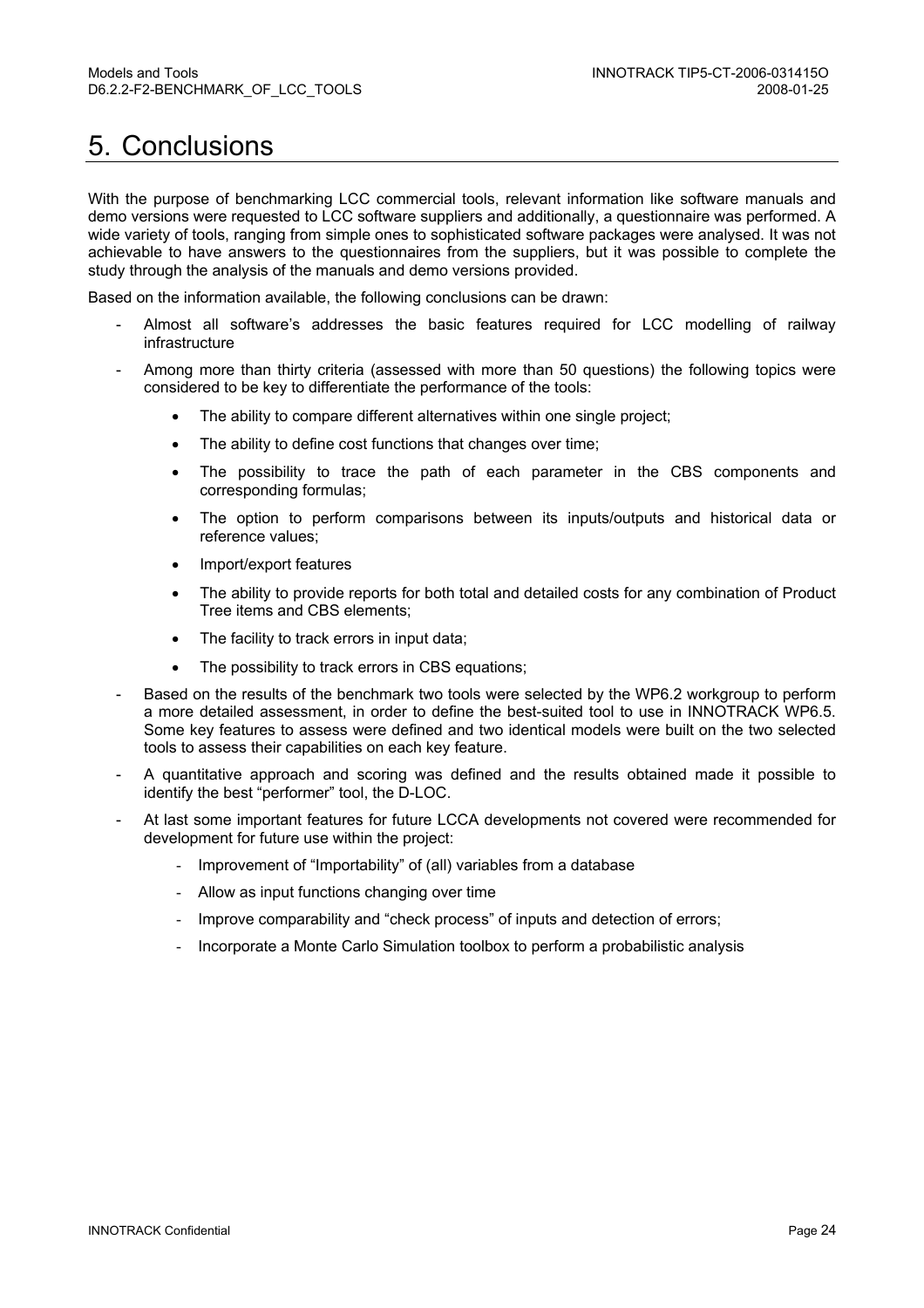**Acknowledgement:** The authors would like to thank the documents and licences provided by LCC tools suppliers.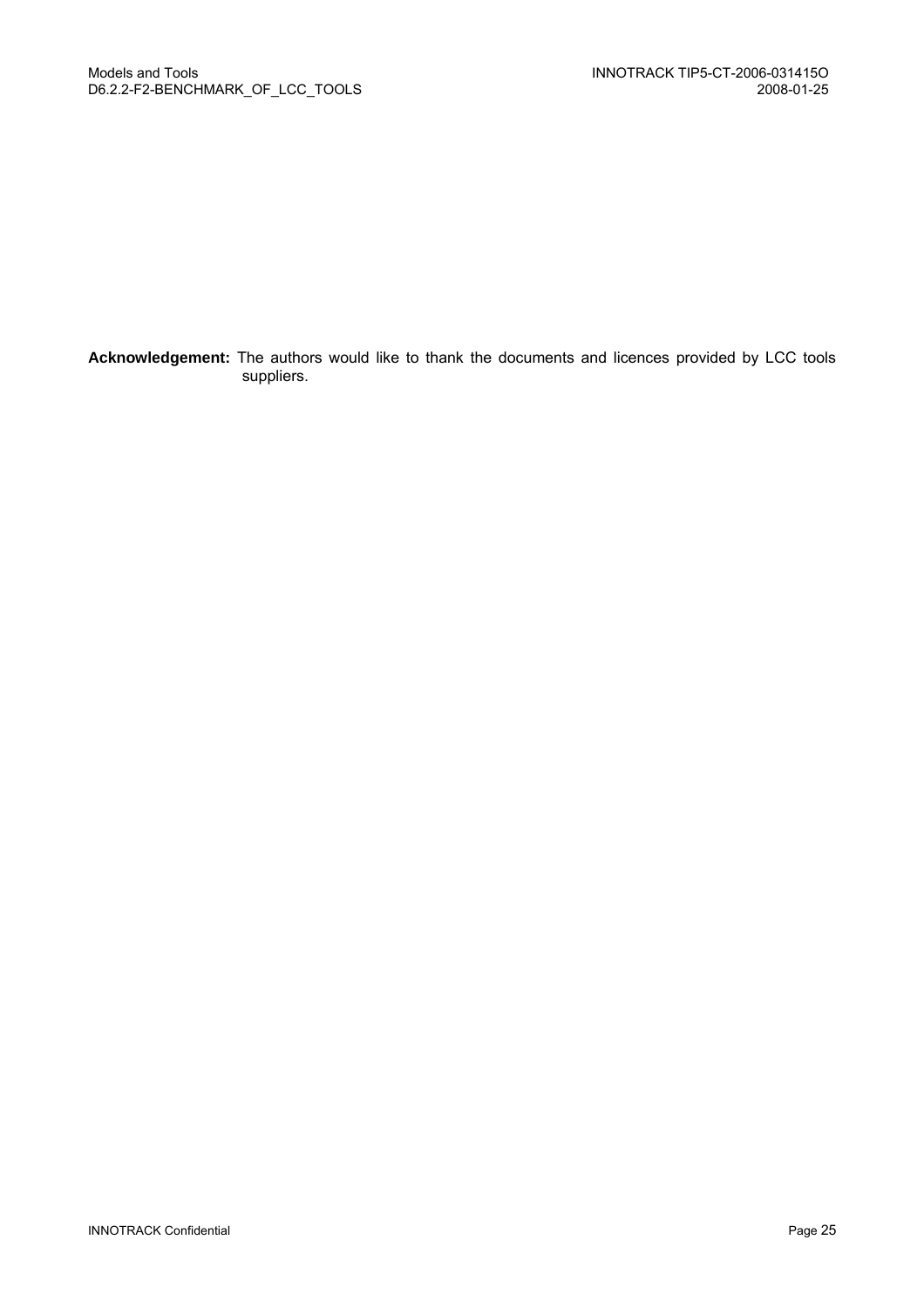## 6. References

Ades, A. E., Claxton, K., Sculpher, M. (2005), Evidence synthesis, parameter correlation and probabilistic sensitivity analysis in John Wiley & Sons Ltd, Health Economics, Volume 15, Issue 4, Pages 373 – 381

Advanced Logistics Development (2000), D-LCC - Decision by Life Cycle Costing, User's Guide

European Commission, Rail Transport and Interoperability (2003), IMPROVERAIL - Improved tools for railway capacity and access management

Federal Highway Administration, United States Department of Transportation (2003), Guidelines for Life Cycle Cost Analysis

Finley B., Paustenbach D. (1994), The Benefits of Probabilistic Exposure Assessment: Three Case Studies Involving Contaminated Air, Water, and Soil. Risk Analysis, volume 14, Issue 1, Page 55–73

Herbold, Keith D. (2000), Using Monte Carlo Simulation for Pavement Cost Analysis. Public Roads Magazine, Volume 64, Number 3. November/December. Federal Highway Administration, United States Department of Transportation.

International Software Testing Qualifications Board (2007), Certified Tester Foundation Level Syllabus

Isograph (2001), LCCWare - Software for Life Cycle Cost Calculations, User Manual

Network Rail (2003), Track Strategic Planning Application: Technical Overview, Network Rail, Serco Assurance AEA Technology Rail, Draft May 2003

ProM@in - Progress in Maintenance and Management of Railway Infrastructure (2002), Innovations for a cost effective Railway Track, Life Cycle Costs and Maintenance

Systecon AB (2006), CATLOC - Complete Analysis Tool for Logistics and Operations Costs, Part 1 - Model Description, User's Reference

Systecon AB (2006), CATLOC - Complete Analysis Tool for Logistics and Operations Costs, Part 2 - The CATLOC Program, User's Reference

Thanh, V. (2003), Railway Vehicle and Track System Integration (TRAINS), Work Package: Cost Modelling (4.1.1 and 4.1.4). The University of Birmingham and Manchester Metropolitan University

UNIFE (1997), Guidelines for Life Cycle Cost, Volume I, Terms and Definition for Rolling Stock

UNIFE (2001), Guidelines for Life Cycle Cost, Volume II, Terms and Definition for Total Railway System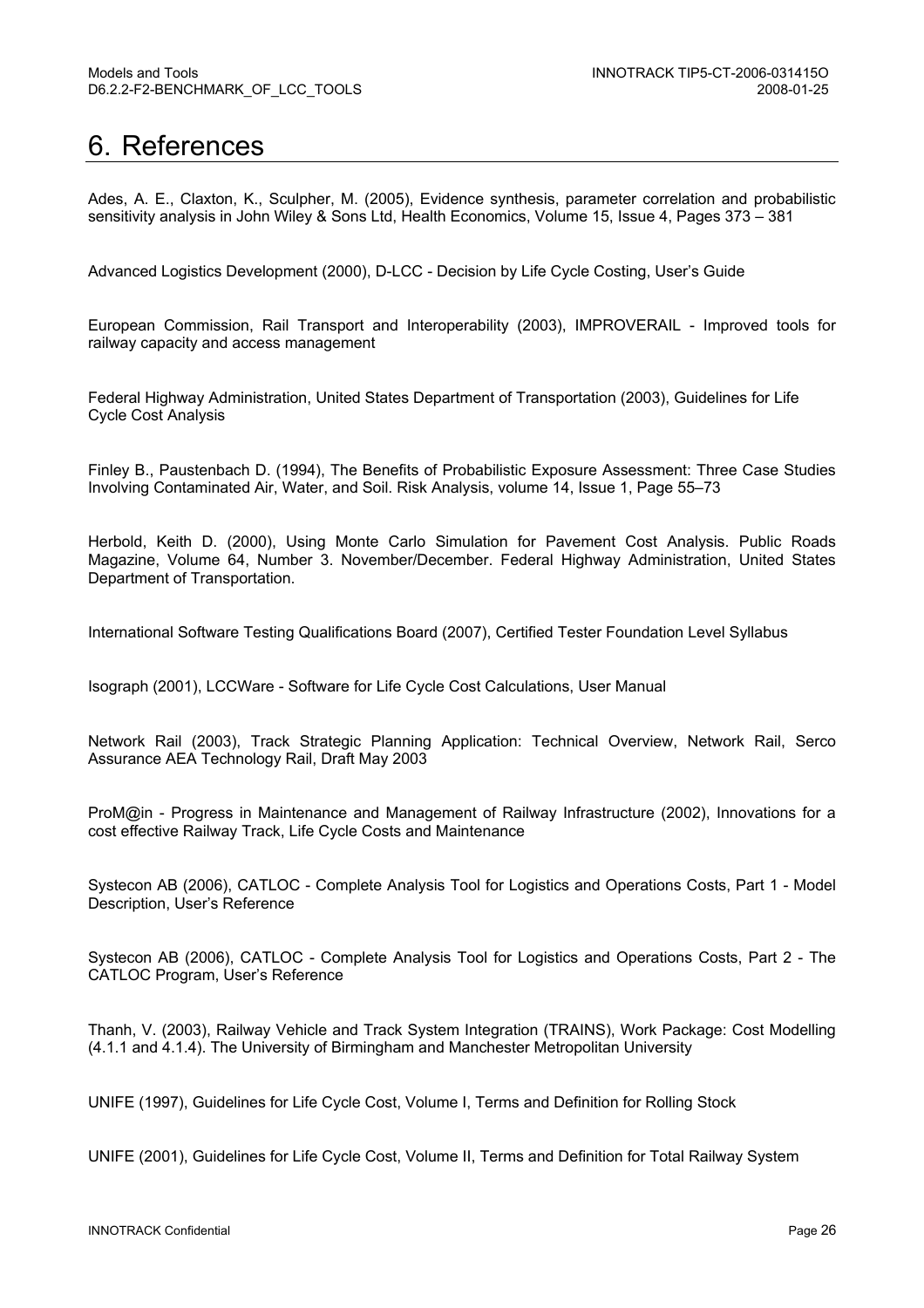UNIFE (2001), Guidelines for Life Cycle Cost, Volume III Part A, LCC Interface Software Model UNILIFE and UNIDATA, User's Guide

UNIFE (2001), Guidelines for Life Cycle Cost, Volume III Part B, LCC Interface Software Model UNILIFE and UNIDATA, Calculation Macros

Willumsen, L. G. (2000), Travel Networks in Hensher, D. A., Button, K. J., Handbook of Transport Modelling, Volume 1. Oxford, Pergamon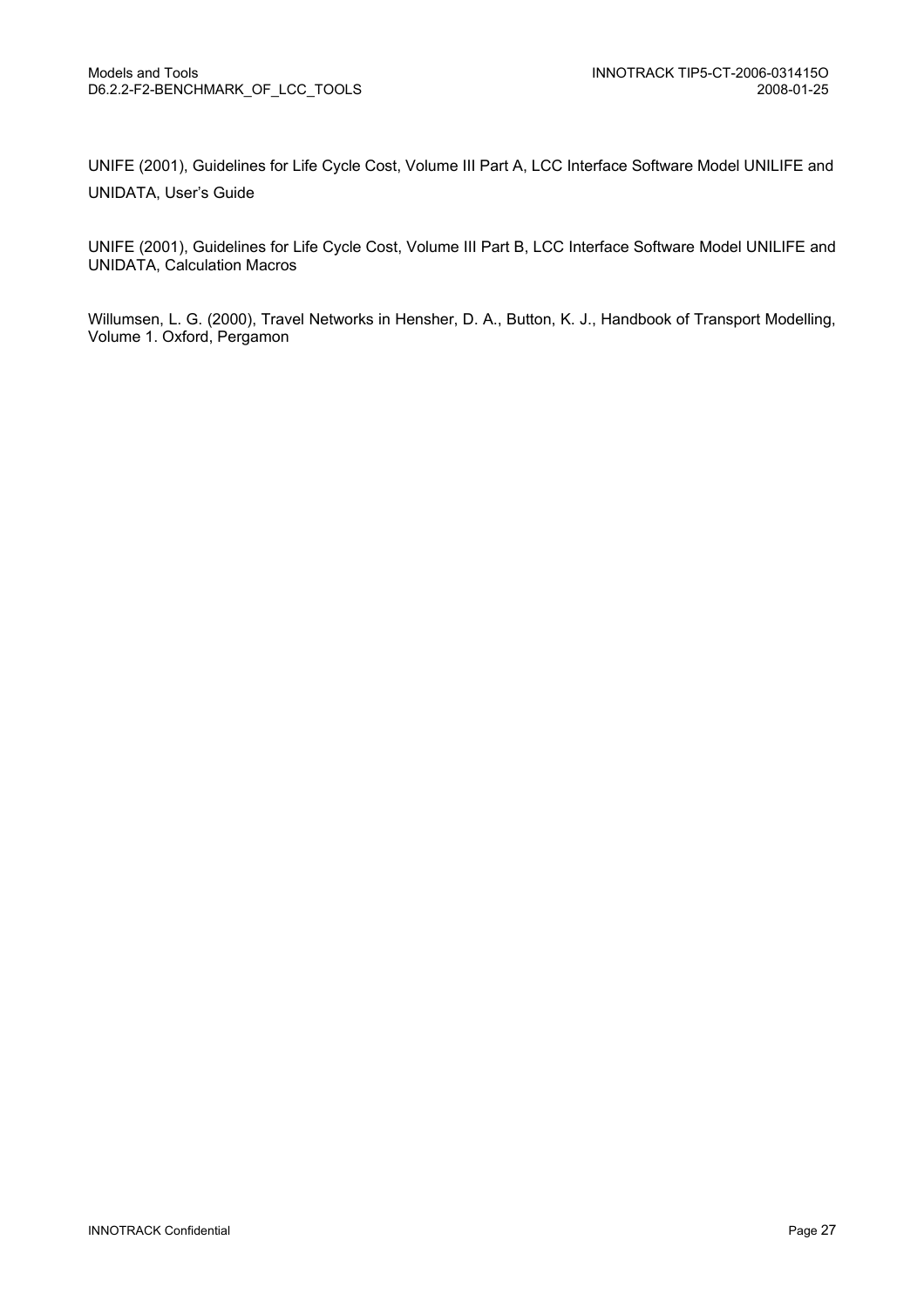## 7. Annexes

- I. Description of LCC commercial tools<br>II. Assessment Criteria Table
- II. Assessment Criteria Table<br>III. Analysis of LCC tools/mode
- III. Analysis of LCC tools/models in the rail sector<br>IV. Preparation of next steps within WP6.2 Sumn
- Preparation of next steps within WP6.2 Summary of information available on existing practices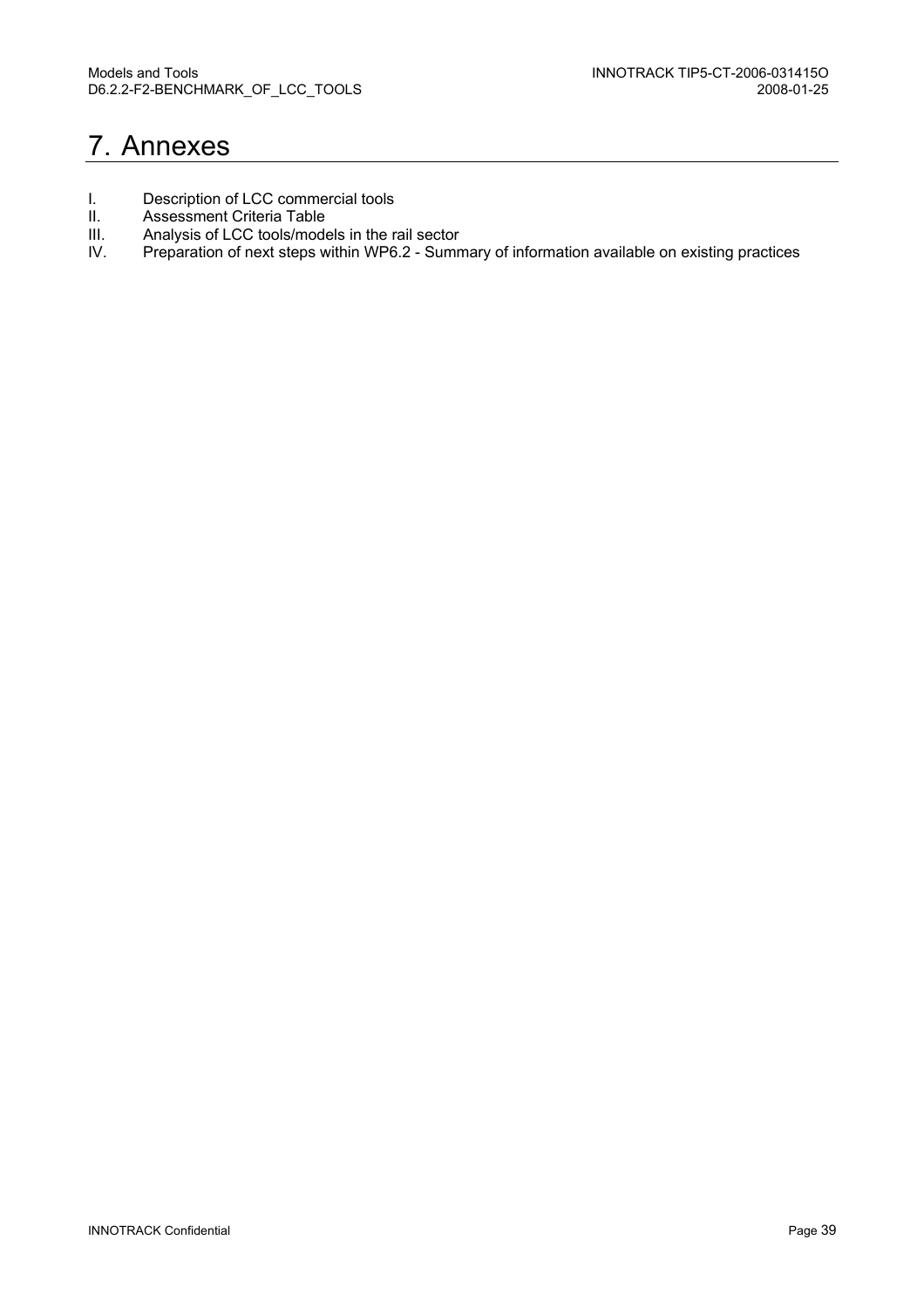## Annex I: Description of LCC commercial tools

A LCC model is mainly defined by its cost elements, cost structures and input parameters, which are consequently designed to support activities associated with the life cycle cost of a product, taking into consideration each one requirements.

Using a LCC application as a support tool in the decision making process should make easier the estimation and comparison of costs during a product life cycle as well as the identification of the cost drivers.

A wide variety of tools, ranging from simple ones to sophisticated software packages will be analysed in this deliverable.

#### UNIFE-UNILIFE (UNIFE, Belgium)

UNIFE-UNILIFE is a LCC Interface Software Model created for the use of UNIFE members and the rail supply industry. Basically, this software application consists in two Microsoft EXCEL workbooks, UNILIFE and UNIDATA, containing several spreadsheets that were designed to be used for collecting data for LCC analysis of rolling stock trains and fixed installation systems (plant/line), allowing the user to compare different equipment offers or design options (see Figure A).



Figure A – Use of UNILIFE and UNIDATA for data transfer. Definition of user groups

In UNIDATA workbook are collected data for life cycle costs calculations while in UNILIFE life cycle costs are calculated. Therefore, UNILIFE is a software application designed to collect data and also to give the user a first analysis of LLC or Life Support Cost (LSC) for sub-systems and items of equipment (it is recommended not to exceed 2000 items). Additionally, it also includes some ability to perform reability analysis and register tools used for maintenance.

As mentioned in UNIFE-UNILIFE guidelines, this software is designed to communicate Life Cycle Cost information and while performing some error checks is not based on a universally accepted calculation method. It is mostly a data transmission tool and as such any indicated values of LCC calculated by the software is purely for comparison purposes.

In the Figure B is presented resulting cost breakdown in operating costs and investments. These results can be given as total cost and discounted cost. As we can see in the same figure, the LSC (Life Support Cost) part includes PM (Preventive Maintenance), CM (Corrective Maintenance) and energy cost and additionally, can be recognised according to different train configurations.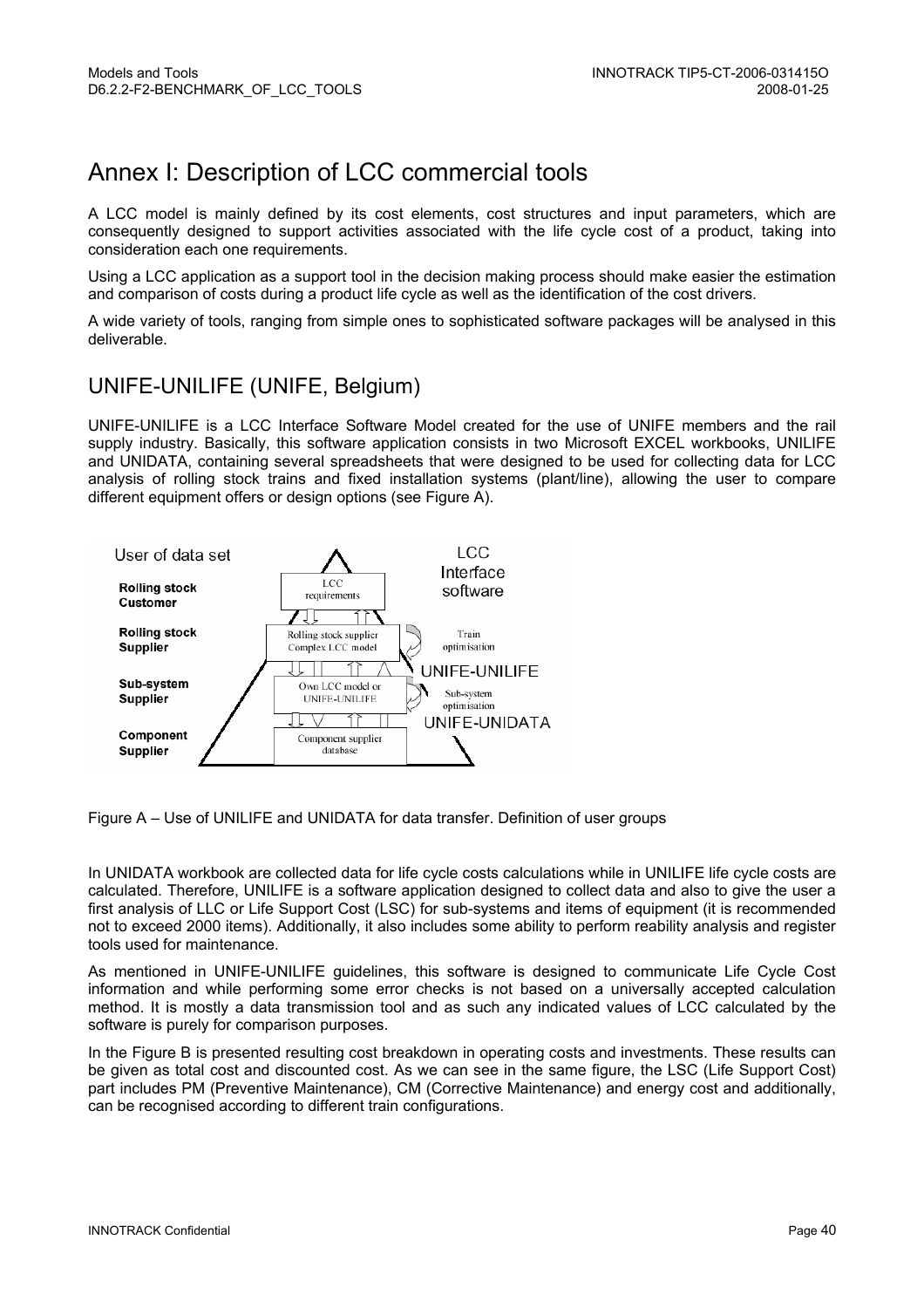Key data and calculations are performed on "Equipment Data", "Corrective Maintenance" and "Preventive Maintenance" spreadsheets, with a row for each item/PM activity. With the purpose of collecting all costs not specifically maintenance driven, such as investment, energy and yearly costs, it is necessary to fulfil the spreadsheet "Miscellaneous Costs".



Figure B – UNIFE-UNILIFE model

In fact, this application is more focused on maintenance cost calculation and uses either mean time between failures (MTBF) or failure rate to estimate Corrective Maintenance along with distance or time to compute Preventive Maintenance. In case of failure, it is necessary to identify the type of maintenance required. Therefore, it is mandatory to define if the item is exchanged in the train/plant/line (Line Replaceable Unit - LRU) or in the component workshop (Shop Replaceable Unit - SRU) as we can see in Figure C. In the last case, exchange time does not affect down time of train (train/plant/line). Additionally, it is necessary to indicate if the replaced unit is repairable or not (see Figure 3).

| Revision 0          |                                         |                   |           |                               |                   |                        |     |                 |                  |
|---------------------|-----------------------------------------|-------------------|-----------|-------------------------------|-------------------|------------------------|-----|-----------------|------------------|
| Project:            | UNIFE test proj<br><b>Errorcheck</b>    |                   |           | <b>CORRECTIVE MAINTENANCE</b> |                   |                        |     |                 |                  |
| Sub-syst. Supplier: | Example: Electric<br>Errorlist          | Spare Part        | Exch.-    | Fraction                      | Repair-           |                        |     |                 |                  |
| Equipment:          | UNIFE test syste                        | Price             | able      | bγ                            | able              |                        |     | Repairable      |                  |
| Identity            | Name                                    | DEM               | YM        | exchange                      | Y/N               |                        |     | Yes             | No               |
| IDENT               | HAME                                    | PRICE             | LINE_REPL | <b>EXCH_FRAC</b>              | <b>REPAIRABLE</b> |                        |     |                 |                  |
|                     | Thir rowshall not be wed for data entry |                   |           |                               |                   | Exchangeable           | Yes | Replaceable and | Replaceable and  |
| ß                   | <b>Power Supply</b>                     |                   |           |                               |                   | in $1st$ or $2nd$ line |     | repairable      | discardable      |
| 3.01                | <b>Line Voltage System</b>              |                   |           |                               |                   |                        | No  | Repairable item | Discardable item |
| 3.01.01             | IA-component                            | .000 <sub>l</sub> | v         | ,00                           | v                 |                        |     |                 |                  |
| 3.01.02             | B-component                             | .000 <sub>l</sub> | v         | ,00                           | N                 |                        |     |                 |                  |
| 3.01.03             | C-component                             | .000 <sub>l</sub> | Ν         | 00,                           | $\sqrt{}$         |                        |     |                 |                  |
| 3.01.04             | D-component                             | .000              | N         | 0,50                          | Ν                 |                        |     |                 |                  |
| 3.01.04.01          | Header 1                                |                   |           |                               |                   |                        |     |                 |                  |
| 3.01.04.01.01       | Header 2                                |                   |           |                               |                   |                        |     |                 |                  |
| 3.01.04.01.01.01    | Header 3                                |                   |           |                               |                   |                        |     |                 |                  |
| 3.01.04.01.01.01.01 | E-component                             | .000              | v         | ا00,                          | ٧                 |                        |     |                 |                  |
|                     |                                         |                   |           |                               |                   |                        |     |                 |                  |

Figure C – Example of the Corrective Maintenance sheet and possible items exchange/repair combinations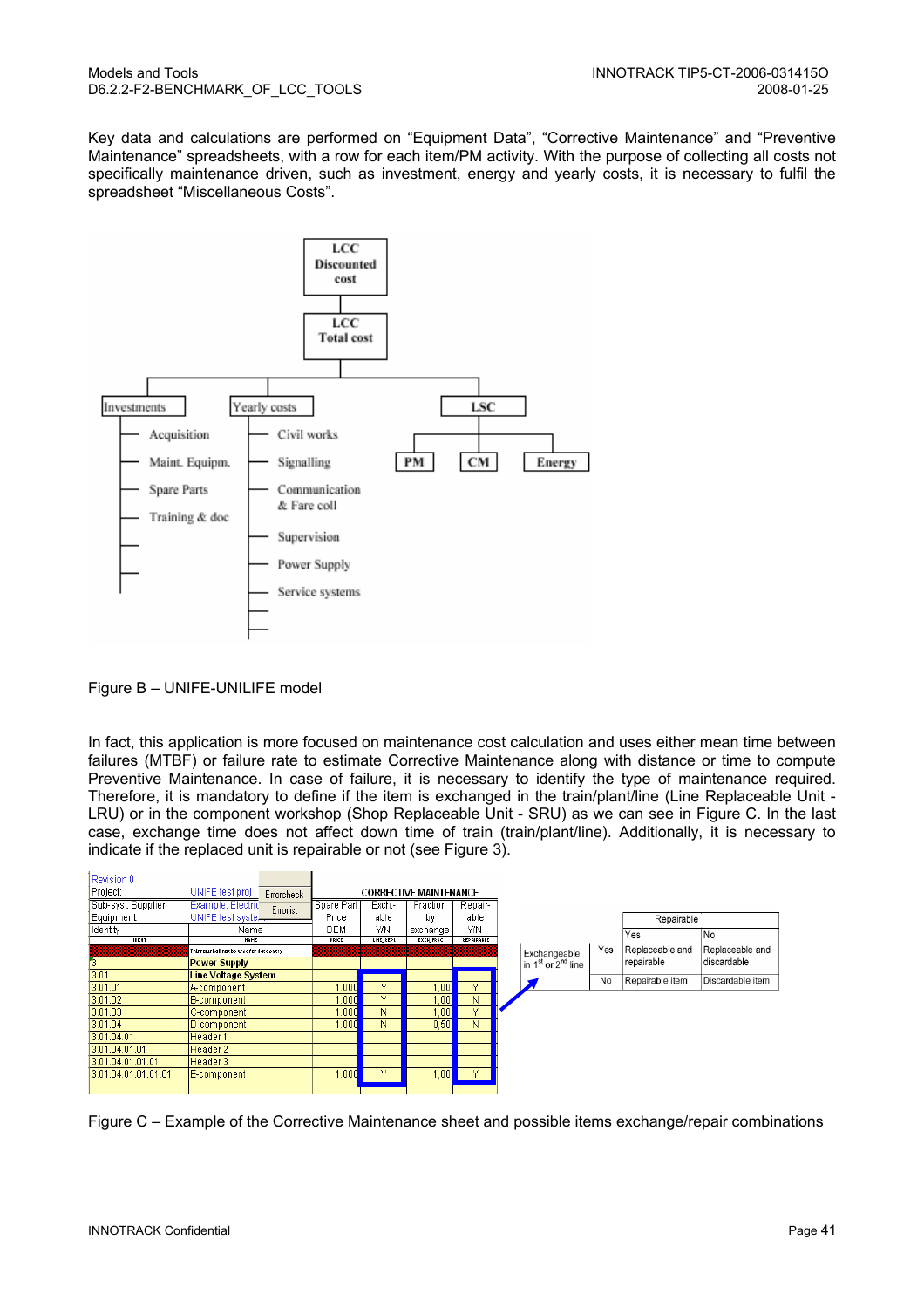As we can see in the Figure C, by defining exchangeable and repairable it is possible to compute material costs for both corrective and preventive maintenance costs.

This software is able to track errors in input data as it has an error checking facility that verifies if any rule for entering data has been broken.

It is the aim of UNIFE-UNILIFE to be set up for a project by (Rolling Stock) Supplier Reliability Engineer according to customer and Supplier requirements, and afterwards to be sent out to sub-suppliers and component suppliers in a request for data. After entering data and analyses, Sub-supplier Reliability Engineer (or Component supplier Reliability Engineer) should send UNIFE-UNILIFE back to Supplier Reliability Engineer. It should be remarked that many of the definitions, like who is the customer and who is the supplier is defined and noted in UNIFE-UNILIFE by the Project Reliability Engineer.

Depending on the user, UNIFE-UNILIFE has different rights of use as follows:

- The Project Reliability Engineer enters project data and global data in green cells;
- The UNILIFE file used for data request shall be renamed using the project and sub-system identification as the baseline for the file name;
- The Reliability Engineer for the sub-system or component supplier enters data into yellow cells in Equipment data/CM (Corrective Maintenance), PM (Preventive Maintenance), Maintenance equipment and Miscellaneous data, spreadsheets.

In order to keep the UNIFE-UNILIFE simply and suitable for most users, there are some requirements that were not fulfil. According to the UNLIFE/UNIDATA user's guide the more typical limitations are:

- Calculations are made just for one train configuration (at the time);
- Includes only one man-hour cost;
- Does not take into account cycle based CM failure.

Other limitation detected in this software application is related with the PBS/CBS. As an EXCEL workbook, UNIFE-UNILIFE does not have a basic PBS/CBS tree representation not allowing the user to easily visualise input data position (see Figure D).

|                 | D35                 |                                         |            |            |              |                   |                |                |                   |                   |                 |                 |                           |                     |
|-----------------|---------------------|-----------------------------------------|------------|------------|--------------|-------------------|----------------|----------------|-------------------|-------------------|-----------------|-----------------|---------------------------|---------------------|
|                 | А                   | B                                       |            | AT         | AU           | AV                | AW             | AX             | AY                | AZ.               | <b>BA</b>       | <b>BB</b>       | BC                        | $\hat{\phantom{a}}$ |
|                 | UNIFE-UNILIFE       |                                         | Navigation |            |              |                   |                |                |                   |                   |                 |                 |                           |                     |
| $\overline{c}$  | Revision 0          |                                         |            |            |              |                   |                |                |                   |                   |                 |                 |                           |                     |
| 3               | Project:            | UNIFE test proj                         | Errorcheck |            |              |                   |                |                |                   |                   |                 |                 |                           |                     |
|                 | Sub-syst. Supplier: | <b>Example: Electric</b>                | Errorlist  |            |              | Sum Failratel     | CM Manh        | CM Mtrl        | CМ                | Failure           | PМ              |                 | Maintenance   Maintenance |                     |
| 5.              | Equipment:          | UNIFE test syste                        |            | g          | 10           |                   | Cost           | Cost           | Cost              | Penalty Cost      | Cost            | Cost            | Cost %                    |                     |
| 6               | Identity            | Name                                    |            | Ω          | n            | Fpmh              | <b>DEMAILT</b> | <b>DEMAILT</b> | <b>DEM All Tr</b> | <b>DEM All Tr</b> | <b>DEMAILT:</b> | <b>DEMAILT:</b> | Persent                   |                     |
|                 | IDENT               | HAME                                    |            | <b>TCI</b> | <b>PC 10</b> | <b>FAILRATE_T</b> | CH_HANK_COST   | CH_HTRL_COST   | CH_COST           | <b>FAIL PER</b>   | <b>PH_COST2</b> | <b>H_COST</b>   | <b>HUCOSTLP</b>           |                     |
| 8               |                     | Thir rawshall nat be wed far data entry |            |            |              |                   |                |                |                   |                   |                 |                 |                           |                     |
| $\overline{9}$  | A                   | <b>Power Supply</b>                     |            |            |              | 0,00              |                |                |                   |                   | 15.698          | 15.698          | 23%                       |                     |
| 10 <sub>1</sub> | 3.01                | <b>Line Voltage System</b>              |            |            |              | 0,00              |                |                |                   |                   |                 |                 | 0%                        |                     |
|                 | 3.01.01             | A-component                             |            |            |              | 8,00              | 840            | 2.400          | 3.240             | 12.000            | 17.550          | 20.790          | 31%                       |                     |
| 12 <sup>2</sup> | 3.01.02             | B-component                             |            |            |              | 8,00              | 420            | 12.000         | 12.420            |                   | 4.725           | 17.145          | 25%                       |                     |
|                 | 13 3.01.03          | C-component                             |            |            |              | 8,00              | 630            | 2.400          | 3.030             |                   |                 | 3.030           | 4%                        |                     |
| 14              | 3.01.04             | D-component                             |            |            |              | 8,00              | 210            | 6,000          | 6.210             |                   |                 | 6.210           | 9%                        |                     |
|                 | 15 3.01.04.01       | Header 1                                |            |            |              | 0,00              |                |                |                   |                   |                 |                 | 0%                        |                     |
| 16              | 3.01.04.01.01       | Header 2                                |            |            |              | 0,00              |                |                |                   |                   |                 |                 | 0%                        |                     |
| 17              | 3.01.04.01.01.01    | Header 3                                |            |            |              | 0,00              |                |                |                   |                   |                 |                 | 0%                        |                     |
| 18              | 3.01.04.01.01.01.01 | E-component                             |            |            |              | 8,00              | 420            | 4.800          | 5.220             |                   |                 | 5.220           | 8%                        |                     |
| 19              |                     |                                         |            |            |              | 0,00              |                |                |                   |                   |                 |                 | 0%                        |                     |
| 20              |                     |                                         |            |            |              | 0,00              |                |                |                   |                   |                 |                 | 0%                        |                     |
| 21              |                     |                                         |            |            |              | 0.00              |                |                |                   |                   |                 |                 | 0%                        |                     |
| 22              | <b>SUM</b>          |                                         |            | 0.00       | 0,00         |                   | 2.520          | 27.600         | 30.120            | 12.000            | 37.973          | 68.093          | 100%                      |                     |

Figure D – UNLIFE/UNIDATA PBS and CBS examples

Furthermore, its CBS does not incorporate the time scale (life cycle phases) as we can see in the Figure 4. Without time intervals, this software is forced to use, for example, a constant discount rate to calculate the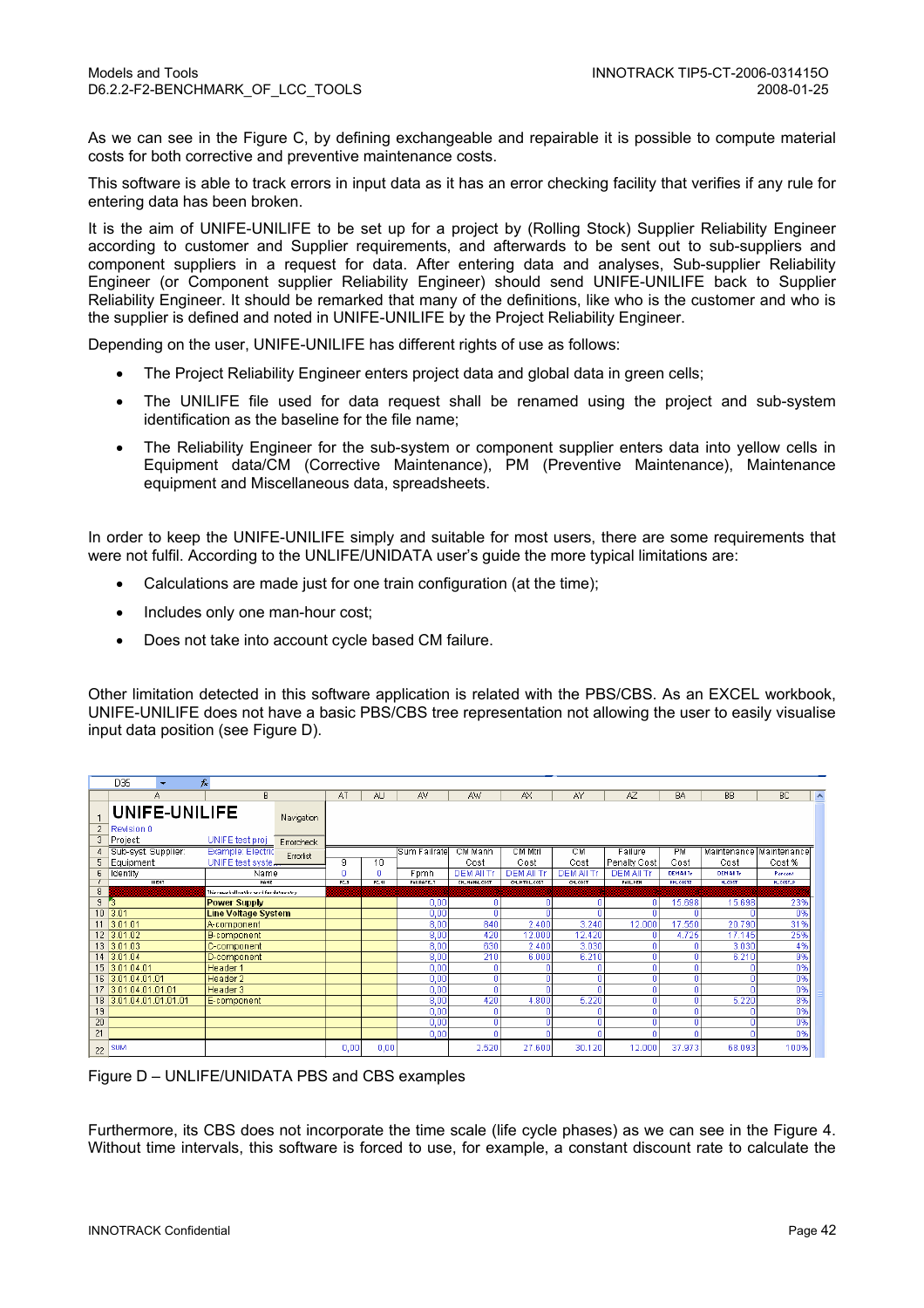net present value of an investment, making a less realistic cost computation. An economic analysis along with other financial aspects such as capital costs or depreciation are not included, as well, in this LCC tool.

Above and beyond, this software is not able to perform a sensitivity analysis to make out the critical parameters and its effect in the CBS elements, not allowing the identification of each project cost drivers.

Bearing in mind that calculating life cycle costs for a project can be computationally intensive, the non-ability to limit the computation time is other restriction present in it.

### CATLOC (Systecon AB, Sweden)

Systecon has pioneered the development of LCC methods and tools over the last 30 years, and CATLOC (Complete Analysis Tool for Logistics and Operations Costs) is the most recent. This software is described as very flexible allowing the user to tailor the LCC model to match the needs of any industry or project phase. Besides, being designed mainly to support the activities associated with the LCC methodology, CATLOC is told to add great value to areas such as logistics support analysis and systems engineering.

As the cost breakdown structure does not follow a predefined tree structure since it is fully user define, a set of standard template models is supplied, in order to simplify the effort of building a LCC model.

The calculation model in CATLOC is constructed by the use of cost atoms (the lowest level in the LCC tree) and parameters that are defined in a five dimensional space that consists of: material, tasks, stations, resources and time. These dimensions will allow the user to slice a total cost according to the different systems, spares, bases, repair tasks etc. included in the model. Both Cost Atoms and Parameters can de defined with a specific value or a functional expression while Cost Aggregates are always calculated as the sum of cost atoms or other aggregated costs, since Cost aggregates are used to build up the cost breakdown structure.

CATLOC is a very intuitive and easy-to-use software application as it allows the user, with only a few mouse clicks, to distribute quickly and easily the resulting costs over time, across stations, resources, material types and tasks, or any combination of these dimensions. This graphical analysis environment greatly facilitates the estimation and comparison of costs of different contractors, alternative system designs or logistics support solutions, as well as to identify cost drivers. By looking at the Figure E this might become clearer the way different graphics are automatically generated with single click.



Figure E – LCC (z axis) from two helicopter versions (y axis) manufactured with identical materials (x axis)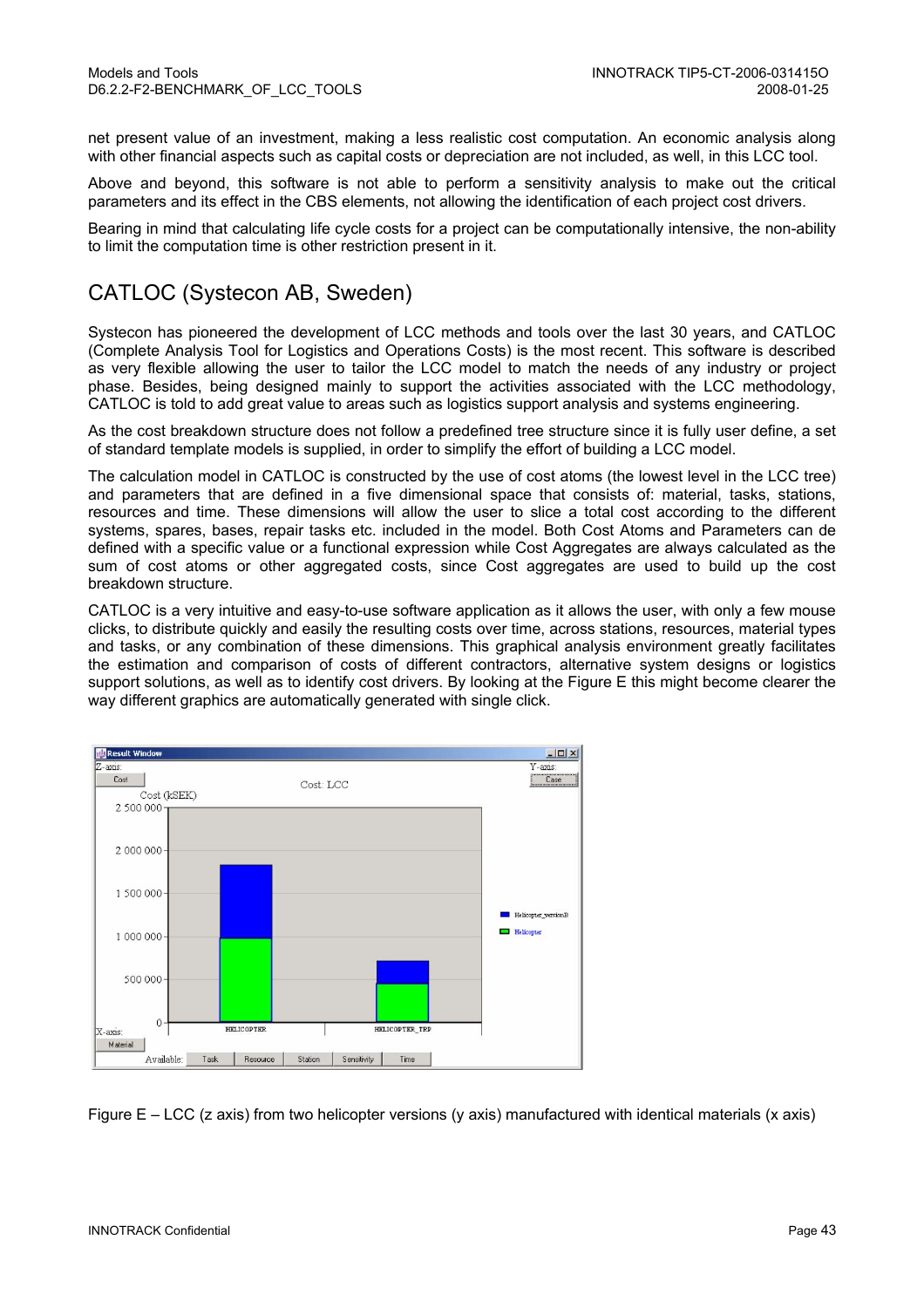The program has the ability to define cost functions that change over time (e.g. cost A enters in year 1 and then from year 5 up to year 8) due to the fact that all cost atoms and parameters costs can be defined for a combination of the five dimensions mentioned. For example, with CATLOC the cost atom "repair costs for items at a station a given year", would be defined in the material, station and time dimensions.

One of the most useful and advanced features in this software is the possibility of error tracking during the test or calculation phase as we can see in Figure F. In such cases, by double clicking the row displaying an error message, a warning or a notice, a log window containing errors and inconsistencies in input data is displayed (see Figure F).

| <b>R</b> Log Window                                                                              |  |
|--------------------------------------------------------------------------------------------------|--|
| Performing calculation                                                                           |  |
| Input file: C:\Documents and Settings\paan3\My Documents\Work\Catloc\Databases\Helicopter.cci    |  |
| output file: C:\Documents and Settings\paan3\My Documents\Work\Catloc\Databases\Helicopter.cco() |  |
| Converting input data                                                                            |  |
| File: C:\Documents and Settings\paan3\My Documents\Work\Catloc\Databases\Helicopter.cci          |  |
| Form: ParameterValue                                                                             |  |
| rec 6: (error) Unknown Parameter: NH1                                                            |  |
| rec 72: (warning) Object is not not part of Parameter domain: RADIO                              |  |
| rec 73: (warning) Object is not not part of Parameter domain: ENGINE                             |  |
| rec 75: (warning) Object is not not part of Parameter domain: RADIO                              |  |
| Frec 76: (warning) Object is not not part of Parameter domain: ENGINE                            |  |
| llForm: CostStructure                                                                            |  |
| $\parallel$ rec 25: (warning) No costatoms assigned to costaggregate: BRKDOWN2 / LCC             |  |
| rec 25: (warning) No costatoms assigned to costaggregate: BRKDOWN1 / CYAH                        |  |
| Input conversion completed. Errors: 1, Warnings: 6, Notes: 0                                     |  |
| Convert time: 0.10 secs                                                                          |  |
|                                                                                                  |  |

Figure F - The log window displaying error messages and warnings

There are many ways to easily transfer CATLOC input data to or from other applications. In order to perform multi-table data transfers, text file and relational database alternatives are available (e.g. it is possible to import data from OPUS10). The method used to import data consists in merging imported data into the CATLOC input document i.e. the software checks if a record with the same key already exists and if so, the existing record is updated with the values from the database. If a field in the imported record is empty, the existing value in the CATLOC table will not be erased. Furthermore, if no matching key is found, a new record is appended.

Besides being a grid view tailored for displaying and editing parameter values, the value view tool also provides extra information about the way the value for the parameter has been provided by colouring the cells, as we can see in Figure G.

| The Catloc - [Helicoptert.cci <value view="">*]</value> |                                                                                                                |         |         |               |                      |                 |                 |  |
|---------------------------------------------------------|----------------------------------------------------------------------------------------------------------------|---------|---------|---------------|----------------------|-----------------|-----------------|--|
| $\mathbf{a}$ File                                       | Edit View Data Tools Window Help                                                                               |         |         |               |                      |                 | $ \bar{\sigma}$ |  |
| in<br>$\mathcal{C} \boxdot \mathbb{R}$                  |                                                                                                                |         |         |               | $\mathbb{R}^2$<br>ୃହ |                 |                 |  |
| Explicit                                                | From group                                                                                                     | Default | Formula | Formula error | No Value             | Underdetermined | Not defined     |  |
| <b>FUELD</b>                                            | $ \mathbf{\nabla} $ GASHIGHOCT   GASREG                                                                        |         |         |               |                      |                 |                 |  |
| $\overline{\mathbb{Z}}$                                 |                                                                                                                |         |         |               |                      |                 |                 |  |
| <b>I</b> HELICOPTER                                     | 3500,00                                                                                                        | 3000,00 |         |               |                      |                 |                 |  |
| <b>HELICOPTER TRP</b>                                   | 3500,00                                                                                                        | 500,00  |         |               |                      |                 |                 |  |
|                                                         |                                                                                                                |         |         |               |                      |                 |                 |  |
|                                                         | FUELC, Fuel Cost per System and Operating Hour, [HELICOPTER_TRP, , , GASHIGHOCT, ] FORMULA: DIST*CPK+BC<br>NUM |         |         |               |                      |                 |                 |  |

Figure G - Example of the Value View showing the colour coding

Each parameter cell is coloured in one of seven different colours: white, yellow, green, turquoise, dark turquoise and grey, depending how the value was provided to CATLOC. As we can see in Figure G, the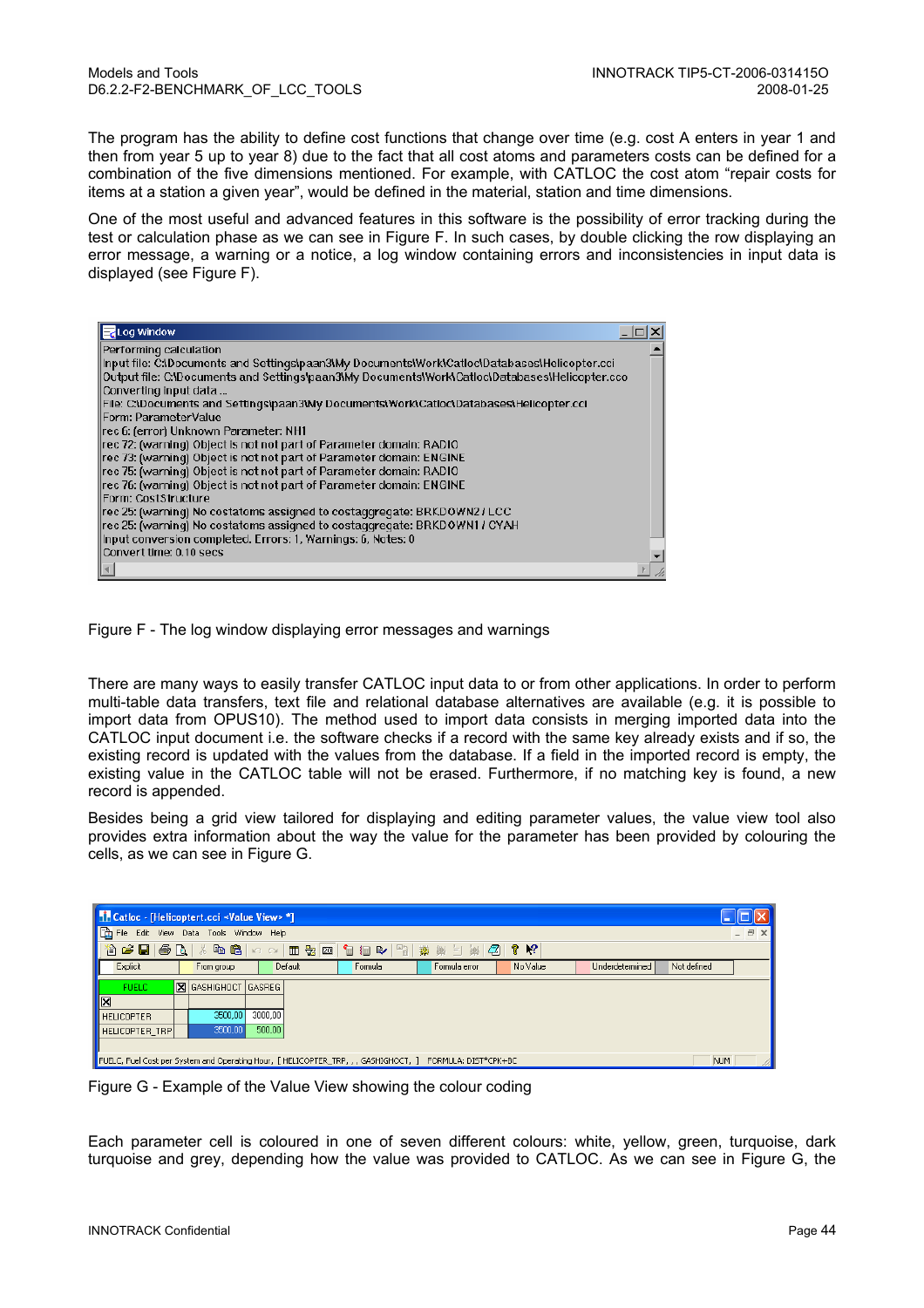information about the selected cell can be seen at the bottom of the window. Colouring is also used to identify the different types of nodes (top level–red; intermediate levels–yellow; lower levels–green) and to differentiate the type of columns (key columns–orange; mandatory and essentials columns–yellow).

### D-LCC (ALD, Deutsche Bahn AG)

As described in the manual, D-LCC (Decision by Life Cycle Cost) is an interactive software package for Total Cost of Ownership calculation and Life Cycle Cost analysis developed by Advanced Logistics Developments Ltd and it is currently the tool used by Deutsche Bahn AG.

It is designed for systems analysts and engineers responsible for studying cost behaviour over time. Its flexibility allows the user to easily build a model that meets all requirements of any particular project. Additionally, this software ensures that each LCC analysis is structured, organised and "presentation ready".

In a few words, D-LCC provides the user bottom-up cost estimating, supports detailed examination of the costs and parameters affecting LCC including sensitivity analysis, and performs Net Present Cost analysis where discount and escalation rates can be defined for each project.

Each D-LCC project is composed by: a LCC Model (a CBS); a PBS / WBS (Product tree hierarchy and parameters) and Libraries (for storing of the life cycle parameters: alternatives, periods, global variables, tables and attributes).

All D-LCC project stages and components can be identified by the name in the Project Window where a Project Button Bar is presented on the left side. As we can see in Figure H, this feature covers all stages and components of the D-LCC project building and above all has an intuitive user interface for navigation through the project.



Figure H - Example of the Project Button Bar

Another interesting feature is the ability to calculate life cycle using variables with different weights, for example, the user is able to define a global variable (a variable available to all cost breakdown structure items) called "Discount Rate" that has weights increasing from 0.0 to 1.0 over the planning horizon.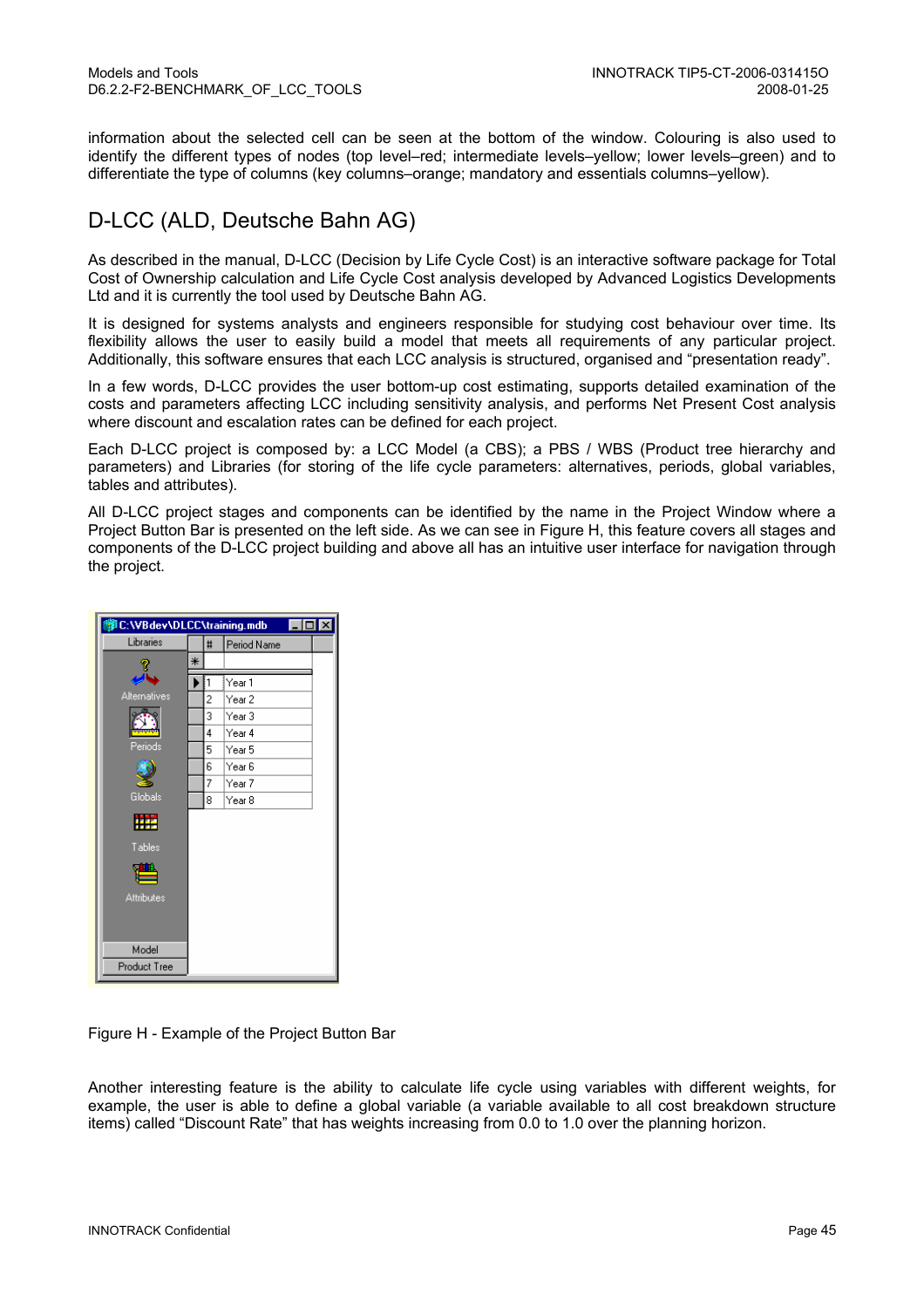Additionally, with this software is also possible to compute i.e. to gather elements life cycle costs using different operators, besides the addition operator. By looking at the Figure I this might become clearer.

|   |   |   | Operator | <b>Operation</b>  | <b>Example</b>       |
|---|---|---|----------|-------------------|----------------------|
|   | Р |   |          | Addition          | $P = A + B + C$      |
|   |   |   |          | Subtraction       | $P = A - B$          |
|   |   |   | ÷        | Multiplication    | P=A*B*C              |
|   |   |   |          | Division          | $P = A/B$            |
|   |   |   | In       | Natural Logarithm | $P=ln(A+B+C)$        |
|   |   |   | loq      | Logarithm base 10 | $P = log(A+B+C)$     |
| А | в | С | л        | Exponentiation    | $p = \sqrt{(A+B+C)}$ |

Figure I - Example of the available operators and their impact on the life cycle computation

Additionally, it is also possible to limit the computation time by checking the Fast Calculation where the minimum number of operations required is the product of the number of tree elements, periods and alternatives.

Another interesting D-LCC utility is the Delete Global Dialog that is displayed when the user is trying to delete a global variable. As we can see in Figure J, the Details button (pressed by default) provides a list of CBS components and corresponding formulas where the global variable, that the user is about to delete, is included. This message will allow the user to complete the process of deleting of the global variable after being convinced that this will not influence the cost calculation.

| <b>SD-LCC - Deleting Message</b>                                                                       | $\times$                           |  |  |  |  |
|--------------------------------------------------------------------------------------------------------|------------------------------------|--|--|--|--|
| The Global variable 'Work Hour Cost Industry \$' [G3] was<br>included in those CBS element(s) formula. | Close<br>Details >>                |  |  |  |  |
| 思                                                                                                      | ×                                  |  |  |  |  |
| Name                                                                                                   | Formula<br>Delete Global           |  |  |  |  |
| <b>Acquisition &amp; Production</b>                                                                    | (V1*G3+V3)*G20*G5                  |  |  |  |  |
| Depot Level Labor                                                                                      | G34*G6*G5*G3*G32*TREE(T11*T1*TBL(: |  |  |  |  |
| Full Scale Development                                                                                 | V1*G3*G47                          |  |  |  |  |
| ILS Management                                                                                         | V1*G47*G3                          |  |  |  |  |
| Logistic Analyses & Planning                                                                           | V1*V2*V3*G3                        |  |  |  |  |
| Predesign                                                                                              | V1*G47*G3                          |  |  |  |  |
| Preliminary Design                                                                                     | V1*G47*G3                          |  |  |  |  |
| Production Infrastructure                                                                              | (V1*G3+V3)*V2                      |  |  |  |  |
| R&M Program                                                                                            | V1*V2*G3                           |  |  |  |  |
| Support Equipment Develop                                                                              | V1*V2*G3                           |  |  |  |  |
| Testing by Contractor                                                                                  | V1*V2*G3                           |  |  |  |  |
| Training Kits                                                                                          | V1*V2*(V3*(1+V4)*G3+V5)            |  |  |  |  |
| Upgrades                                                                                               | (V1*G3+V3)*V2                      |  |  |  |  |
|                                                                                                        |                                    |  |  |  |  |
|                                                                                                        |                                    |  |  |  |  |

Figure J - Example of the Delete Global Dialog

In fact, as we can see in Figure J, this utility allows the user to trace the path of each parameter in the CBS and additionally, to modify the CBS formulas containing the global variable that is about to be deleted.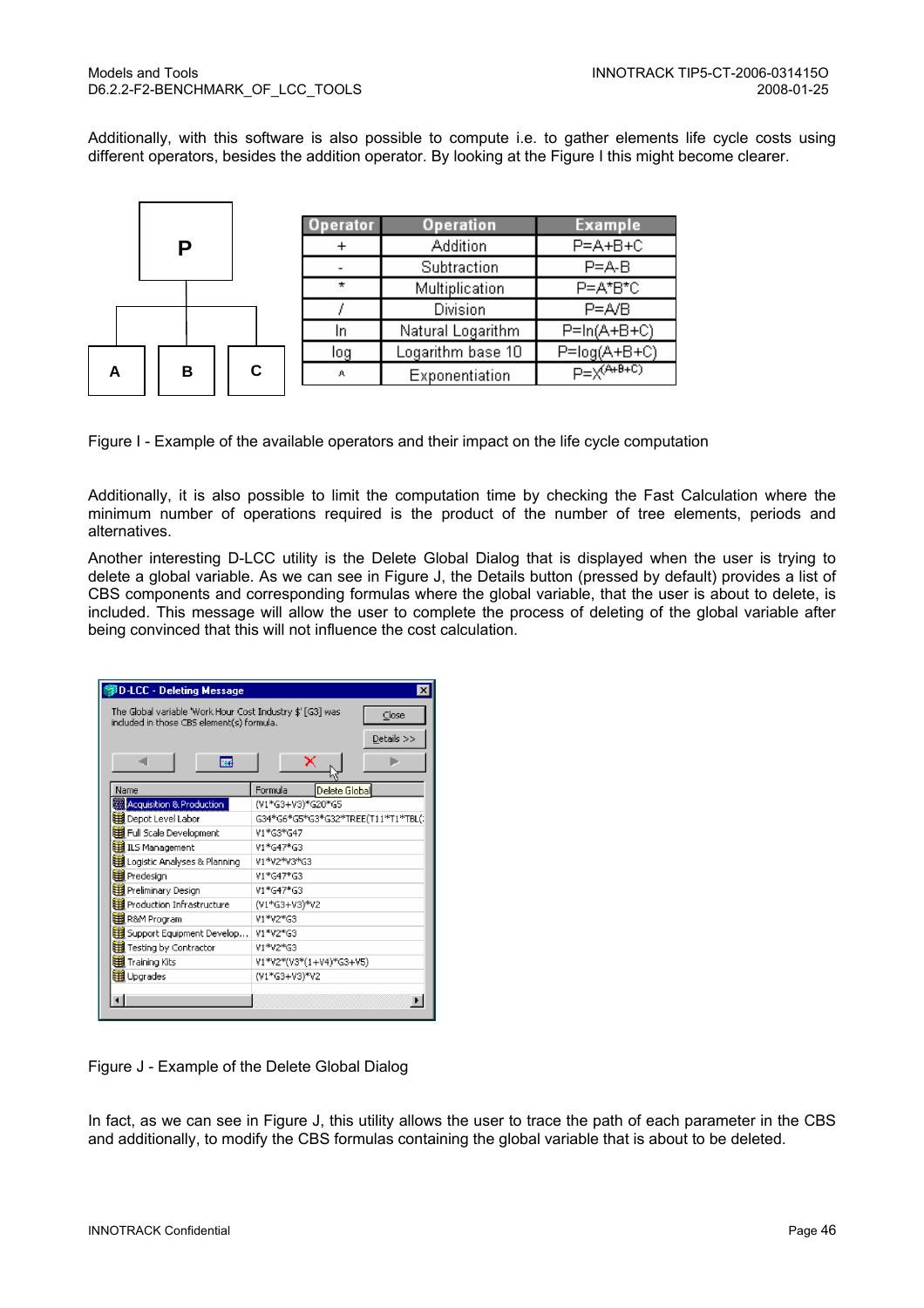In D-LCC is only possible to check the validity of the CBS when the user runs the Cost Calculation. In such case, a message will appear to notify the user if the calculation is performed successfully or not. If the calculation failed, a list of the errors is displayed showing the CBS element causing the error.

Disabled in D-LCC 7.1, it is planned for the next version the possibility to calculate the cost and effectiveness of various levels of repair alternatives by using the Optimal Repair Level Analysis (ORLA) module.

### LCCWare (Isograph)

LCCWare is a software application developed by Isograph which calculates the life cycle cost of a system. Its flexibility allows the user to build the tree interactively and create a CBS suitable to each project needs, varying from a building, a ship, a weapon system to a power station.

This application enables the user to easily assign the cost functions to the nodes on the cost tree in order to calculate the individual cost values. These cost functions can range from simple equations to more complex calculations based on Visual Basic compatible coding. Cost functions can be defined in more than one set of time points with the purpose of allowing the user to investigate the effects of variations in the time point dates and the values of variables at those times.

Additionally, the latest version of LCCWare also includes a utility named part trees that provide the user with a convenient method of assigning the costs associated with a frequently used piece of equipment (and its constituent parts) to a cost function. Furthermore, a code palette is provided to simplify the task of creating the cost equations as we can see in the Figure K.



Figure K - Example of the Cost Functions dialog with a typical cost equation displayed

As in the majority of the LCC models studied, at the end the elements of cost will then be added together to give the total cost for each item and a grand total for the system through its full life i.e. it is not possible to compute element's life cycle costs using different operators (besides the addition operator).

An interesting feature available in this software is a debug facility that allows the user to insert breakpoints, step through cost function code and examine variable values. This utility is very useful in complex cost models to trace the progress of the calculation through coding. As we can see in Figure L, the debug process is controlled using the Debug menu options or the equivalent buttons on the toolbar. The Consistency Check Dialog can detect the following errors: cost nodes without cost functions; cost functions not referenced on the cost tree and cost node reference errors.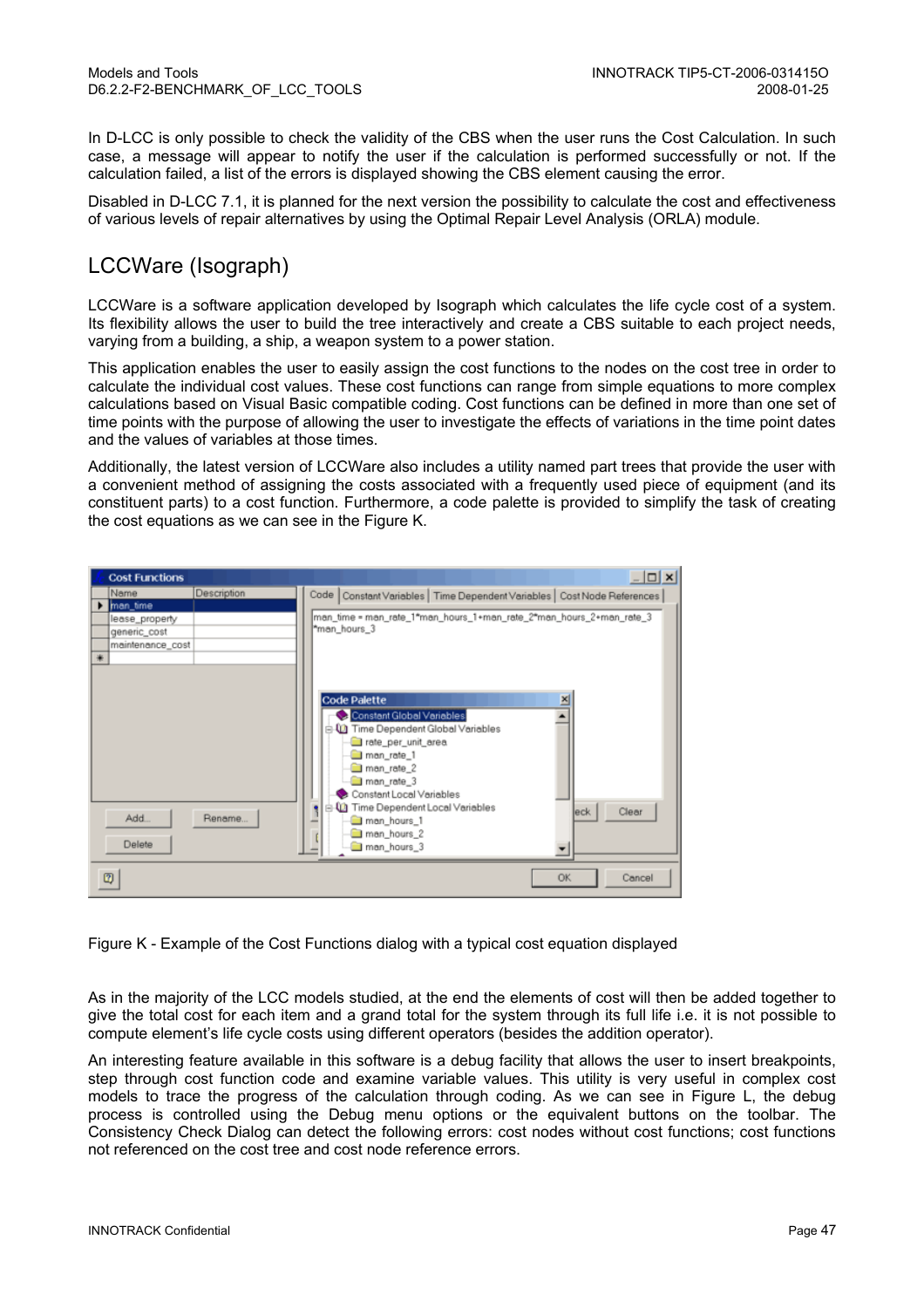| Consistency Check                                                |  |  |  |  |  |
|------------------------------------------------------------------|--|--|--|--|--|
| <b>Cost Nodes - Cost Function Not Selected</b>                   |  |  |  |  |  |
| Research & Development<br>Manufacture<br>Operation & Maintenance |  |  |  |  |  |
| 3 errors                                                         |  |  |  |  |  |
| Cost Functions - Unreferenced                                    |  |  |  |  |  |
| No errors                                                        |  |  |  |  |  |
| Cost Nodes - Cost Node Reference Errors                          |  |  |  |  |  |
| errors                                                           |  |  |  |  |  |

Figure L - Example of the consistency check dialog

LCCWare is able to perform a standard sensitivity analysis to the LCC parameters on constant and time dependent global variables, and constant and time dependent local variables, in order to allow the user to pinpoint variables which have the most influence on system cost. The sensitivity variation can be specified as a percentage of, or as an offset to, the normal value as well as an absolute value for constant global variables.

One of the most useful and interesting utility available in the LCCWare is the Perform Analysis at First Time Point radio buttons to specify whether or not the analysis will be carried out at the first time point. This feature helps the user when is not necessary to calculate results at the first time point but instead to start at the second time point. In such cases, time dependent variable values will be grayed out for the first time point and no results will appear for this time point.

### Relex LCC (Relex)

Life cycle cost by Relex is a LCC analysis module integrated in the software named Relex Reliability Studio. Each analysis module can function as a complete package on its own, or it can be used in conjunction with other modules to offer a custom solution.

In addition to the flexible format, this software application is told to have a rich user interface coupled with innovative features such as the task list for quick access to commonly used tasks and data filtering for ultimate user control of data views.

Relex LCC allows the user to define variables as constants, or changing over time, over design alternatives, or over both and also be linked to data from your other Relex Architect modules for expanded analysis capabilities. For example, the user can factor in failure and repair rates from Relex Reliability Prediction and Relex RBD (Reliability Block Diagram) to obtain more accurate accounting of system failure and repair costs in total product lifetime cost.

According to Relex, this LCC module is a full life cycle cost analysis package which supports parametric, analogy, bottom-up, and direct cost analysis types. LCC Relex is able to compute the cost of a system over its entire life span by first defining the cost breakdown structure (CBS) of the costs incurred over its life in order to assign an equation representing the cost calculation to each CBS item. The equations available in the Equation Editor tab are completely user-customisable as we can see in the Figure M.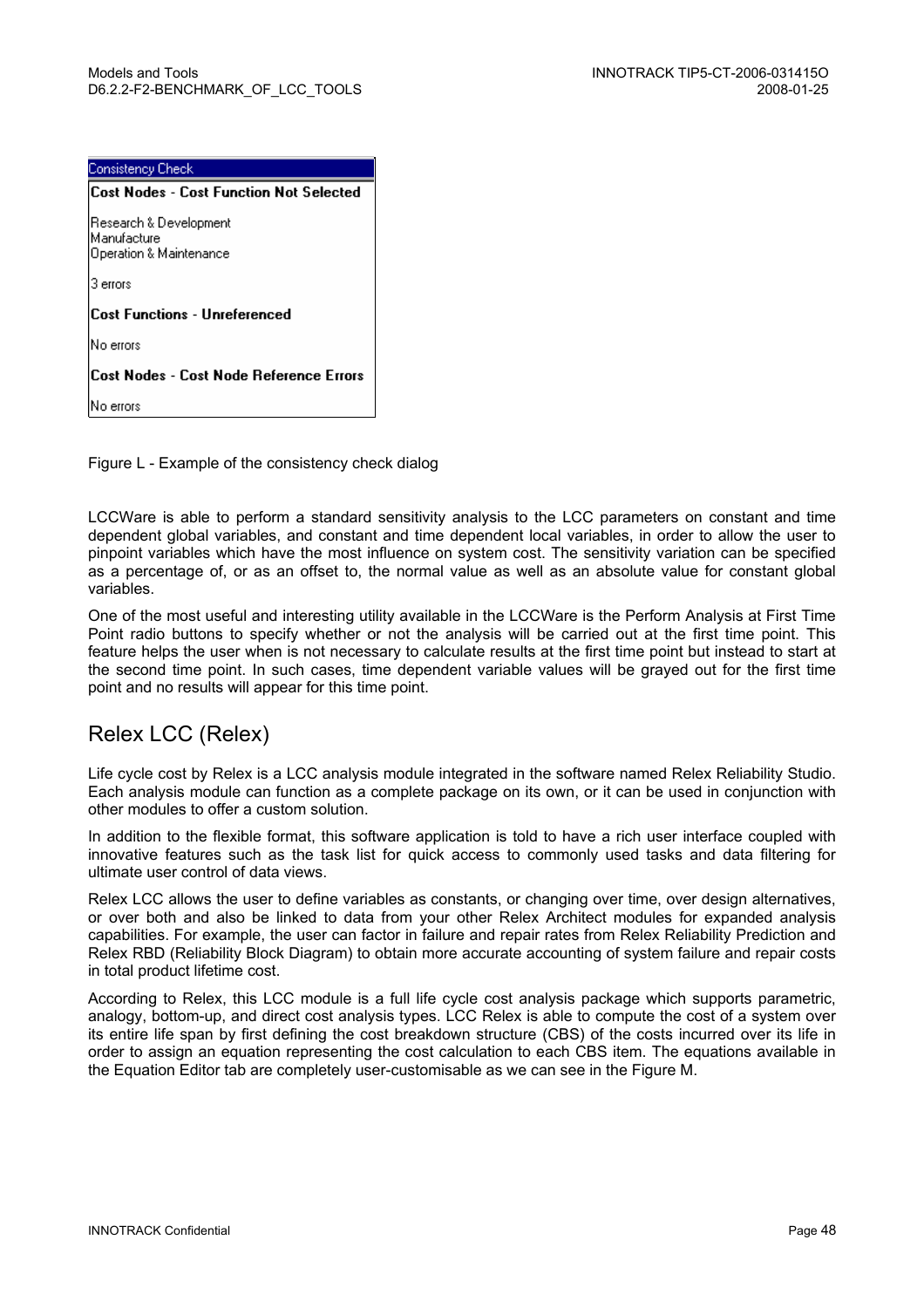| Relex - [Project 1, System: Project 1]                                                                          |                                             |                                 |                       | L  리 ×                 |
|-----------------------------------------------------------------------------------------------------------------|---------------------------------------------|---------------------------------|-----------------------|------------------------|
| Edit View Tools System Life Cycle Cost Window<br>$R$ File                                                       | Help                                        |                                 |                       | $  \sqrt{2}$ $\times$  |
| 日面老老<br>▌▛ <sub>░</sub> ▏▙▐▓▛▜ <mark>▒▒▝▒▝▒▝▒</mark> ▌▓░▏▒▌░▌▓▌▓▌▓▌▓▌▓▌▓▎▞▏▘ <sup></sup> ▘ <sup></sup> ░▘▘▒▏▞▋▊ |                                             |                                 |                       |                        |
| Project Navigator                                                                                               | * # LCC - Cost Breakdown Structure          |                                 |                       |                        |
| Data                                                                                                            | Item                                        | Inactive                        | Description           |                        |
| $\overline{m}$<br><b>Navigator Tasks</b>                                                                        | 日日 Total Ownership Cost                     | $\Box$                          |                       |                        |
| Create New Project                                                                                              | 白目 Research & Development                   | $\Box$                          |                       |                        |
| leids Toolbar<br>Create New File                                                                                | 白日 R&D - Customer                           | $\Box$                          |                       |                        |
| Hide Support Files                                                                                              | Testing - Customer                          | $\Box$                          |                       |                        |
|                                                                                                                 | R&D Supervision                             | $\Box$                          |                       |                        |
| <b>Project: Project 1</b>                                                                                       | la Upgrades                                 | $\Box$                          |                       |                        |
| $\Box$ Project: Project 1                                                                                       |                                             |                                 |                       |                        |
| <b>D</b> <sup><i>n</i></sup> System                                                                             |                                             |                                 |                       |                        |
| Protect 1                                                                                                       |                                             |                                 |                       |                        |
| Calculation                                                                                                     |                                             |                                 |                       |                        |
| <b>Data Definition</b>                                                                                          |                                             |                                 |                       |                        |
| Filter<br><b>Electric Form Set</b>                                                                              |                                             |                                 |                       |                        |
| Form Set                                                                                                        |                                             |                                 |                       |                        |
| <b>B</b> Graph Template                                                                                         |                                             |                                 | $\text{ceil}(x)$      |                        |
| <b>E 60</b> Life Cycle Cost Graphs                                                                              |                                             |                                 | floor(x)              |                        |
| (Common) LCC Cost Breakd                                                                                        | <b>LCC - Equation Editor</b>                |                                 |                       |                        |
| (Common) LCC Cost per Tin                                                                                       |                                             |                                 | abs(x)                |                        |
| (Common) LCC NPV Cost pe                                                                                        | (V1*WorkHourCostDF+V3)*V2<br>Cost Equation: |                                 | inv(x)                |                        |
| (Common) LCC Sensitivity A                                                                                      | Verify                                      |                                 |                       |                        |
| proj1<br><b>ED</b> LCC Variables                                                                                |                                             |                                 | exp(x)                |                        |
| 白樹<br><b>Report Design</b>                                                                                      |                                             |                                 | log(x)                |                        |
| <b>E-181</b> Life Cycle Cost Reports                                                                            | $\left\langle \right\rangle$                |                                 | ln(x)                 | $\rightarrow$          |
| (Common) LCC                                                                                                    |                                             |                                 |                       |                        |
| (Common) LCC Cost Breakd                                                                                        | Backspace<br>Clear                          | Variables                       | square(x)             |                        |
| (Common) LCC Percent                                                                                            |                                             |                                 | pow(x, y)             |                        |
| (Common) LCC Sensitivity<br>(Common) LCC with Variable                                                          | $\overline{7}$<br>8<br>9                    | Data Fields                     | sqrt(x)               |                        |
| proj1 (Graph)                                                                                                   | 5<br>6<br>$\ddot{\phi}$                     | Date Functions                  |                       |                        |
|                                                                                                                 |                                             |                                 | root(x, y)            |                        |
| My Filter File                                                                                                  | $\bar{z}$<br>3<br>$\mathbf{1}$              | Math Functions                  | ٠                     |                        |
|                                                                                                                 |                                             |                                 |                       |                        |
|                                                                                                                 | $\mathbf{0}$                                |                                 |                       |                        |
| $\rightarrow$<br>₹<br><b>TIT</b>                                                                                |                                             |                                 |                       |                        |
| Ready                                                                                                           |                                             | <b>FPMH</b><br>MIL-HDBK-217 FN2 | <b>MT4</b> LCC 4 of 6 | <b>FENE</b> Evaluation |

Figure M - Example of the LCC Equation Editor

LCC Relex has a utility named Calculation File that is created when the Project is created i.e. there can be only one occurrence of a Calculation file in the Project. This feature enables the user to create subroutines for specialised calculations, by storing custom calculations for the Relex FMEA (Failure Mode Effects Analysis), Relex FRACAS (Failure Reporting Analysis, Corrective Action System), Maintainability Prediction, and Reliability Prediction modules.

In order to validate cost equations by verifying its input data, the user can click in the Verify button and if the calculation is invalid, information about the error appears in a dialog box. Invalid equations can result from: including unrelated data fields; syntax errors and mismatched parentheses or square brackets (see Figure M). However, validation of a calculation will not catch a divide by zero problem. Nevertheless, in those situations, an error message will appear after the calculation is performed.

Computing life cycle costs for a project can be computationally intensive, however this software module allows the user to limit the number of items to be included in the calculations by selecting (active) or not (inactive) the item from the CBS. Additionally, there is a feature named Filters that allows the user to define criteria to limit data for viewing, calculating, reporting, or graphing as we can see in Figure 15. Filters can also be applied to limit the items included when importing/exporting data, but also can be used with fields attached to dependent lists and to group and sort selected items. Furthermore, filters can be used to perform comparisons between its inputs/outputs and historical data or reference values, with the aim of obtaining a more calibrated model and preventing, for example, incorrect application of the regulation or errors due to incorrect data introduction (see Figure N).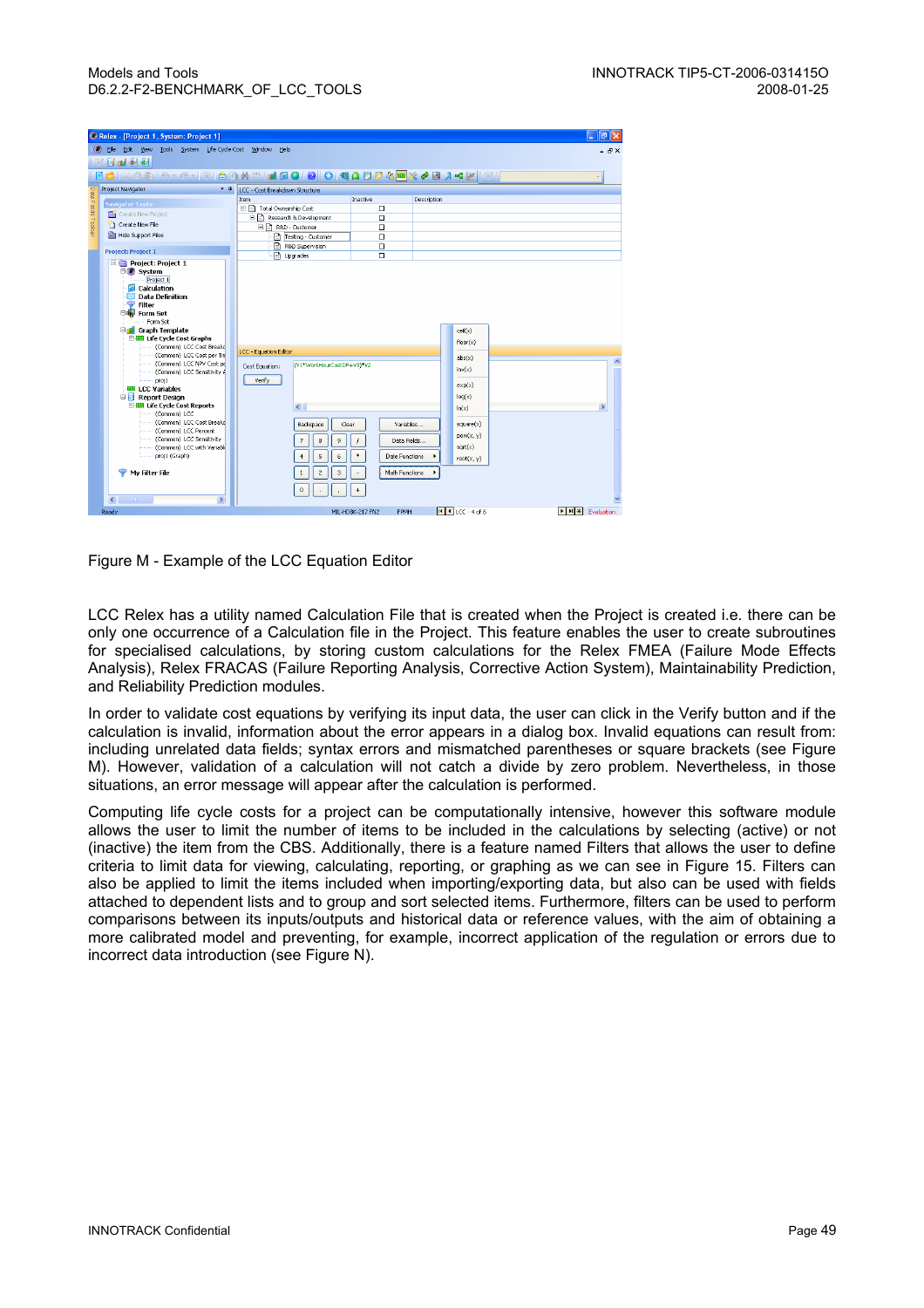|                                                                                                                 |                                                               | <b>Filter Wizard</b>                                                                                                                                                                              |  |  |  |  |
|-----------------------------------------------------------------------------------------------------------------|---------------------------------------------------------------|---------------------------------------------------------------------------------------------------------------------------------------------------------------------------------------------------|--|--|--|--|
| <b>Filter Wizard</b>                                                                                            | <b>Filter Wizard</b>                                          | <b>Specify Field Value</b><br>Specify the field value that you want to use to test the filter condition                                                                                           |  |  |  |  |
| <b>Specify Filter Field</b><br>Choose the field you want to filter by                                           | <b>Specify Condition</b><br>Choose the condition for the fiel |                                                                                                                                                                                                   |  |  |  |  |
|                                                                                                                 |                                                               | You can either specify a fixed value for the field condition in the filter, or you can use a<br>parameter. If you use a parameter, you will be asked for the value when you apply the filter.     |  |  |  |  |
| Select the table type:<br><b>BLCC</b><br><b>ESTLCC</b>                                                          | Select the condition for the field<br>is empty                | Select whether you want to use a fixed value or a parameter here:                                                                                                                                 |  |  |  |  |
| Select the field you want the<br><b>OLCC Results</b><br><b>T</b> Description<br>M Equation<br><b>Ø</b> Inactive | is equal to<br>is not equal to<br>starts with<br>contains     | Use a parameter (you will specify the value when the filter is applied)<br>Use a fixed value (specify the value below)<br>Use a parameter (you will specify the value when the filter is applied) |  |  |  |  |
| T Item<br>$\Pi$ Level                                                                                           | lends with<br>does not start with<br>ldoes not contain.       | <b>Filter Wizard</b>                                                                                                                                                                              |  |  |  |  |
|                                                                                                                 | ldoes not end with<br>is empty.<br>is not empty               | <b>Specify Conjunction</b><br>Choose the conjunction to link the new filter condition to the previous one(s)                                                                                      |  |  |  |  |
| < Retroceder                                                                                                    |                                                               | Multiple filter conditions are linked with a conjunction, either AND or OR. Choose the<br>conjunction you want to use to link the next condition:<br>And<br>lOr<br>And                            |  |  |  |  |

Figure N - Examples of the Filter wizard

One requirement that helps the user to rely on the LCC outputs, bearing in mind the level of uncertainty of some inputs, is the ability of the software to perform a sensitivity analysis to the LCC parameters. Performing a sensitivity analysis enables the user to view how the cost varies with the changes to the underlying variable i.e. how much of an effect a particular variable has on overall system cost.

Relex LCC also performs Net Present Value (NPV) or cost based on today's currency, with the goal of determining if a specific cost would be better incurred this now or postpone to some future point in time. Rather than assuming a constant interest rate across all time intervals, to make more realistic cost computations, this software allows the user to calculate the NPV for each interval, by specifying an interest (or inflation) rate for each interval inserted.

An interesting and useful program included is the RelImEx.exe, a program for importing and exporting data automatically using the Windows Scheduled Task Wizard. Additionally, if the user selects the Add New Records option in check box that becomes available, when no matches to existing items can be found, new records will be added during update. Nevertheless, settings for an import or export have to be saved first in an Import/Export Template file i.e. data must be inserted manually one time in the file, in order to allow it to be updated later.

Besides providing easy and flexible methods for importing data into and exporting data from Relex, the Import Wizard and Export Wizard presents the following benefits: eliminates repetitive data entry; decreases data entry time; reduces the possibility of data entry errors.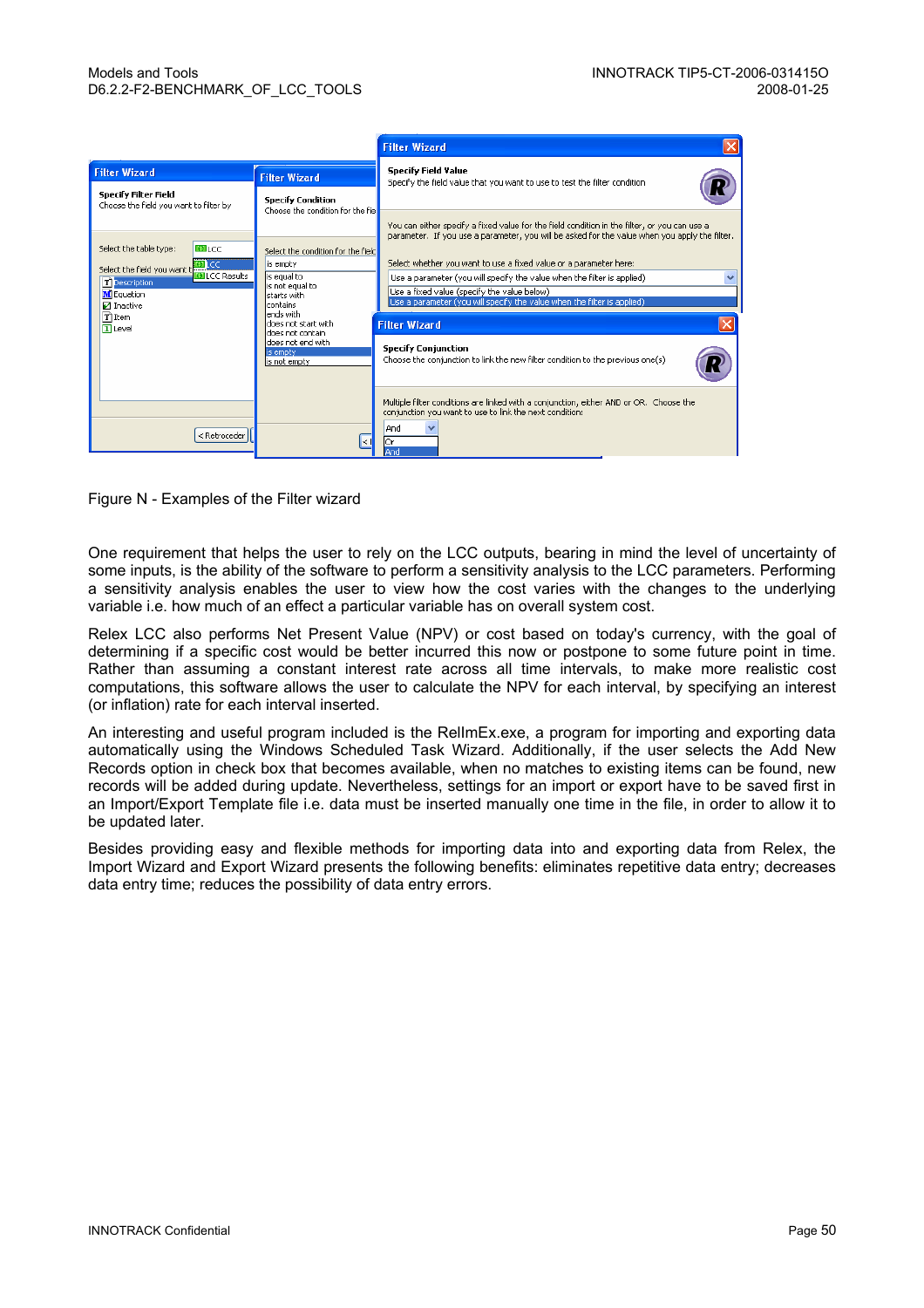### Annex II: Assessment Criteria Table

#### Assessment Criteria Table about LCC commercial tools

This table has been prepared to conduct an assessment about LCC features and it was sent to both INNOTRACK participants and the first LCC software suppliers identified. Since no answers to the questionnaires were provided by the first providers identified, it was decided that ADIF would be responsible for filling the questionnaire for all tools, evaluating the different aspects of each LCC program. It should be noted that this table was fulfil given the information available by the suppliers.

|              |     | <b>LCC software - General features</b>                                                                        |                       |                      |                      |                      |                                                                                                                                                                                                                                               |
|--------------|-----|---------------------------------------------------------------------------------------------------------------|-----------------------|----------------------|----------------------|----------------------|-----------------------------------------------------------------------------------------------------------------------------------------------------------------------------------------------------------------------------------------------|
|              |     | What LCC program do you use?                                                                                  | <b>Relex LCC</b>      | <b>LCCWare</b>       | <b>D-LCC</b>         | <b>CATLOC</b>        | UNIFE-UNILIFE                                                                                                                                                                                                                                 |
| $\mathbf{2}$ |     | If the program is available for the public in<br>general what are the licenses costs and its<br>duration?     | Yes                   | Yes                  | Yes                  | Yes                  | Yes                                                                                                                                                                                                                                           |
|              | 3.1 | Does it have a manual? How<br>detailed is it?                                                                 | Manual not available. | Yes (around 200 pp). | Yes (around 100 pp). | Yes (around 200 pp). | Yes (around 50 pp).                                                                                                                                                                                                                           |
| $\mathbf{3}$ | 3.2 | Does it include support actions<br>(e.g. Workshops, on-<br>line/telephone support, training<br>courses, etc)? | Yes                   | Yes                  | Yes                  | Yes                  | No.<br>The software has been<br>created with little or no<br>support envisioned. A<br>user's guide is included<br>with the software. If direct<br>contact with the software<br>developers is required,<br>contact UNIFE for their<br>details. |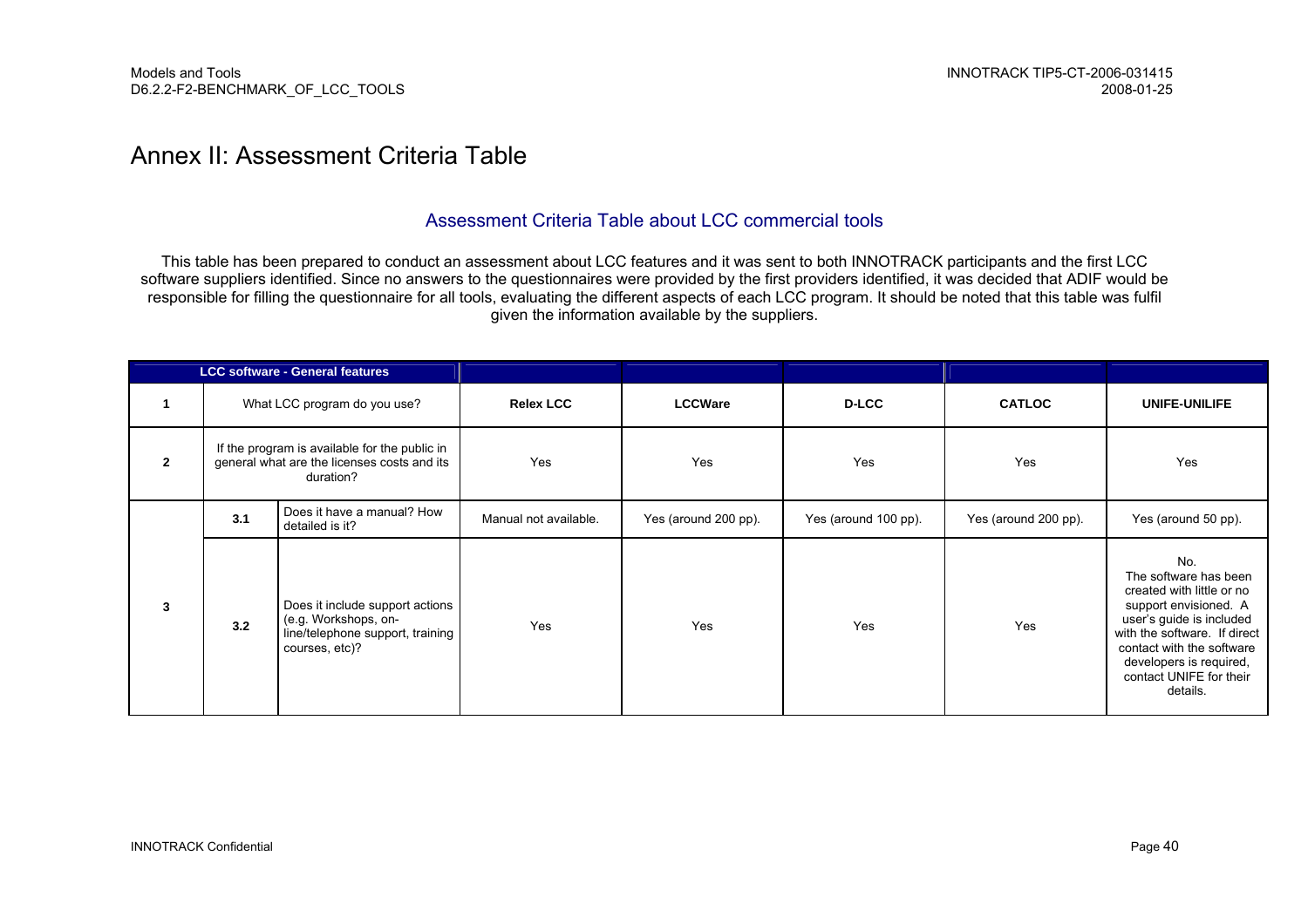|   | <b>LCC software - General features</b> |                                                                                                     | <b>Relex LCC</b>                                                                                                                                                                                         | <b>LCCWare</b>                                                                                                                                                                                                                                                                                                                                                                                            | <b>D-LCC</b>                                                                                                                                                                                                                                   | <b>CATLOC</b>                                                                                                                                                                     | <b>UNIFE-UNILIFE</b>                                                             |
|---|----------------------------------------|-----------------------------------------------------------------------------------------------------|----------------------------------------------------------------------------------------------------------------------------------------------------------------------------------------------------------|-----------------------------------------------------------------------------------------------------------------------------------------------------------------------------------------------------------------------------------------------------------------------------------------------------------------------------------------------------------------------------------------------------------|------------------------------------------------------------------------------------------------------------------------------------------------------------------------------------------------------------------------------------------------|-----------------------------------------------------------------------------------------------------------------------------------------------------------------------------------|----------------------------------------------------------------------------------|
|   | 4.1                                    | User friendly interface? Or do you have<br>to be an expert to introduce inputs and<br>view outputs? | Yes. It has a friendly<br>interface.                                                                                                                                                                     | Yes. It has a friendly<br>interface.                                                                                                                                                                                                                                                                                                                                                                      | Yes. It has a friendly<br>interface.                                                                                                                                                                                                           | Yes. It has a friendly<br>interface.                                                                                                                                              | Yes. It has a friendly<br>interface.                                             |
|   | 4.2                                    | Runs on known software or has similar<br>interface?                                                 | Microsoft office<br>products.                                                                                                                                                                            | Microsoft office products.                                                                                                                                                                                                                                                                                                                                                                                | Microsoft office products.                                                                                                                                                                                                                     | Microsoft office products<br>(especially excel).                                                                                                                                  | Excel.                                                                           |
|   | 4.3                                    | Allows copy/past functions?                                                                         | Yes                                                                                                                                                                                                      | Yes                                                                                                                                                                                                                                                                                                                                                                                                       | Yes                                                                                                                                                                                                                                            | Yes                                                                                                                                                                               | Yes                                                                              |
|   | 4.4                                    | Allows copy/past from one project to<br>other?                                                      | Yes                                                                                                                                                                                                      | Yes                                                                                                                                                                                                                                                                                                                                                                                                       | No                                                                                                                                                                                                                                             | Yes                                                                                                                                                                               | Yes                                                                              |
| 4 | 4.5                                    | Allows undo/redo functions? Multiple<br>undo?                                                       | Yes                                                                                                                                                                                                      | Yes                                                                                                                                                                                                                                                                                                                                                                                                       | No                                                                                                                                                                                                                                             | Yes. However, a deleted<br>value is permanent and<br>cannot be undone yet; the<br>deleted value is not saved<br>to disk until the user<br>selects FILE -SAVE or<br>FILE -SAVE AS. | Yes                                                                              |
|   | 4.6                                    | Is it necessary to have a training course<br>to use the tool?                                       | No.<br>However, a training<br>course would be very<br>useful in order to take<br>advantage of all<br>features.                                                                                           | No.<br>However, a training course<br>would be very useful in<br>order to take advantage of<br>all features.                                                                                                                                                                                                                                                                                               | No.<br>However, a training course<br>would be very useful in<br>order to take advantage of<br>all features.                                                                                                                                    | Yes.<br>fundamental to be able to<br>built a first template.                                                                                                                      | <b>No</b>                                                                        |
|   | 4.7                                    | Please refer any other factor related to<br>the "ease of use" of the tool.                          | A rich user interface is<br>coupled with innovative<br>features such as the<br>task list for quick access<br>to commonly used tasks<br>and data filtering for<br>ultimate user control of<br>data views. | The Browse dialog now<br>displays all variables.<br>functions, part trees, parts<br>and part tree variables in a<br>tree structure. Selecting an<br>item in this tree displays<br>the function or cost node<br>that references the item in<br>a list. Selecting a<br>referenced item from the<br>list allows the user to edit<br>the item directly or, in the<br>case of cost nodes, display<br>the item. | Project Window with the<br>Project Button Bar on the<br>left side covers all stages<br>and components of the D-<br>LCC project building. The<br>Project Button Bar is an<br>intuitive user interface for<br>navigation through the<br>project. | An explorer which enables<br>easy navigation inside and<br>between cases.                                                                                                         | Navigation between work<br>areas are made by buttons<br>on Navigation worksheet. |
| 5 |                                        | Can manage different projects at the same<br>time?                                                  | <b>No</b>                                                                                                                                                                                                | No                                                                                                                                                                                                                                                                                                                                                                                                        | No                                                                                                                                                                                                                                             | Yes $(*)$                                                                                                                                                                         | No                                                                               |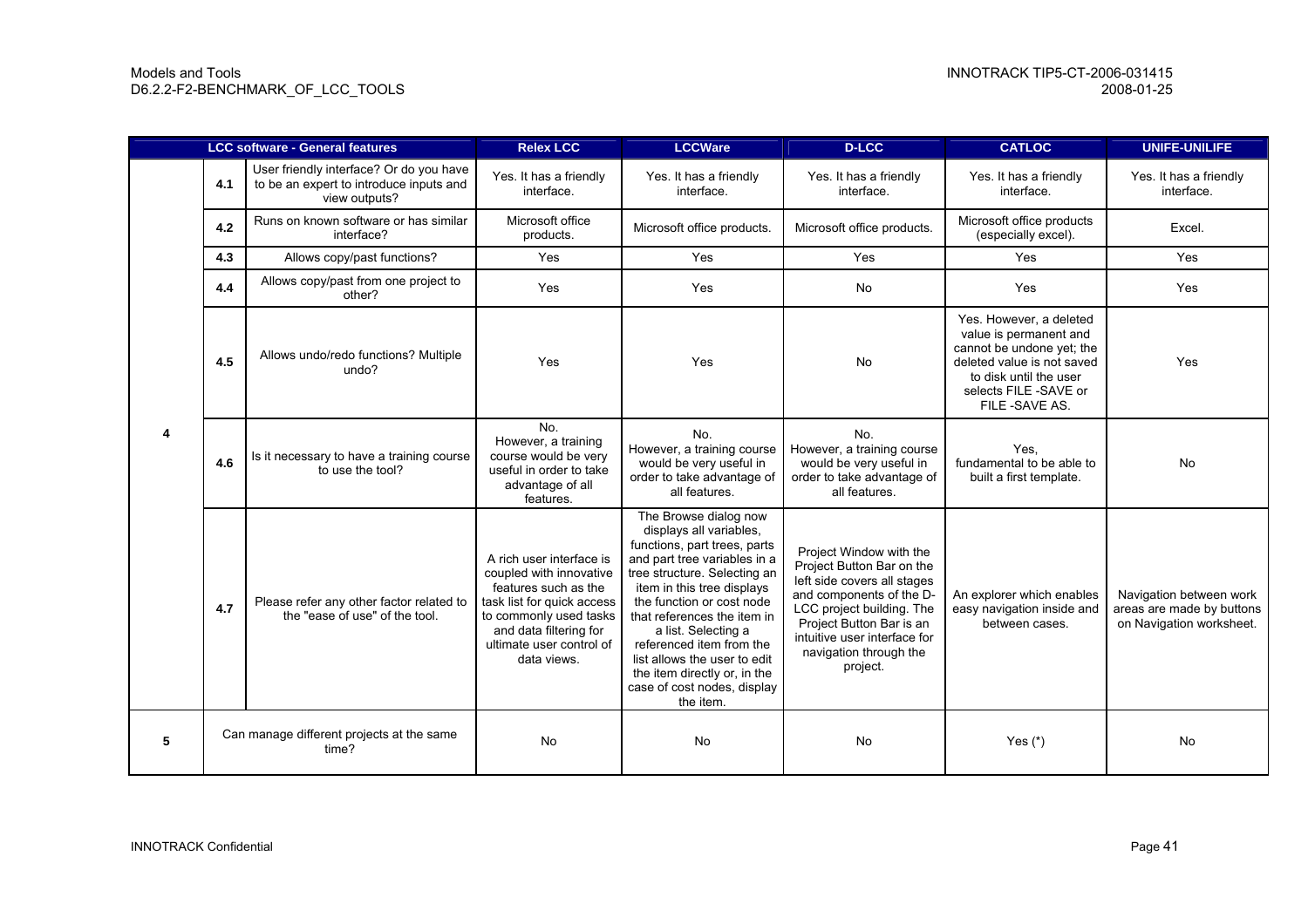|  | an you compare different alternatives within I<br>Can '<br>one single project? | -- | $- -$ | Yes $(*$ | $No (*)$ | $- -$ |
|--|--------------------------------------------------------------------------------|----|-------|----------|----------|-------|
|--|--------------------------------------------------------------------------------|----|-------|----------|----------|-------|

| LCC software - Main structures (CBS/PBS) |                                                                                                                                                                                      | <b>Relex LCC</b> | <b>LCCWare</b>                                                                                                                                                                                                                                                                                    | <b>D-LCC</b>                                                                                                       | <b>CATLOC</b>                                                                                                                                                   | <b>UNIFE-UNILIFE</b>                                                                                                                                          |
|------------------------------------------|--------------------------------------------------------------------------------------------------------------------------------------------------------------------------------------|------------------|---------------------------------------------------------------------------------------------------------------------------------------------------------------------------------------------------------------------------------------------------------------------------------------------------|--------------------------------------------------------------------------------------------------------------------|-----------------------------------------------------------------------------------------------------------------------------------------------------------------|---------------------------------------------------------------------------------------------------------------------------------------------------------------|
| $\overline{7}$                           | Is your program spreadsheet-like, flexible<br>and easy to modify cost models for each<br>CBS element i. e. can it be easily tailored to<br>meet all needs of any particular project? | Yes              | Yes                                                                                                                                                                                                                                                                                               | Yes $(*)$                                                                                                          | Yes $(*)$                                                                                                                                                       | No.<br>As UNLIFE/UNIDATA is<br>basically an EXCEL<br>workbook, they can not be<br>easily tailored to meet<br>each project's needs.                            |
| 8                                        | Does it allow drag-and-drop and cut-paste<br>for copying and editing of CBS/PBS<br>elements?                                                                                         | Yes              | Yes                                                                                                                                                                                                                                                                                               | Yes                                                                                                                | Yes                                                                                                                                                             | Yes                                                                                                                                                           |
| 9                                        | Does it allow graphical representation of<br>CBS providing convenient and fast data<br>input and search?                                                                             | Yes              | Yes.<br>The Edit. Find Cost Node<br>menu option has been<br>included in LCCWare, You<br>should type the unique<br>name of the required cost<br>node into the Name dialog<br>and then the tree will be<br>moved, if necessary, so<br>that the node will appear<br>selected in the viewing<br>area. | Yes. $(*)$<br>If the item you specified is<br>found, its icon and path<br>appear in the grid and can<br>be changed | Yes. $(*)$<br>It is possible to search the<br>current column for a match<br>of a specified string. If one<br>is found the active cell is<br>moved to this cell. | No.<br>UNLIFE/UNIDATA<br>workbooks do not have a<br>basic PBS/CBS tree<br>representation not allowing<br>the user to easily visualise<br>input data position. |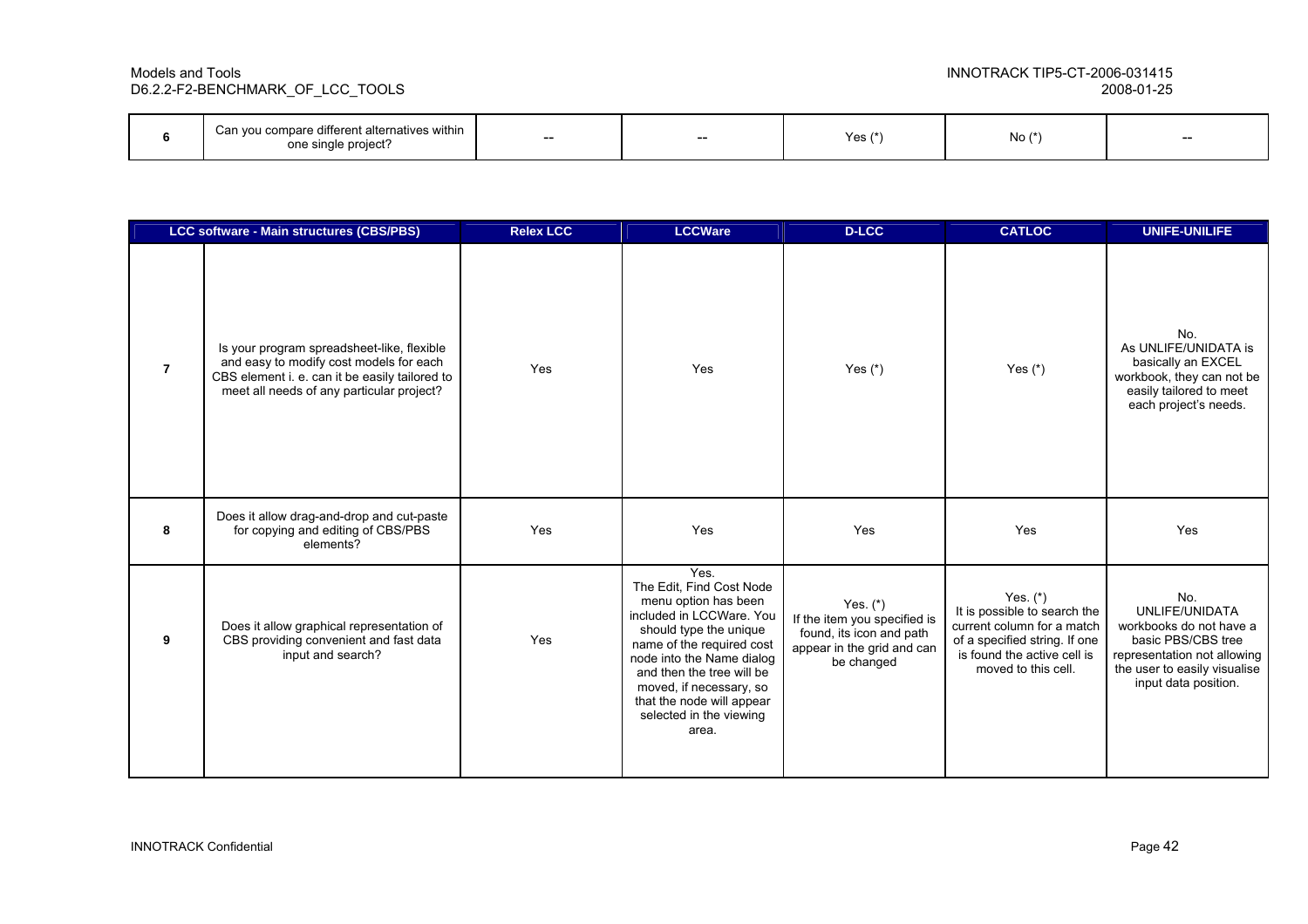|    | LCC software - Main structures (CBS/PBS)                                                                      | <b>Relex LCC</b>                                                                                                                                                                                                                                                                                                                                                                      | <b>LCCWare</b>                                                                                                                                                                                                                                                                                                                                                                                                                                                                                                                                                                                                                                            | <b>D-LCC</b> | <b>CATLOC</b>                                                                                                                                                                                                                                                                                                                | <b>UNIFE-UNILIFE</b>                                   |
|----|---------------------------------------------------------------------------------------------------------------|---------------------------------------------------------------------------------------------------------------------------------------------------------------------------------------------------------------------------------------------------------------------------------------------------------------------------------------------------------------------------------------|-----------------------------------------------------------------------------------------------------------------------------------------------------------------------------------------------------------------------------------------------------------------------------------------------------------------------------------------------------------------------------------------------------------------------------------------------------------------------------------------------------------------------------------------------------------------------------------------------------------------------------------------------------------|--------------|------------------------------------------------------------------------------------------------------------------------------------------------------------------------------------------------------------------------------------------------------------------------------------------------------------------------------|--------------------------------------------------------|
| 10 | Is able to perform comparisons with pre-<br>existing LCC models to recognise the<br>elementary cost elements? | <b>No</b>                                                                                                                                                                                                                                                                                                                                                                             | <b>No</b>                                                                                                                                                                                                                                                                                                                                                                                                                                                                                                                                                                                                                                                 | <b>No</b>    | <b>No</b>                                                                                                                                                                                                                                                                                                                    | <b>No</b>                                              |
| 11 | Is it possible to create user subroutines for<br>specialised calculations?                                    | Yes.<br>The Calculation file is a<br>Singular Support file that is<br>created when the Project is<br>created. This means that<br>there can be only one<br>occurrence of a Calculation<br>file in the Project. The<br>Calculation file is used to<br>store custom calculations<br>for the Relex FMEA,<br>FRACAS, Maintainability<br>Prediction, and Reliability<br>Prediction modules. | Yes.<br>On the one hand, there are<br>the Global functions<br>(Visual Basic like<br>functions) that can be used<br>to carry out certain<br>operations or calculate<br>values. On the other hand,<br>there are the User<br>functions (Visual Basic like<br>functions) that can be<br>assigned to cost nodes to<br>carry out various ancillary<br>calculations. Furthermore,<br>the latest version of<br>LCCWare also includes<br>part trees, a utility that<br>provides the user with a<br>convenient method of<br>assigning the costs<br>associated with a<br>frequently used piece of<br>equipment (and its<br>constituent parts) to a cost<br>function. | No $(*)$     | Yes. $(*)$<br>Even though the values of<br>parameters are typically<br>given in the<br>ParameterValue table, it is<br>also possible to define<br>aggregated parameters by<br>specifying a mathematical<br>function, defined by the<br>FUNC field, in terms of<br>other parameters,<br>constants and arithmetic<br>operators. | Yes. There is the<br>possibility to create a<br>MACRO. |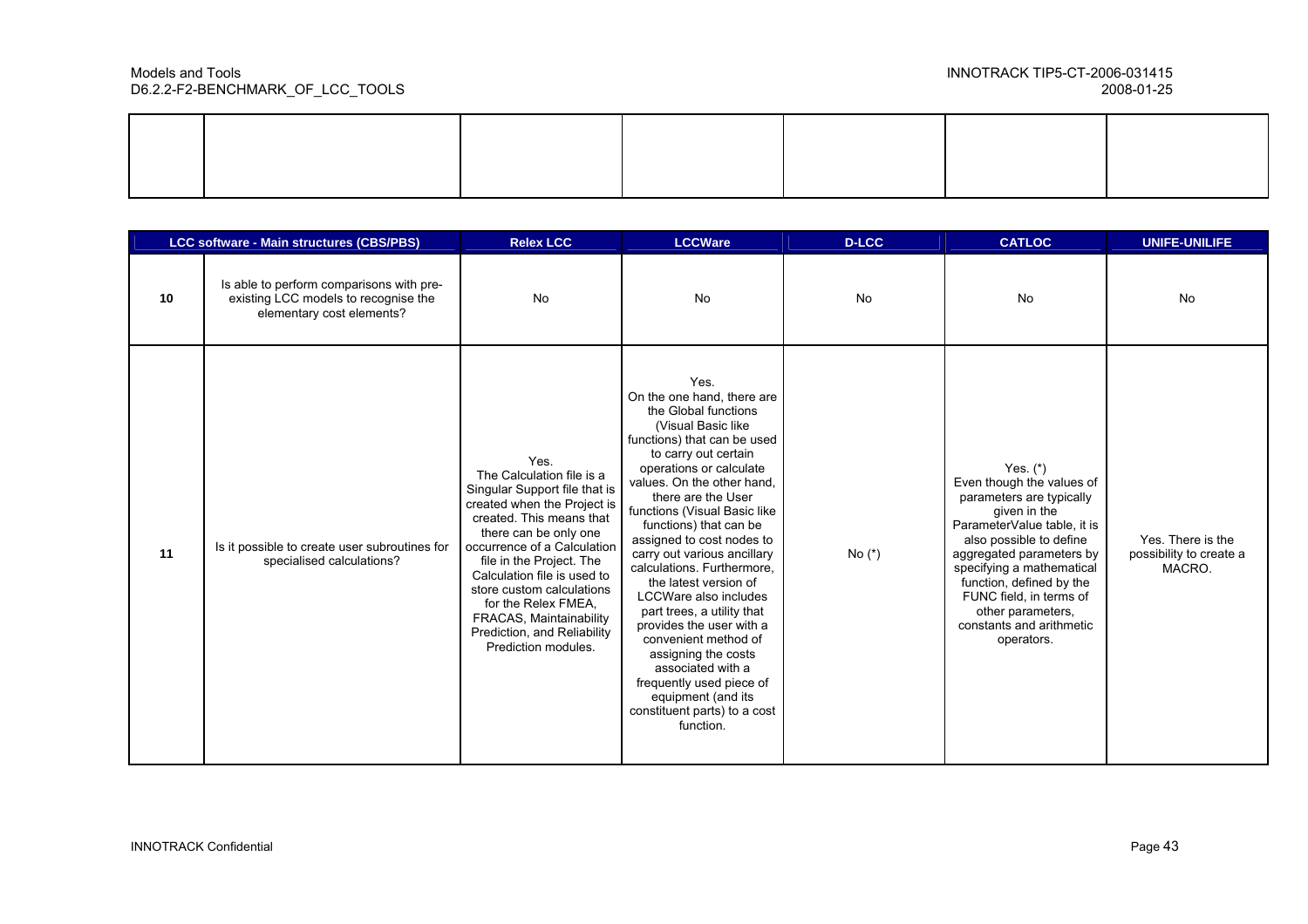| 12 | Is it possible to introduce functions to define<br>LCC cost elements? If yes, which? | The built-in equation<br>editing allows the user to<br>create cost equations<br>using common math<br>functions - abs; exp; int; ln;<br>log10; pow; sqrt; root and<br>other functions such like<br>ceil $(x)$ - returns the<br>smallest integer $>= x$ ;<br>$floor(x)$ - returns the largest<br>integer $\leq x$ ; inv(x) -<br>returns the inverse (1/x) of<br>x and today - returns<br>today's date (number of<br>days since 12/30/1899). In<br>addition to the math<br>functions described<br>previously, Relex supports<br>many other math functions<br>that you can enter directly<br>in the equation $-$ max; min;<br>sum; mod; mean; fac<br>(factorial); sin; cos; tan;<br>asin; acos; atan; sinh;<br>cosh; tanh; coth; sech;<br>cosech; arsinh; arcosh;<br>artanh; arcoth and std. | Cost functions are written<br>in a Visual Basic<br>compatible language. | Standard functions (abs.<br>exp. int. $\ln$ , $\log 10$ , $\text{pow10}$ ,<br>sqrt). Other functions such<br>like the table function (e.g.<br>tbl $(1,4)$ – table#1 is<br>checked for the result it<br>contains for the value of 4)<br>and the tree function to<br>incorporate the PBS<br>parameters (e.g. MTBF,<br>operating hours, etc.) into<br>the CBS calculation. | Yes, basic mathematical<br>and some excel operators<br>like ">" - greater than; "<" -<br>less than; $"="$ - equality; $"$<br>)" - and; are available.<br>Note: All the boolean<br>operators $(=,<)$ return 1<br>if the statement is true and<br>0 if the statement is false.<br>Additionally, the following<br>functions are also<br>available: aggregate<br>functions (SUM, PROD,<br>MEAN, MIN, MAX,<br>TOFFSET, TDIFF and<br>TSUM); structural<br>aggregate functions<br>(INFSUM, SUPSUM,<br>INFPROD and SUPPROD)<br>and auxiliary functions (IF,<br>FACT, MOD, CEIL,<br>FLOOR, ZTO). | Yes, all excel functions. |
|----|--------------------------------------------------------------------------------------|------------------------------------------------------------------------------------------------------------------------------------------------------------------------------------------------------------------------------------------------------------------------------------------------------------------------------------------------------------------------------------------------------------------------------------------------------------------------------------------------------------------------------------------------------------------------------------------------------------------------------------------------------------------------------------------------------------------------------------------------------------------------------------------|-------------------------------------------------------------------------|-------------------------------------------------------------------------------------------------------------------------------------------------------------------------------------------------------------------------------------------------------------------------------------------------------------------------------------------------------------------------|-----------------------------------------------------------------------------------------------------------------------------------------------------------------------------------------------------------------------------------------------------------------------------------------------------------------------------------------------------------------------------------------------------------------------------------------------------------------------------------------------------------------------------------------------------------------------------------------|---------------------------|
| 13 | Is it possible to import (global) variables                                          | Yes                                                                                                                                                                                                                                                                                                                                                                                                                                                                                                                                                                                                                                                                                                                                                                                      | Yes                                                                     | $Yes(*)$                                                                                                                                                                                                                                                                                                                                                                | $Yes(*)$                                                                                                                                                                                                                                                                                                                                                                                                                                                                                                                                                                                | $-\!$ $\!-$               |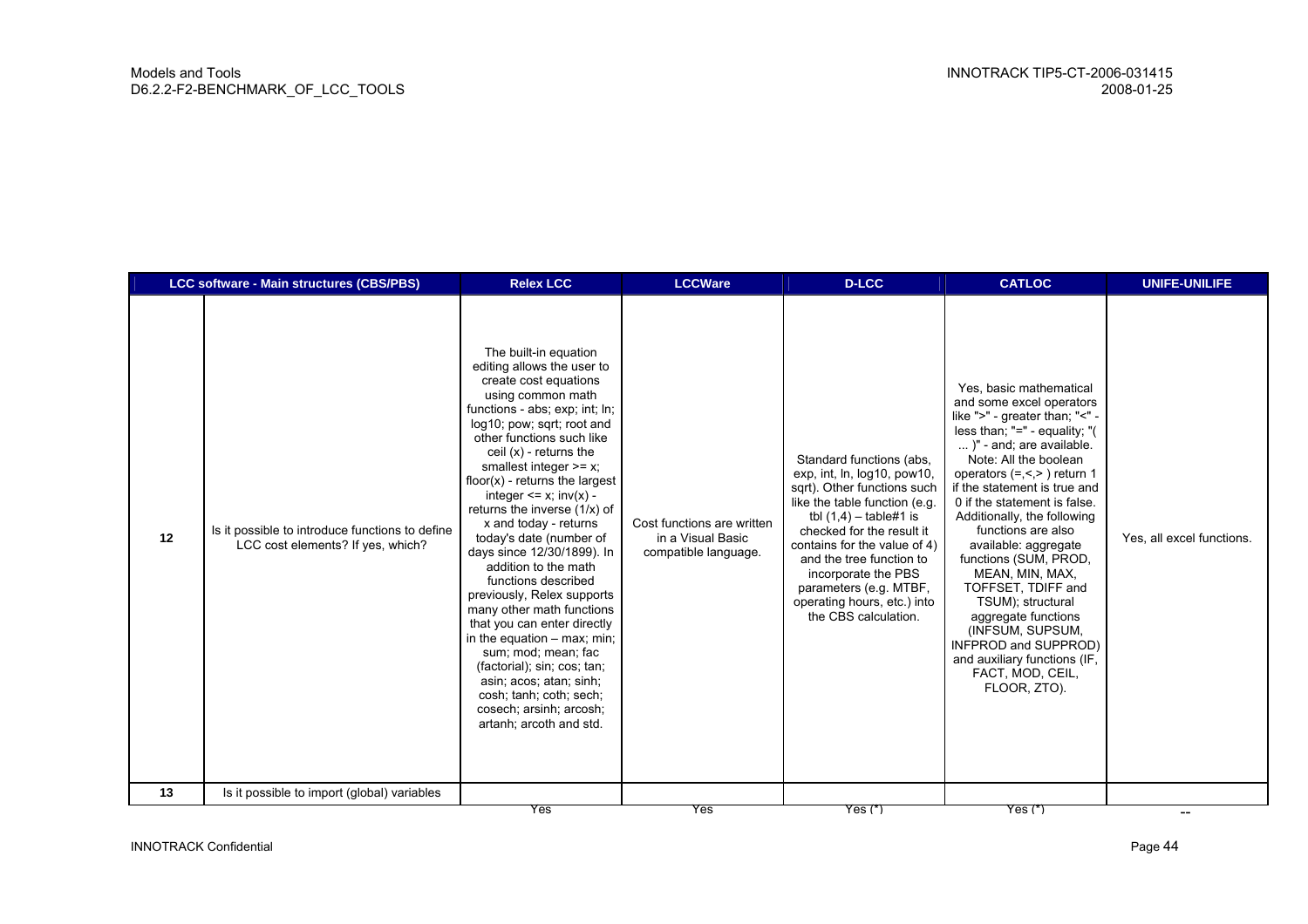|    | (e.g. work hour cost, fuel cost, and discount<br>rate) or they had to be inserted manually? |    |     |    |    |    |
|----|---------------------------------------------------------------------------------------------|----|-----|----|----|----|
| 14 | Can (global) variables be stochastic?                                                       | No | No. | No | No | No |

|    | <b>LCC software - Main structures (CBS/PBS)</b>                                                                                        | <b>Relex LCC</b>                                                                                                                                                                                                                                                                                                                                                                                                            | <b>LCCWare</b>                                                                  | <b>D-LCC</b>                                                                          | <b>CATLOC</b> | <b>UNIFE-UNILIFE</b>                                                             |
|----|----------------------------------------------------------------------------------------------------------------------------------------|-----------------------------------------------------------------------------------------------------------------------------------------------------------------------------------------------------------------------------------------------------------------------------------------------------------------------------------------------------------------------------------------------------------------------------|---------------------------------------------------------------------------------|---------------------------------------------------------------------------------------|---------------|----------------------------------------------------------------------------------|
| 15 | Is able to perform direct interactions<br>between cost elements?                                                                       | <b>No</b>                                                                                                                                                                                                                                                                                                                                                                                                                   | No                                                                              | <b>No</b>                                                                             | <b>No</b>     | Yes.<br>Excel workbooks do not<br>have that restriction.                         |
| 16 | Is it possible to define cost functions that<br>changes over time (e.g. cost A enters in<br>year 1 and then from year 5 up to year 8)? | No.<br>However, it is possible to<br>define variables that<br>change over time. When<br>the utility Varies Over<br>Intervals is selected as the<br>variable type, the Variable<br>tab displays a two-column<br>table for indicating the<br>value to use for each time<br>interval. The number of<br>rows in this table depends<br>on the number of time<br>intervals that have been<br>inserted on the Alternatives<br>tab. | No.<br>However, it is possible to<br>define variables that<br>change over time. | No. $(*)$<br>However, it is possible to<br>define variables that<br>change over time. | Yes $(*)$     | No.<br>As the CBS does not<br>incorporate the time scale<br>(life cycle phases). |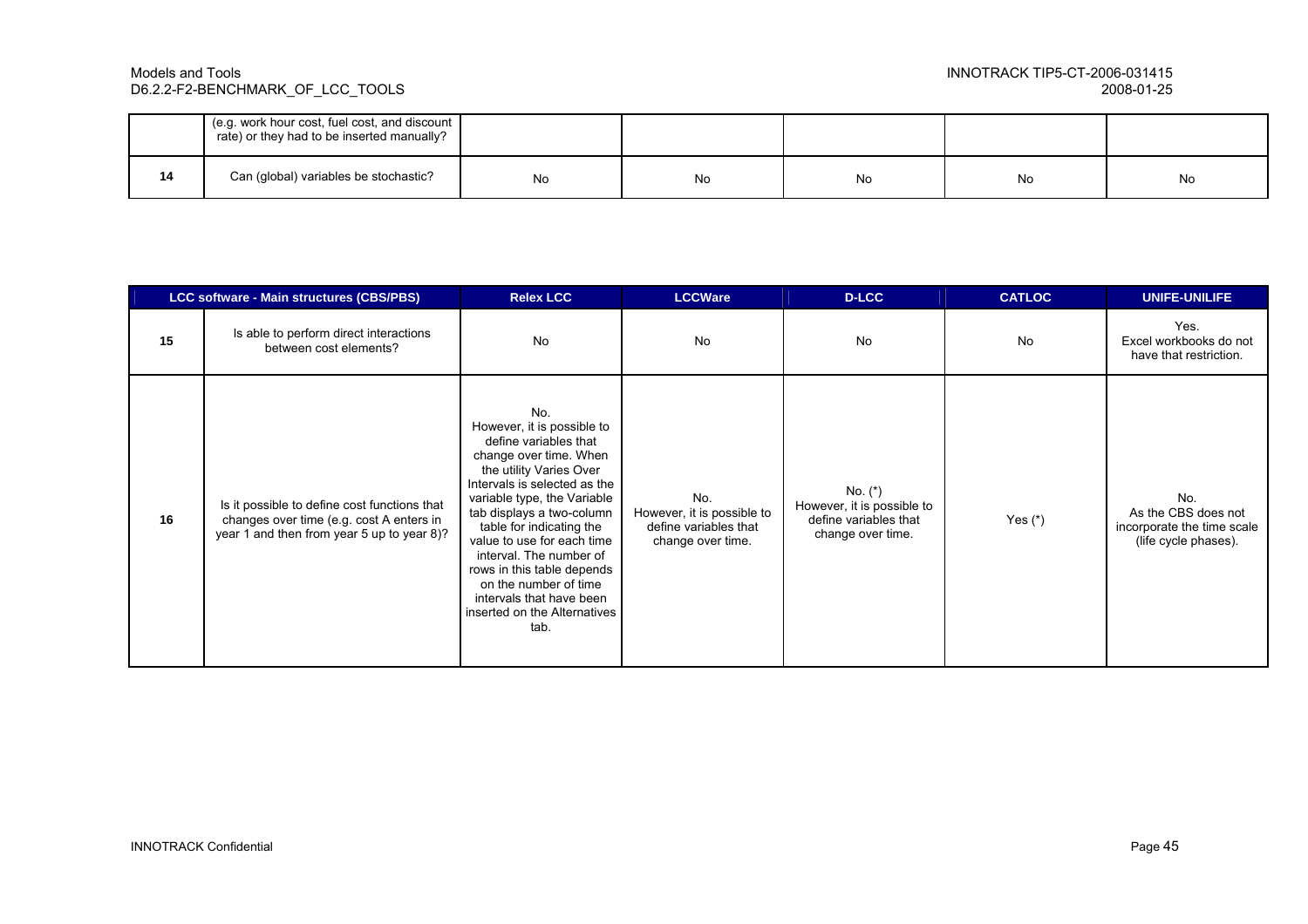| 17 | Is it possible to trace the path of each<br>parameter in the cost breakdown structure?<br>LCC software - Main structures (CBS/PBS) |                                                                                                                                                     | Yes.<br>If the parameter is a<br>variable, there is a type of<br>Report Design file supplied<br>with Relex LCC which<br>outputs the variable values<br>for each CBS item. | No             | Yes.<br>if the parameter is a global<br>variable and you are trying<br>to delete it. In such cases,<br>the Delete Global Dialog is<br>displayed allowing the user<br>to view and modify the<br>CBS formulas containing<br>the Global you are about to<br>delete. | Yes.<br>it is possible to trace which<br>costs that are affected by<br>scaling a particular<br>parameter P. Those cost<br>elements (bars) that are<br>affected by parameter P<br>are marked with a spring<br>pattern. | <b>No</b>     |
|----|------------------------------------------------------------------------------------------------------------------------------------|-----------------------------------------------------------------------------------------------------------------------------------------------------|---------------------------------------------------------------------------------------------------------------------------------------------------------------------------|----------------|------------------------------------------------------------------------------------------------------------------------------------------------------------------------------------------------------------------------------------------------------------------|-----------------------------------------------------------------------------------------------------------------------------------------------------------------------------------------------------------------------|---------------|
|    |                                                                                                                                    |                                                                                                                                                     | <b>Relex LCC</b>                                                                                                                                                          | <b>LCCWare</b> | <b>D-LCC</b>                                                                                                                                                                                                                                                     | <b>CATLOC</b>                                                                                                                                                                                                         | UNIFE-UNILIFE |
|    | 18.1                                                                                                                               | Is it possible to evaluate the<br>parameter importance in the<br>global framework by<br>estimating its intervention<br>degree in each cost element? | <b>No</b>                                                                                                                                                                 | <b>No</b>      | No $(*)$                                                                                                                                                                                                                                                         | Yes $(*)$                                                                                                                                                                                                             | No            |
| 18 | 18.2                                                                                                                               | If yes, can the results be<br>reported at a project and/or<br>element level?                                                                        |                                                                                                                                                                           |                |                                                                                                                                                                                                                                                                  | Element level. The<br>resulting costs can be<br>shown as graphs with<br>spring patterns revealing<br>which costs are affected by<br>a specific parameter and<br>its intervention degree.                              |               |
|    | 18.3                                                                                                                               | Versatile user-definable<br>graphs                                                                                                                  |                                                                                                                                                                           |                |                                                                                                                                                                                                                                                                  | Yes                                                                                                                                                                                                                   |               |
|    |                                                                                                                                    |                                                                                                                                                     |                                                                                                                                                                           |                |                                                                                                                                                                                                                                                                  |                                                                                                                                                                                                                       |               |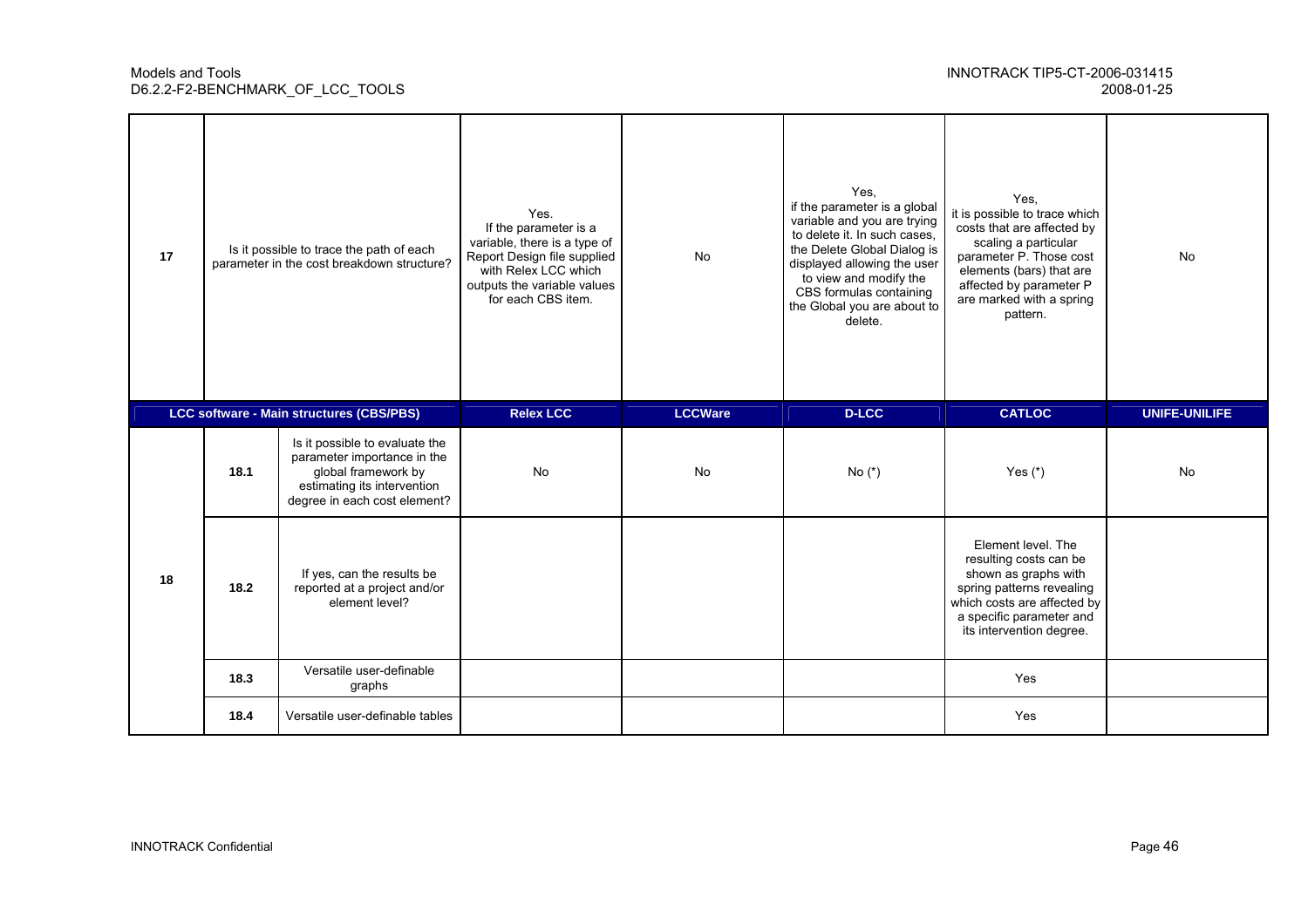| 19 | Is your software able to perform<br>comparisons between its inputs/outputs and<br>historical data or reference values? How? | Yes.<br>There is an utility named<br>filters that can be applied<br>to perform comparisons<br>between its inputs/outputs<br>and historical data or<br>reference values, with the<br>aim of obtaining a more<br>calibrated model and<br>preventing, for example,<br>incorrect application of the<br>regulation or errors due to<br>incorrect data introduction. | No | <b>No</b> | Yes,<br>if the user is trying to<br>import data. In such cases,<br>CATLOC checks if a<br>record with the same key<br>already exists. If so, the<br>existing record is updated<br>with the values from the<br>database. Fields that are<br>empty in the imported<br>record do not erase an<br>existing value in the<br>CATLOC table. If no<br>matching key is found, a<br>new record is appended. | No |
|----|-----------------------------------------------------------------------------------------------------------------------------|----------------------------------------------------------------------------------------------------------------------------------------------------------------------------------------------------------------------------------------------------------------------------------------------------------------------------------------------------------------|----|-----------|--------------------------------------------------------------------------------------------------------------------------------------------------------------------------------------------------------------------------------------------------------------------------------------------------------------------------------------------------------------------------------------------------|----|
|----|-----------------------------------------------------------------------------------------------------------------------------|----------------------------------------------------------------------------------------------------------------------------------------------------------------------------------------------------------------------------------------------------------------------------------------------------------------------------------------------------------------|----|-----------|--------------------------------------------------------------------------------------------------------------------------------------------------------------------------------------------------------------------------------------------------------------------------------------------------------------------------------------------------------------------------------------------------|----|

|    | LCC software - Main structures (CBS/PBS)                                                                              | <b>Relex LCC</b>                                                                                  | <b>LCCWare</b> | D-LCC                                                                                                                                                                   | <b>CATLOC</b> | UNIFE-UNILIFE |
|----|-----------------------------------------------------------------------------------------------------------------------|---------------------------------------------------------------------------------------------------|----------------|-------------------------------------------------------------------------------------------------------------------------------------------------------------------------|---------------|---------------|
| 20 | Is it possible to compute element's life cycle<br>costs using different operators (besides the<br>addition operator)? | No. The cost for a parent<br>record is equal to the sum<br>of the costs for all child<br>records. | No             | Yes. The operations<br>available are: addition,<br>subtraction, multiplication,<br>division, natural logarithm,<br>logarithm base 10 and<br>exponentiation.             | <b>No</b>     | Yes           |
| 21 | Is your program able to compute life cycle<br>using variables with different weights?                                 | <b>No</b>                                                                                         | <b>No</b>      | Yes.<br>A global variable can<br>contain weights by periods<br>and alternatives. D-LCC<br>multiplies the value of the<br>global variable to compute<br>element's costs. | <b>No</b>     | Yes           |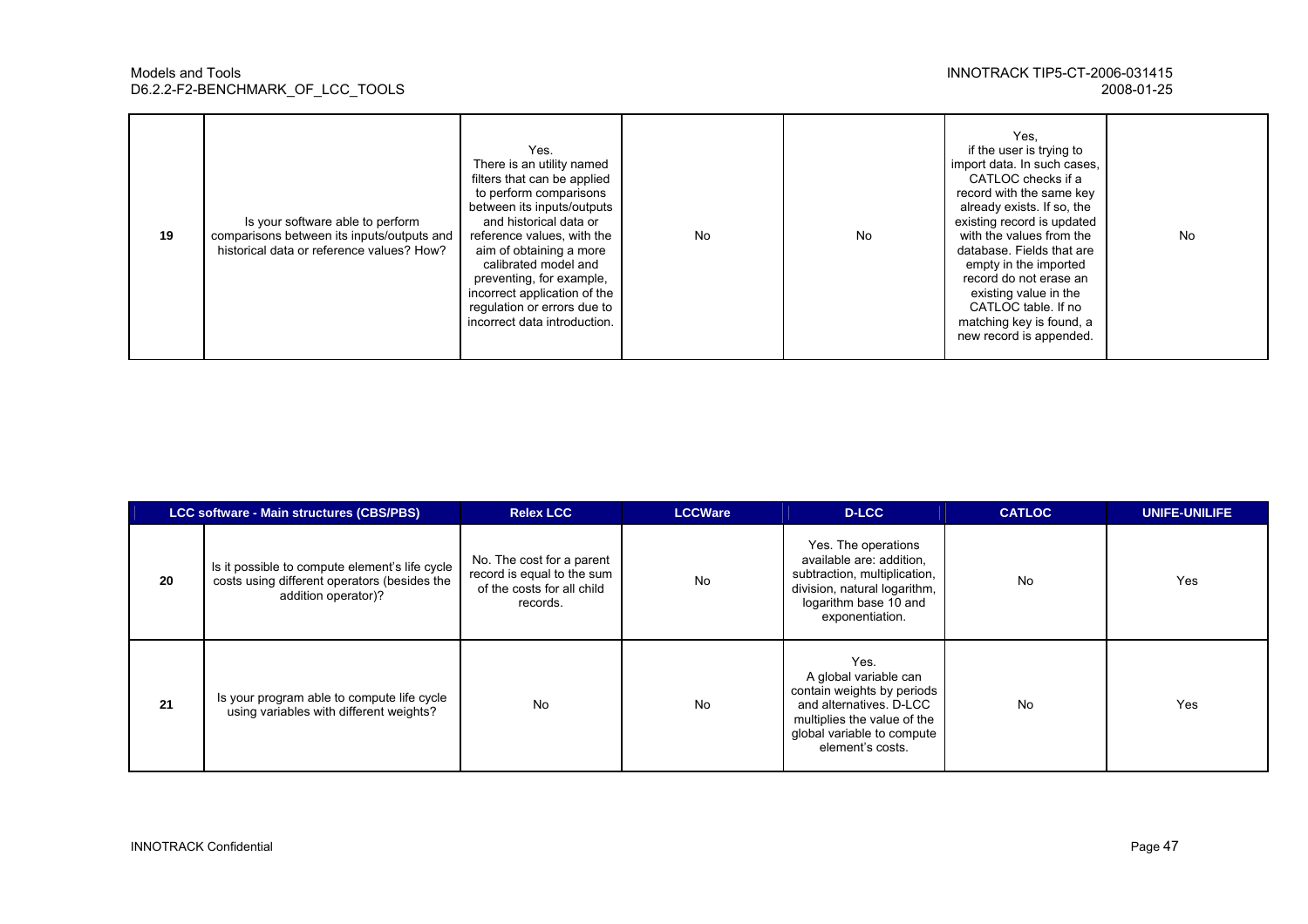| 22 | Is your program able to limit the computation<br>time? | Yes.<br>There is a feature named<br>Filters that allows the user<br>to define criteria to limit<br>data for viewing,<br>calculating, reporting, or<br>graphing. Additionally,<br>filters can be applied to<br>limit the items included<br>when importing and<br>exporting data. Filters can<br>also be used with fields<br>attached to dependent lists<br>and to group and sort<br>selected items. | Yes.<br>there is a possibility of the<br>user to set the Perform<br>Analysis at First Time Point<br>radio buttons in order to<br>specify whether or not the<br>analysis will be carried out<br>at the first time point. In<br>some cases you will not<br>want to calculate any<br>results at the first time<br>point but instead to start at<br>the second time point. If<br>you decide not to calculate<br>results at the first time<br>point then time dependent<br>variable values will be<br>grayed out for the first time<br>point and no results will<br>appear for this time point. | Yes.<br>In order to diminish the<br>calculation time, you can<br>limit the computation by<br>checking the Fast<br>Calculation where the<br>minimum number of<br>operations required is the<br>product of the number of<br>tree elements, periods and<br>alternatives. This does not<br>include formulas used to<br>compute CBS elements,<br>additions, discounting and<br>overhead transactions. | Yes.<br>Calculations can be<br>performed only for relevant<br>combinations. Additionally,<br>it is possible to break a<br>calculation in progress.<br>This done using the<br>Tools::Break command<br>(shortcut: CTRL+Break), if<br>the editor window has input<br>focus. If the log window is<br>active, the corresponding<br>command is found as<br>Tools::Break Calculation. | <b>No</b> |
|----|--------------------------------------------------------|----------------------------------------------------------------------------------------------------------------------------------------------------------------------------------------------------------------------------------------------------------------------------------------------------------------------------------------------------------------------------------------------------|--------------------------------------------------------------------------------------------------------------------------------------------------------------------------------------------------------------------------------------------------------------------------------------------------------------------------------------------------------------------------------------------------------------------------------------------------------------------------------------------------------------------------------------------------------------------------------------------|--------------------------------------------------------------------------------------------------------------------------------------------------------------------------------------------------------------------------------------------------------------------------------------------------------------------------------------------------------------------------------------------------|--------------------------------------------------------------------------------------------------------------------------------------------------------------------------------------------------------------------------------------------------------------------------------------------------------------------------------------------------------------------------------|-----------|
|----|--------------------------------------------------------|----------------------------------------------------------------------------------------------------------------------------------------------------------------------------------------------------------------------------------------------------------------------------------------------------------------------------------------------------------------------------------------------------|--------------------------------------------------------------------------------------------------------------------------------------------------------------------------------------------------------------------------------------------------------------------------------------------------------------------------------------------------------------------------------------------------------------------------------------------------------------------------------------------------------------------------------------------------------------------------------------------|--------------------------------------------------------------------------------------------------------------------------------------------------------------------------------------------------------------------------------------------------------------------------------------------------------------------------------------------------------------------------------------------------|--------------------------------------------------------------------------------------------------------------------------------------------------------------------------------------------------------------------------------------------------------------------------------------------------------------------------------------------------------------------------------|-----------|

| LCC software- Data/Results interaction with other<br>software |                                                                             | <b>Relex LCC</b>                     | <b>LCCWare</b>                                                                        | D-LCC | <b>CATLOC</b> | <b>UNIFE-UNILIFE</b> |  |
|---------------------------------------------------------------|-----------------------------------------------------------------------------|--------------------------------------|---------------------------------------------------------------------------------------|-------|---------------|----------------------|--|
| 23                                                            | Import data from other software, like<br>EXCEL, ACCESS, and a RAMS program? |                                      |                                                                                       |       | $(\dot{a})$   | $(*)$                |  |
|                                                               | 23.1                                                                        | Relex                                | Relex OpSim, Relex<br>Reability Block Diagram,<br><b>Relex Reliability Prediction</b> |       |               |                      |  |
|                                                               | 23.2                                                                        | Reliasoft (Weibull ++, ALTA,<br>etc) |                                                                                       |       |               |                      |  |
|                                                               | 23.3                                                                        | RAM Commander (A.L.D)                |                                                                                       |       | Yes           |                      |  |
|                                                               | 23.4                                                                        | Math Office (IZP Dresden)            |                                                                                       |       |               |                      |  |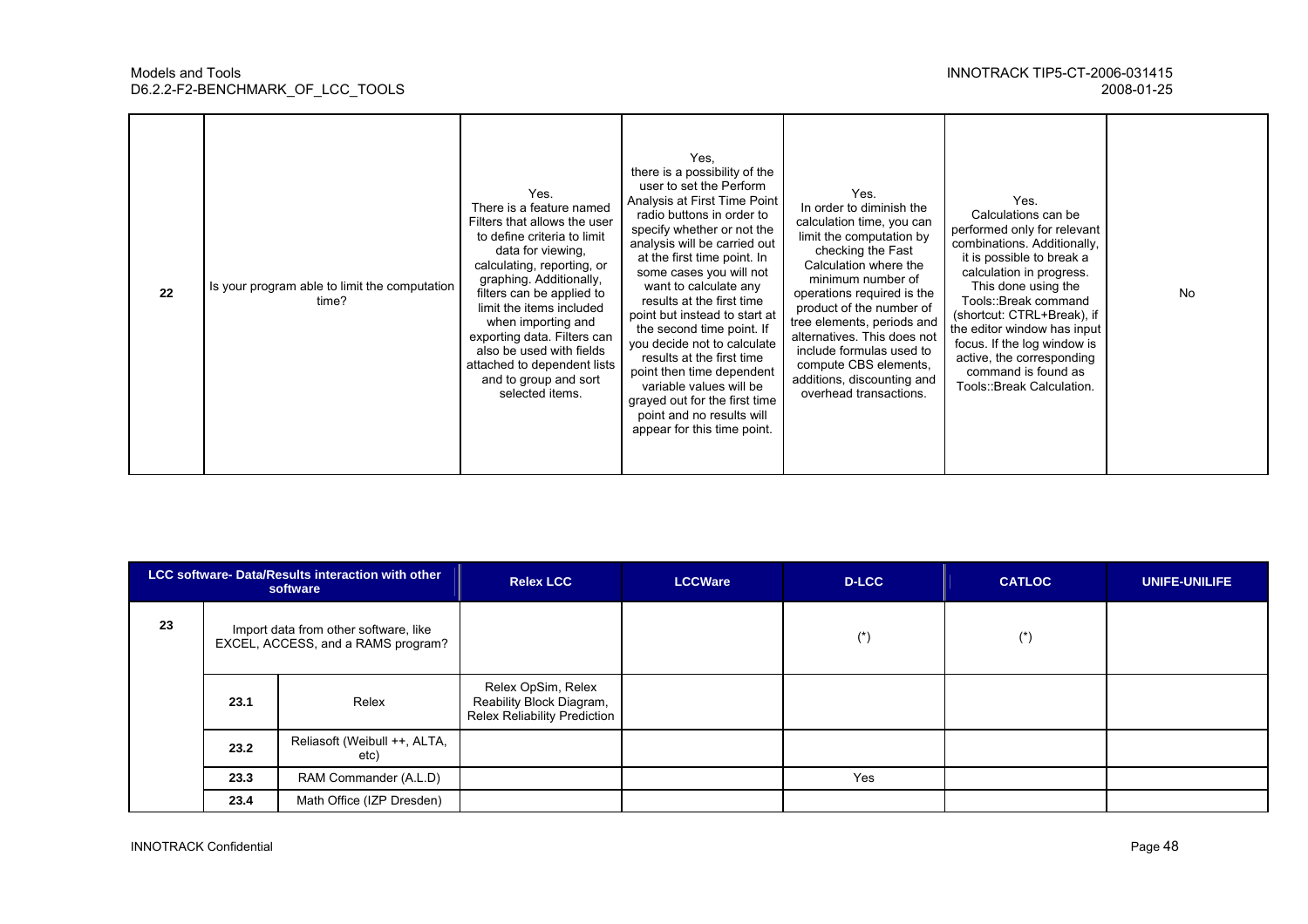| NNOTRACK TIP5-CT-2006-031415 |            |
|------------------------------|------------|
|                              | 2008-01-25 |

|                                                                      | 23.5 | MS Excel (Developed<br>software)                                                   | Yes                                                                                                                                                                                                                                                                                                                                                                                                                                                                                                                | Yes                                                                                                            | Yes           | Yes                                                                                                                                                                                          | Yes |
|----------------------------------------------------------------------|------|------------------------------------------------------------------------------------|--------------------------------------------------------------------------------------------------------------------------------------------------------------------------------------------------------------------------------------------------------------------------------------------------------------------------------------------------------------------------------------------------------------------------------------------------------------------------------------------------------------------|----------------------------------------------------------------------------------------------------------------|---------------|----------------------------------------------------------------------------------------------------------------------------------------------------------------------------------------------|-----|
|                                                                      | 23.6 | <b>MS Access</b>                                                                   | Yes                                                                                                                                                                                                                                                                                                                                                                                                                                                                                                                | Yes                                                                                                            | Yes           | Yes                                                                                                                                                                                          | Yes |
|                                                                      | 23.7 | If you use any other software<br>other than the above<br>mentioned, please mention | Features such as support<br>for Microsoft SQL Server,<br>Oracle, Microsoft SQL<br>Server Desktop Engine<br>(MSDE) and Microsoft Jet<br>Engine (Access<br>compatible) databases,<br>permission based security,<br>user and group roles, front<br>end web interfaces, Relex<br>Dashboard for a high-level<br>overview of system<br>metrics, audit trails for<br>tracking data modifications,<br>and customisable data<br>connectors insure that<br>Relex meets the needs of<br>full scale, enterprise-wide<br>teams. | LCCWare can also act as<br>an OLE automation client<br>and receive data from<br>other OLE enabled<br>products. |               | OPUS10 for logistics<br>support and spares<br>optimization;<br>SIMLOX for simulation of<br>logistics support scenarios;<br>MADCAT for analysis and<br>categorisation of<br>maintenance data. |     |
| <b>LCC software- Data/Results interaction with other</b><br>software |      | <b>Relex LCC</b>                                                                   | <b>LCCWare</b>                                                                                                                                                                                                                                                                                                                                                                                                                                                                                                     | D-LCC                                                                                                          | <b>CATLOC</b> | <b>UNIFE-UNILIFE</b>                                                                                                                                                                         |     |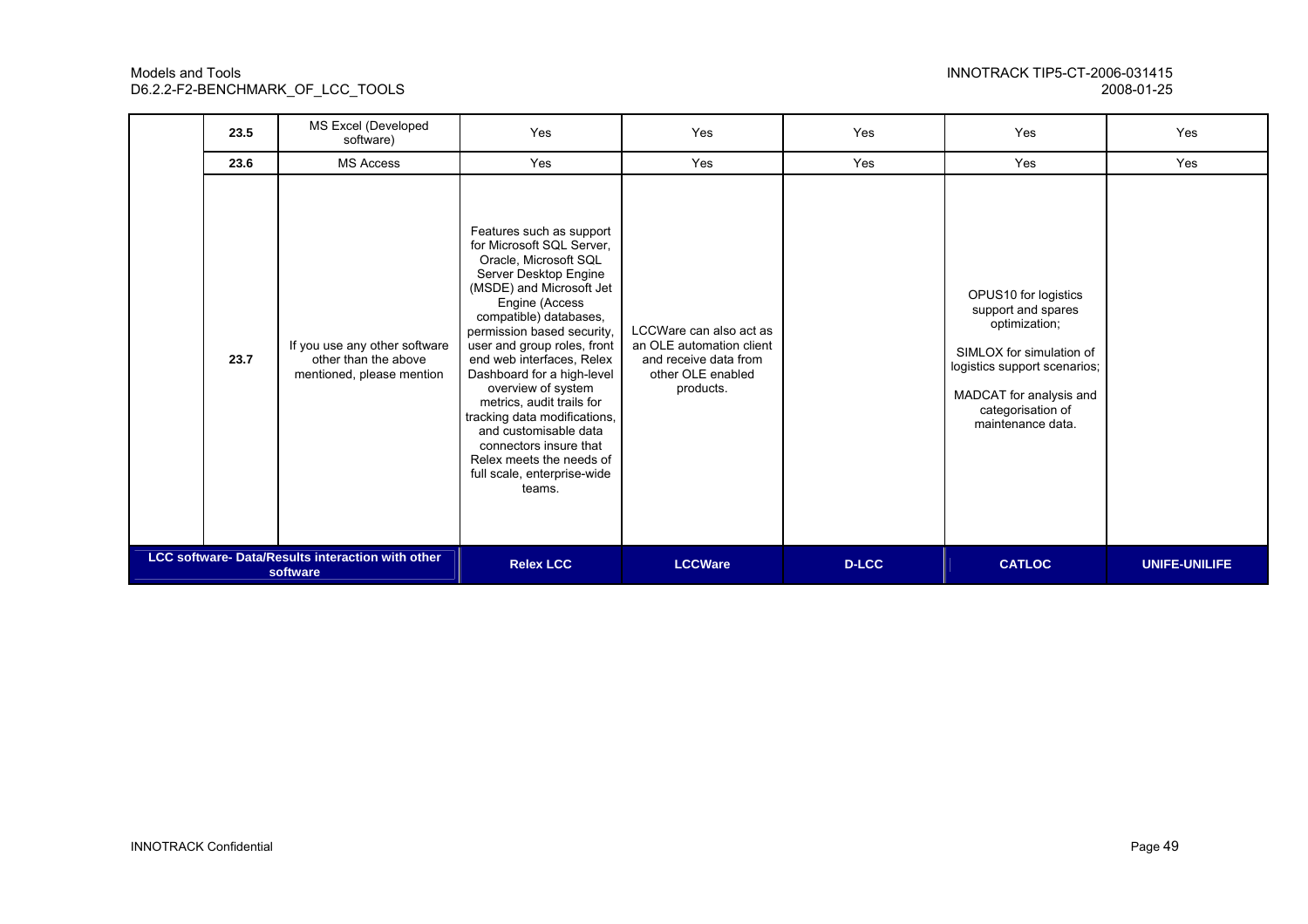| 23 | 23.8 | Is the imported data up-dated<br>manually? Please explain. | Yes.<br>Settings for an import or<br>export have to be saved<br>once i.e. data must be<br>inserted manually at least<br>once in an Import/Export<br>Template file, in order to<br>allow it to be updated later.<br>Afterwards, the file created<br>can be used to perform a<br>scheduled import or export.<br>The Import Wizard and<br>Export Wizard provide<br>easy and flexible methods<br>for importing data into and<br>exporting data from Relex.<br>Being able to import and<br>export data provides the<br>following benefits:<br>eliminates repetitive data<br>entry; decreases data entry<br>time; reduces the<br>possibility of data entry<br>errors. | Yes.<br>LCCWare provides<br>extensive import and<br>export facilities allowing<br>users to transfer project<br>data to and from Microsoft<br>Access compatible<br>databases, Microsoft Excel<br>worksheets and text files. | Yes.<br>Import files should reflect<br>the structure of either the<br>PBS or Globals Library.<br>Import is performed to the<br>currently active project.<br>Import of tables not<br>possible. | Yes.<br>The import from text files<br>requires properly inserted<br>headers and data<br>delimiters that can be<br>interpreted by CATLOC.<br>There is also a built in<br>database interface that<br>enables import and export<br>of data to and from<br>relational databases that<br>support ODBC, Open<br>Database Connectivity. | Yes |
|----|------|------------------------------------------------------------|-----------------------------------------------------------------------------------------------------------------------------------------------------------------------------------------------------------------------------------------------------------------------------------------------------------------------------------------------------------------------------------------------------------------------------------------------------------------------------------------------------------------------------------------------------------------------------------------------------------------------------------------------------------------|----------------------------------------------------------------------------------------------------------------------------------------------------------------------------------------------------------------------------|-----------------------------------------------------------------------------------------------------------------------------------------------------------------------------------------------|----------------------------------------------------------------------------------------------------------------------------------------------------------------------------------------------------------------------------------------------------------------------------------------------------------------------------------|-----|
|----|------|------------------------------------------------------------|-----------------------------------------------------------------------------------------------------------------------------------------------------------------------------------------------------------------------------------------------------------------------------------------------------------------------------------------------------------------------------------------------------------------------------------------------------------------------------------------------------------------------------------------------------------------------------------------------------------------------------------------------------------------|----------------------------------------------------------------------------------------------------------------------------------------------------------------------------------------------------------------------------|-----------------------------------------------------------------------------------------------------------------------------------------------------------------------------------------------|----------------------------------------------------------------------------------------------------------------------------------------------------------------------------------------------------------------------------------------------------------------------------------------------------------------------------------|-----|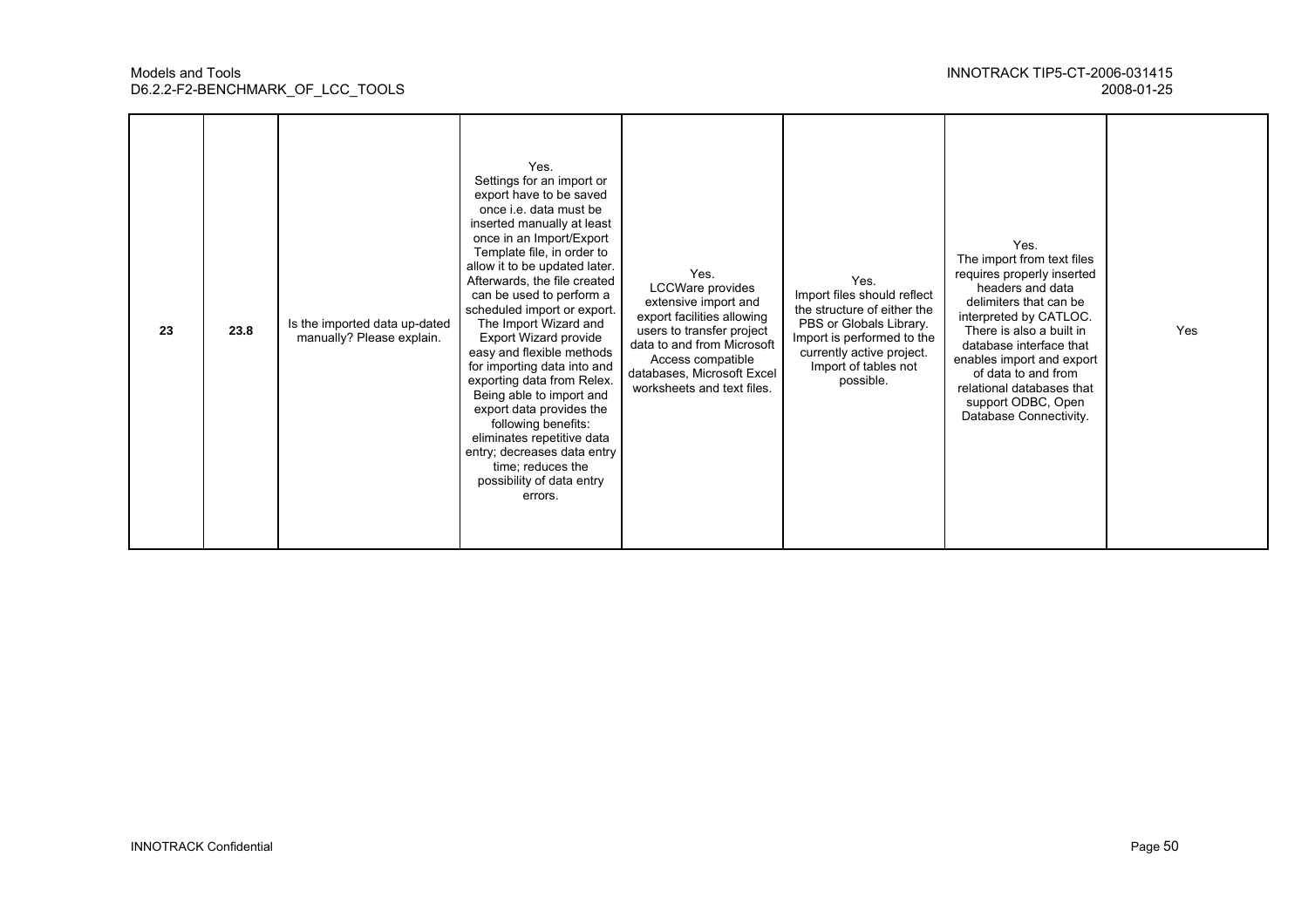| LCC software- Data/Results interaction with other<br>software |      | <b>Relex LCC</b>                                                               | <b>LCCWare</b>                                                                                                                                                                                                                                                                                                                                                                                                                                                                                                                                                                                                                                                                                                                                                                                                                                                                             | <b>D-LCC</b> | <b>CATLOC</b> | <b>UNIFE-UNILIFE</b> |    |
|---------------------------------------------------------------|------|--------------------------------------------------------------------------------|--------------------------------------------------------------------------------------------------------------------------------------------------------------------------------------------------------------------------------------------------------------------------------------------------------------------------------------------------------------------------------------------------------------------------------------------------------------------------------------------------------------------------------------------------------------------------------------------------------------------------------------------------------------------------------------------------------------------------------------------------------------------------------------------------------------------------------------------------------------------------------------------|--------------|---------------|----------------------|----|
| 23                                                            | 23.9 | Can the imported data be up-<br>dated automatically? What<br>does it requires? | Yes.<br>However, settings for an<br>import or export have to be<br>saved first in an<br>Import/Export Template file<br>i.e. data must be inserted<br>manually one time in an<br>Import/Export Template<br>file, in order to allow it to<br>be updated later.<br>Afterwards, the file created<br>can be used to perform a<br>scheduled import or export.<br>To schedule this task, the<br>user will need to specify<br>the necessary parameters<br>on the pages displayed by<br>the Windows Scheduled<br>Task Wizard. Relex<br>includes a program for<br>importing and exporting<br>data so that such tasks can<br>be automatically run<br>unattended by the<br>Windows Scheduled Task<br>Wizard at whatever interval<br>you specify. This program,<br>RellmEx.exe, uses the<br>Import/Export Template<br>files that are created when<br>the settings for an import<br>or export are saved. | No           | No            | No                   | No |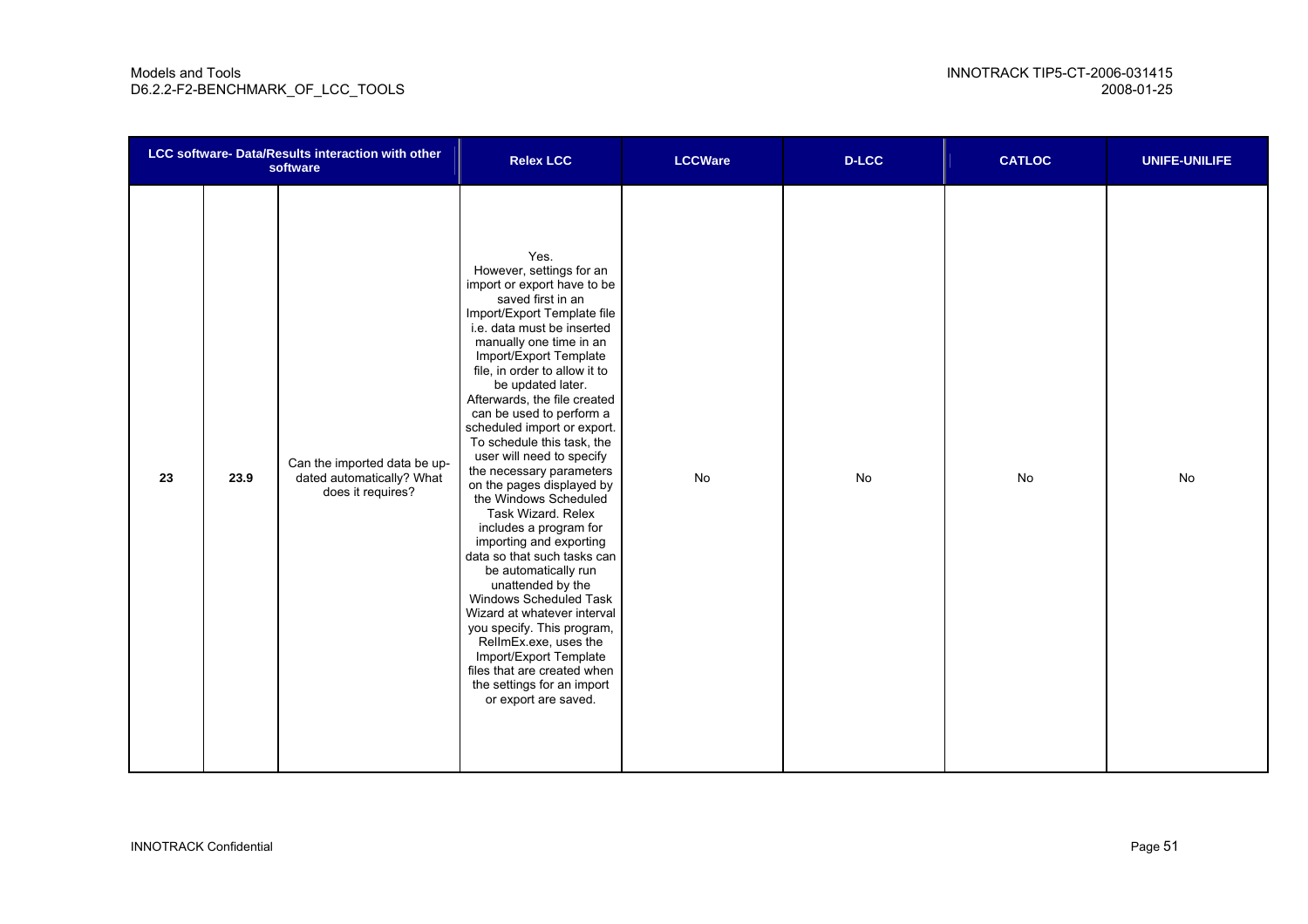| <b>LCC software- Data/Results interaction with other</b><br>software |      | <b>Relex LCC</b>                                                                          | <b>LCCWare</b>                                                                                                                                                   | <b>D-LCC</b>                                                                                                                                                                     | <b>CATLOC</b>                                                                                                  | <b>UNIFE-UNILIFE</b>                                                                        |                      |
|----------------------------------------------------------------------|------|-------------------------------------------------------------------------------------------|------------------------------------------------------------------------------------------------------------------------------------------------------------------|----------------------------------------------------------------------------------------------------------------------------------------------------------------------------------|----------------------------------------------------------------------------------------------------------------|---------------------------------------------------------------------------------------------|----------------------|
|                                                                      |      | Export data to other software<br>(data and results)?                                      |                                                                                                                                                                  |                                                                                                                                                                                  |                                                                                                                |                                                                                             |                      |
| 24                                                                   | 24.1 | <b>MS Excel</b><br>(Developed software)                                                   | Yes                                                                                                                                                              | Yes                                                                                                                                                                              | Yes $(*)$                                                                                                      | $No(^{*})$                                                                                  | Yes                  |
|                                                                      | 24.2 | <b>MS Access</b>                                                                          | Yes                                                                                                                                                              | Yes                                                                                                                                                                              | Yes $(*)$                                                                                                      | No $(*)$                                                                                    | Yes                  |
|                                                                      |      | <b>LCC software - Data/Results accuracy</b>                                               | <b>Relex LCC</b>                                                                                                                                                 | <b>LCCWare</b>                                                                                                                                                                   | D-LCC                                                                                                          | <b>CATLOC</b>                                                                               | <b>UNIFE-UNILIFE</b> |
| 25                                                                   |      | Is your program able to perform a standard<br>sensitivity analysis to the LCC parameters? | Yes.<br>All variables in the LCC<br>Variables file for the<br>Project as well as all data<br>fields used in the LCC<br>equations are available for<br>selection. | Yes.<br>Any number of sensitivity<br>studies may be carried out<br>on constant and time<br>dependent global<br>variables, and constant<br>and time dependent local<br>variables. | Yes. $(*)$<br>Only the fluctuation of the<br>element as a function of a<br>global variable can be<br>analysed. | Yes. $(*)$<br>The Sensitivity analysis in<br>CATLOC is done by<br>scaling parameter values. | <b>No</b>            |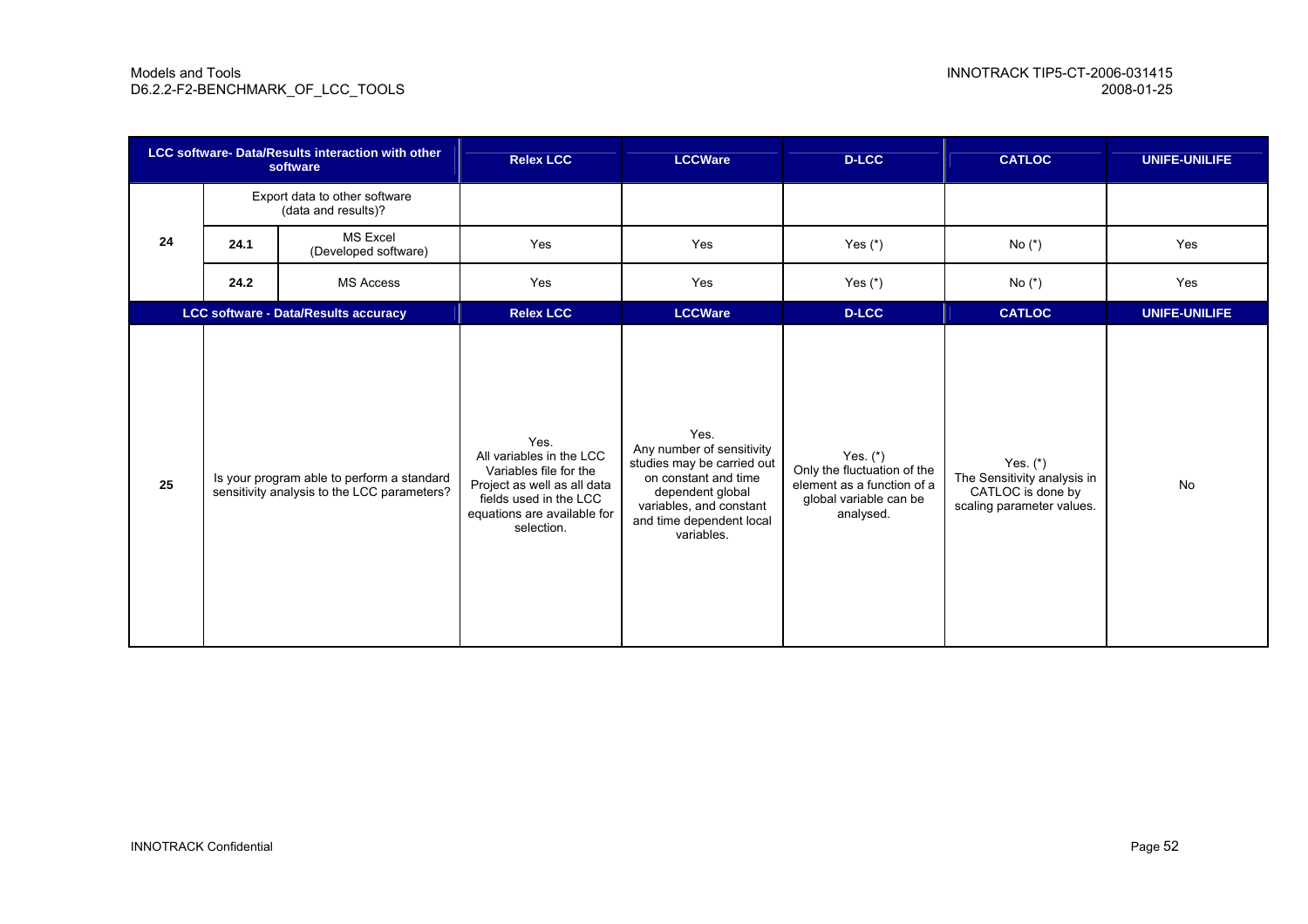|    | <b>LCC software - Data/Results accuracy</b>                                                                                                                                                      | <b>Relex LCC</b>                                                                                                                                                                                                                                                                                                                                                                                                                                                                                                                   | <b>LCCWare</b> | <b>D-LCC</b>                                                                                                                                                                                                                                                                                                                                                                                                                                                                                                                                | <b>CATLOC</b> | <b>UNIFE-UNILIFE</b> |
|----|--------------------------------------------------------------------------------------------------------------------------------------------------------------------------------------------------|------------------------------------------------------------------------------------------------------------------------------------------------------------------------------------------------------------------------------------------------------------------------------------------------------------------------------------------------------------------------------------------------------------------------------------------------------------------------------------------------------------------------------------|----------------|---------------------------------------------------------------------------------------------------------------------------------------------------------------------------------------------------------------------------------------------------------------------------------------------------------------------------------------------------------------------------------------------------------------------------------------------------------------------------------------------------------------------------------------------|---------------|----------------------|
| 26 | Is your program able to perform a risk<br>analysis i.e. a probabilistic sensitivity<br>analysis using, for example, the Monte Carlo<br>simulation technique to LCC parameters? If<br>yes, which? | No.<br>However, there is a<br>diagram module in Relex<br>Reliability Studio software<br>named Relex RBD<br>(Reliability Block<br>Diagrams) that allows you<br>to quickly evaluate the<br>reliability, availability, and<br>MTBF of complex<br>redundant systems. This<br>fully featured graphical<br>RBD evaluator enables<br>you to draw system<br>elements and then connect<br>them to perform fast and<br>accurate reliability<br>calculations using the built-<br>in Monte Carlo simulation<br>engine for complex<br>diagrams. | <b>No</b>      | No. $(*)$<br>However, there is<br>compatible software<br>designed by A.L.D. named<br>RAM Commander. This<br>software has a module<br>entitled Reliability Block<br>Diagram (RBD) that allows<br>performing the functional<br>Reliability and Availability<br>analysis of systems with<br>variety of reliability<br>distributions, and types of<br>redundancy and repair<br>factors. RBD performs<br>either analytical calculation<br>or Monte Carlo simulation<br>depending on the type of a<br>reliability configuration of<br>the system. | No $(*)$      | <b>No</b>            |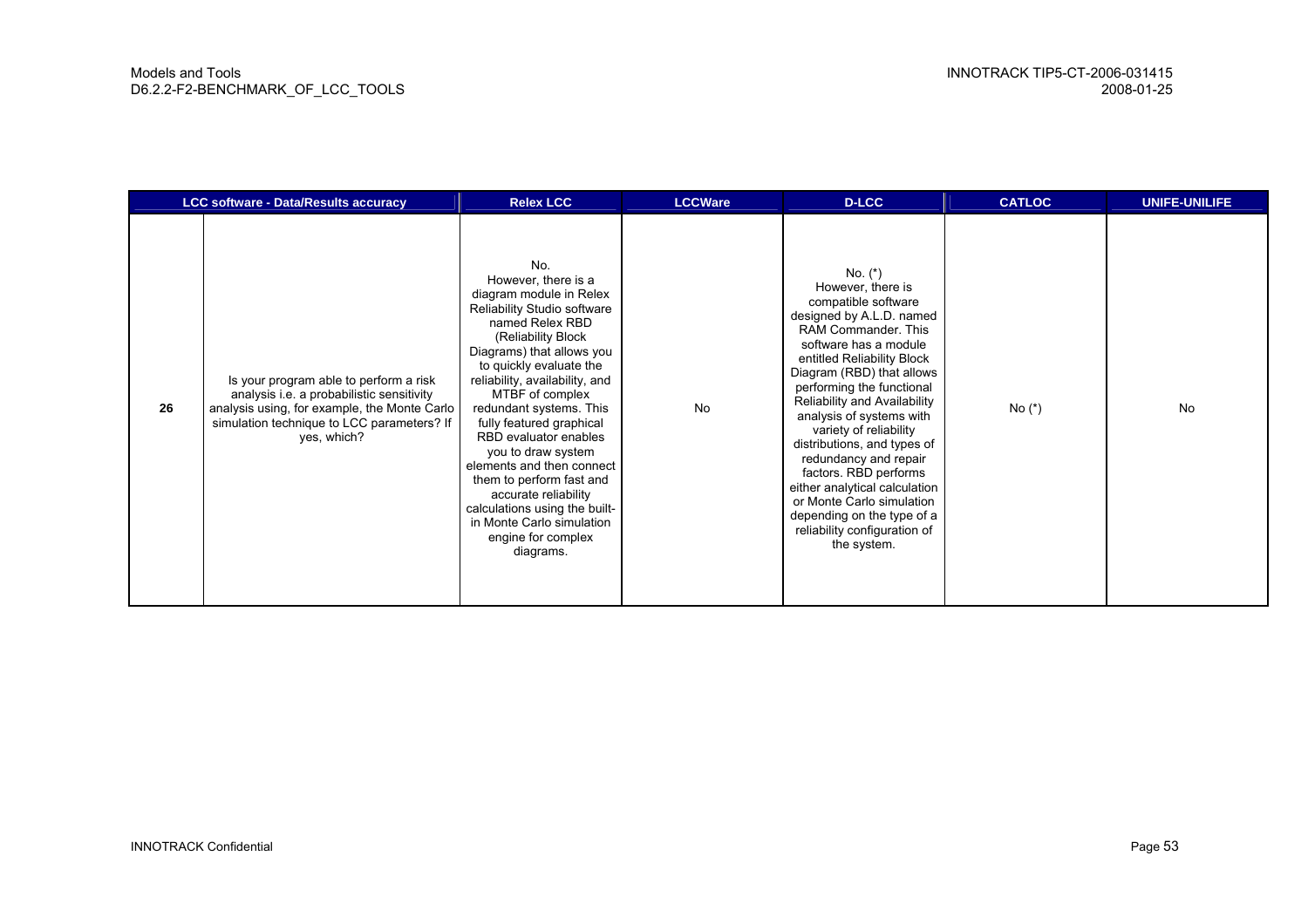| LCC software - Data/Results accuracy                                                                                              |                                                                                                                                                       |                                    | <b>Relex LCC</b>                                                                       | <b>LCCWare</b> | <b>D-LCC</b>                                                                                 | <b>CATLOC</b> | <b>UNIFE-UNILIFE</b> |
|-----------------------------------------------------------------------------------------------------------------------------------|-------------------------------------------------------------------------------------------------------------------------------------------------------|------------------------------------|----------------------------------------------------------------------------------------|----------------|----------------------------------------------------------------------------------------------|---------------|----------------------|
| 27                                                                                                                                | Is your program able to notify the user if the<br>alternatives in study have or have not the<br>same level of detail and boundary<br>conditions? How? |                                    | No                                                                                     | <b>No</b>      | No $(*)$<br>However, it is possible to<br>identify visually from the<br>result report table. | No $(*)$      | No                   |
| Is your program able to identify the cost<br>drivers with conclusively reports with<br>different modes of presentation?           |                                                                                                                                                       | Yes                                | Yes                                                                                    | Yes            | Yes                                                                                          | No            |                      |
| 28                                                                                                                                | 28.1                                                                                                                                                  | Versatile user-definable<br>graphs | Yes. Available graph types:<br>Area, Bar, Line, Pareto,<br>Pie, Scatter, Stacking bar. | Yes            | Yes $(*)$                                                                                    | Yes (*)       |                      |
|                                                                                                                                   | 28.2                                                                                                                                                  | Versatile user-definable tables    | Yes                                                                                    | Yes            | Yes $(*)$                                                                                    | Yes $(*)$     |                      |
|                                                                                                                                   | 28.3                                                                                                                                                  | Others (please mention)            | Three-dimensional pie<br>chart.                                                        |                |                                                                                              |               |                      |
| Does it provide reports for both total and<br>detailed costs for any combination of<br>29<br>Product Tree items and CBS elements? |                                                                                                                                                       | Yes                                | Yes                                                                                    | Yes $(*)$      | Yes $(*)$                                                                                    | <b>No</b>     |                      |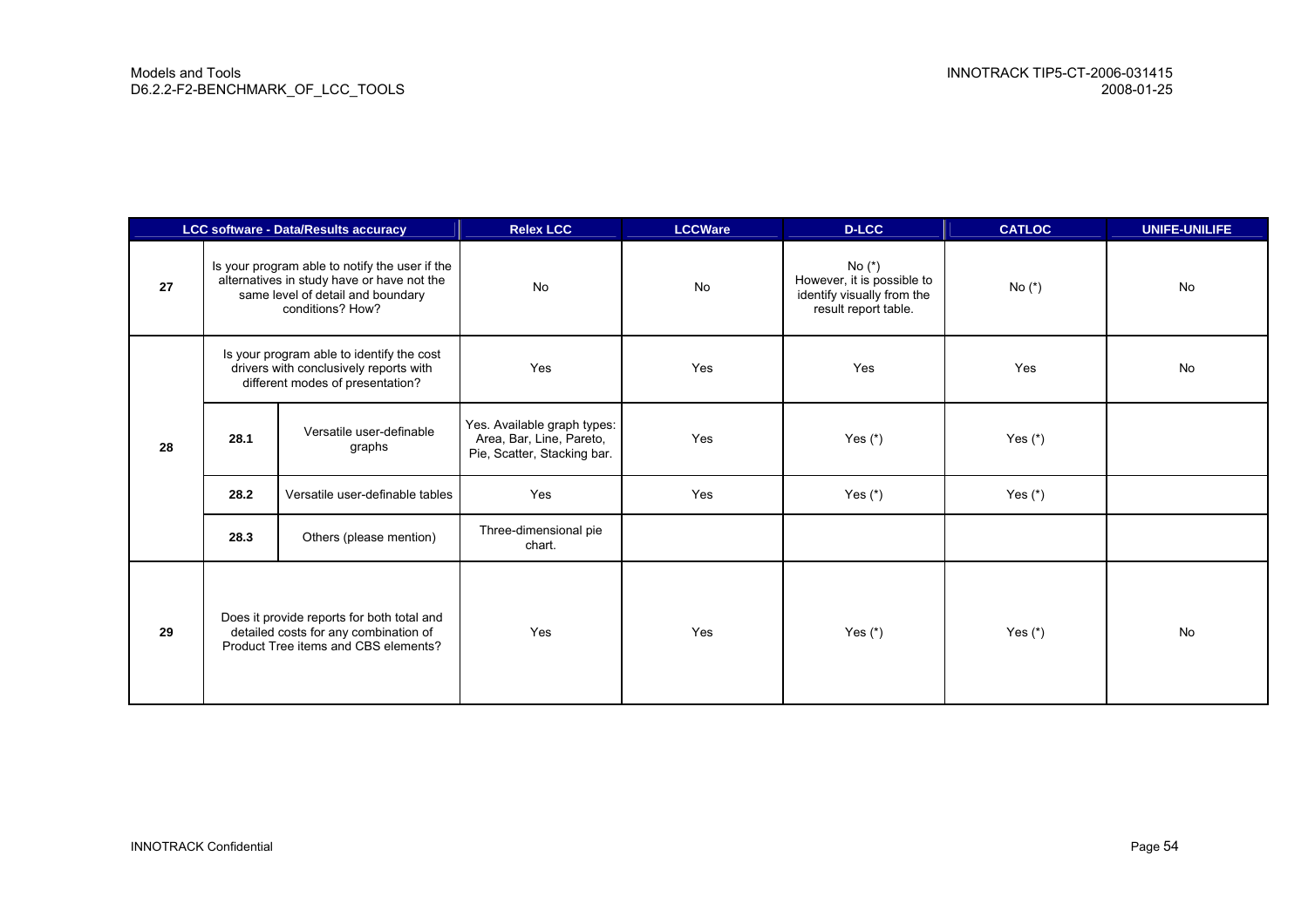| <b>LCC software - Data/Results accuracy</b> |                                                           | <b>Relex LCC</b>                                                                                                                                                                                                                                                                         | <b>LCCWare</b> | <b>D-LCC</b> | <b>CATLOC</b>                                                                                                 | <b>UNIFE-UNILIFE</b>                                                                                                                                    |
|---------------------------------------------|-----------------------------------------------------------|------------------------------------------------------------------------------------------------------------------------------------------------------------------------------------------------------------------------------------------------------------------------------------------|----------------|--------------|---------------------------------------------------------------------------------------------------------------|---------------------------------------------------------------------------------------------------------------------------------------------------------|
| 30                                          | Is your program able to track errors in input<br>data?    | Yes.<br>There is a feature named<br>Filters that allows the user<br>to define criteria to limit the<br>items included when<br>importing and exporting<br>data preventing, for<br>example, incorrect<br>application of the<br>regulation or errors due to<br>incorrect data introduction. | <b>No</b>      | <b>No</b>    | No.<br>but before the calculation<br>takes place, CATLOC<br>performs a test of blank<br>fields in input data. | Yes.<br>There is an error checking<br>facility to identify errors in<br>the data fields, to verify if<br>any rule for entering data<br>has been broken. |
| LCC software - Data/Results accuracy        |                                                           | <b>Relex LCC</b>                                                                                                                                                                                                                                                                         | <b>LCCWare</b> | <b>D-LCC</b> | <b>CATLOC</b>                                                                                                 | <b>UNIFE-UNILIFE</b>                                                                                                                                    |
| 31                                          | Is your program able to track errors in CBS<br>equations? | Yes                                                                                                                                                                                                                                                                                      | Yes            | Yes          | Yes                                                                                                           | <b>No</b>                                                                                                                                               |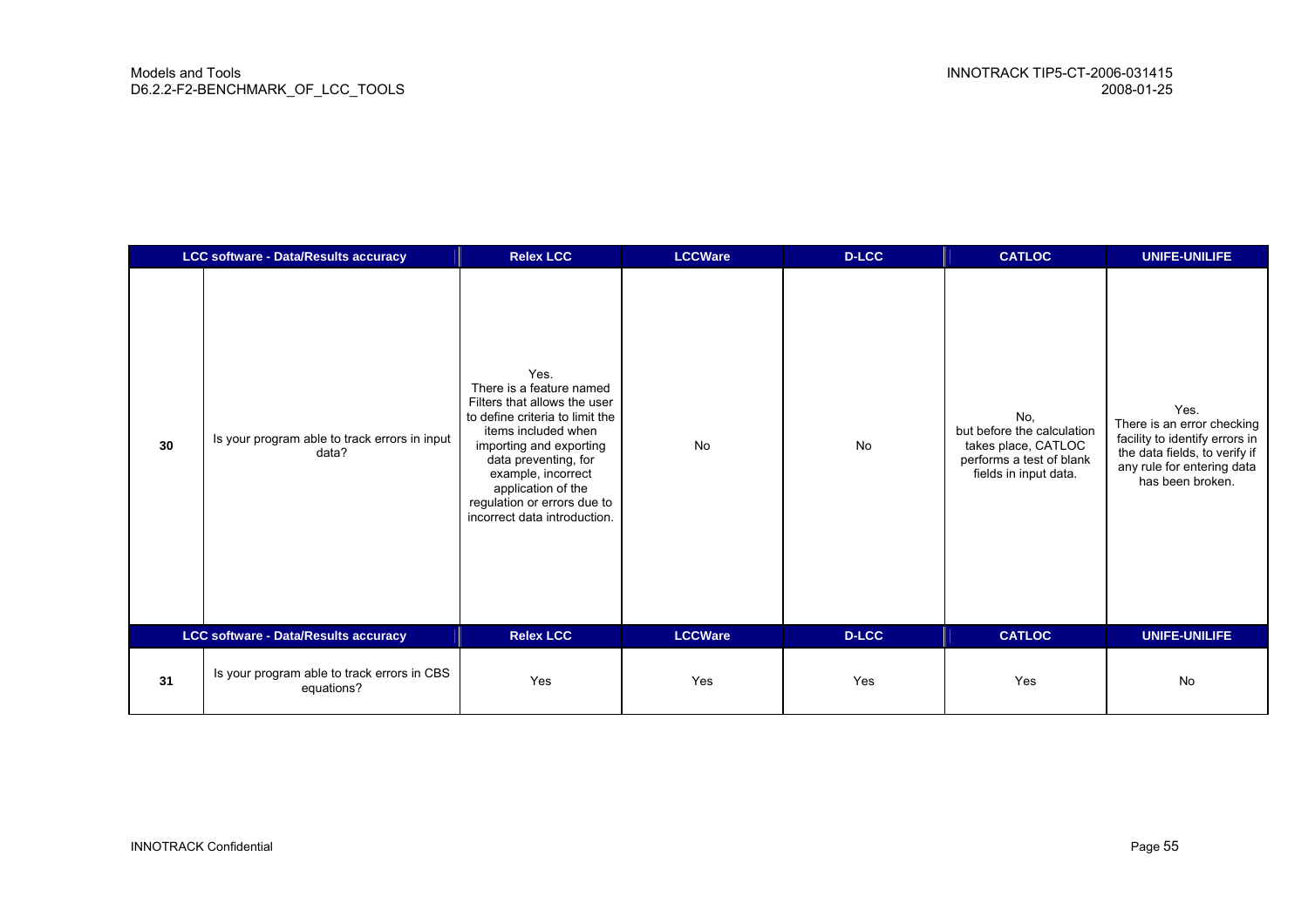|    | <b>LCC software - Accounting features</b>                            |                                                                                                                                                                                                                                                                             |                                                                                                                                                                                                                               |                                                                                                                                                                                                                                                                  |                                                                                                                                                                                                                                    |                                                                                                                                                                                                                                    |
|----|----------------------------------------------------------------------|-----------------------------------------------------------------------------------------------------------------------------------------------------------------------------------------------------------------------------------------------------------------------------|-------------------------------------------------------------------------------------------------------------------------------------------------------------------------------------------------------------------------------|------------------------------------------------------------------------------------------------------------------------------------------------------------------------------------------------------------------------------------------------------------------|------------------------------------------------------------------------------------------------------------------------------------------------------------------------------------------------------------------------------------|------------------------------------------------------------------------------------------------------------------------------------------------------------------------------------------------------------------------------------|
| 32 | Does the tool allow target costing? How?                             | No                                                                                                                                                                                                                                                                          | <b>No</b>                                                                                                                                                                                                                     | No                                                                                                                                                                                                                                                               | <b>No</b>                                                                                                                                                                                                                          | <b>No</b>                                                                                                                                                                                                                          |
| 33 | Does the tool allow a linkage to accounting<br>software? Which? How? | Yes,<br>but only if there is a<br>package in place which<br>can export to Text Files.<br>Microsoft Excel Workbooks<br>and Microsoft Access<br>Databases formats then<br>Relex can bring the data<br>in. Currently there is no<br>direct link to any<br>accounting software. | Yes.<br>but only if the exported<br>files from the accounting<br>software are in compatible<br>formats such as Excel<br>Workbooks or Access<br>Databases. Currently there<br>is no direct link to any<br>accounting software. | Yes.<br>but only if the exported<br>files from the accounting<br>software are Text Files.<br>Microsoft Excel Workbooks<br>and Microsoft Access<br>Databases formats. At the<br>moment, there is no<br>specific link to an<br>accounting software<br>application. | Yes.<br>but only if the export files<br>from the accounting<br>software are in compatible<br>formats such as Excel<br><b>Workbooks or Access</b><br>Databases. Currently there<br>is no direct link to any<br>accounting software. | Yes.<br>but only if the export files<br>from the accounting<br>software are in compatible<br>formats such as Excel<br><b>Workbooks or Access</b><br>Databases. Currently there<br>is no direct link to any<br>accounting software. |

(\*) – Answers were confirmed while testing in detail both CATLOC and D-LCC.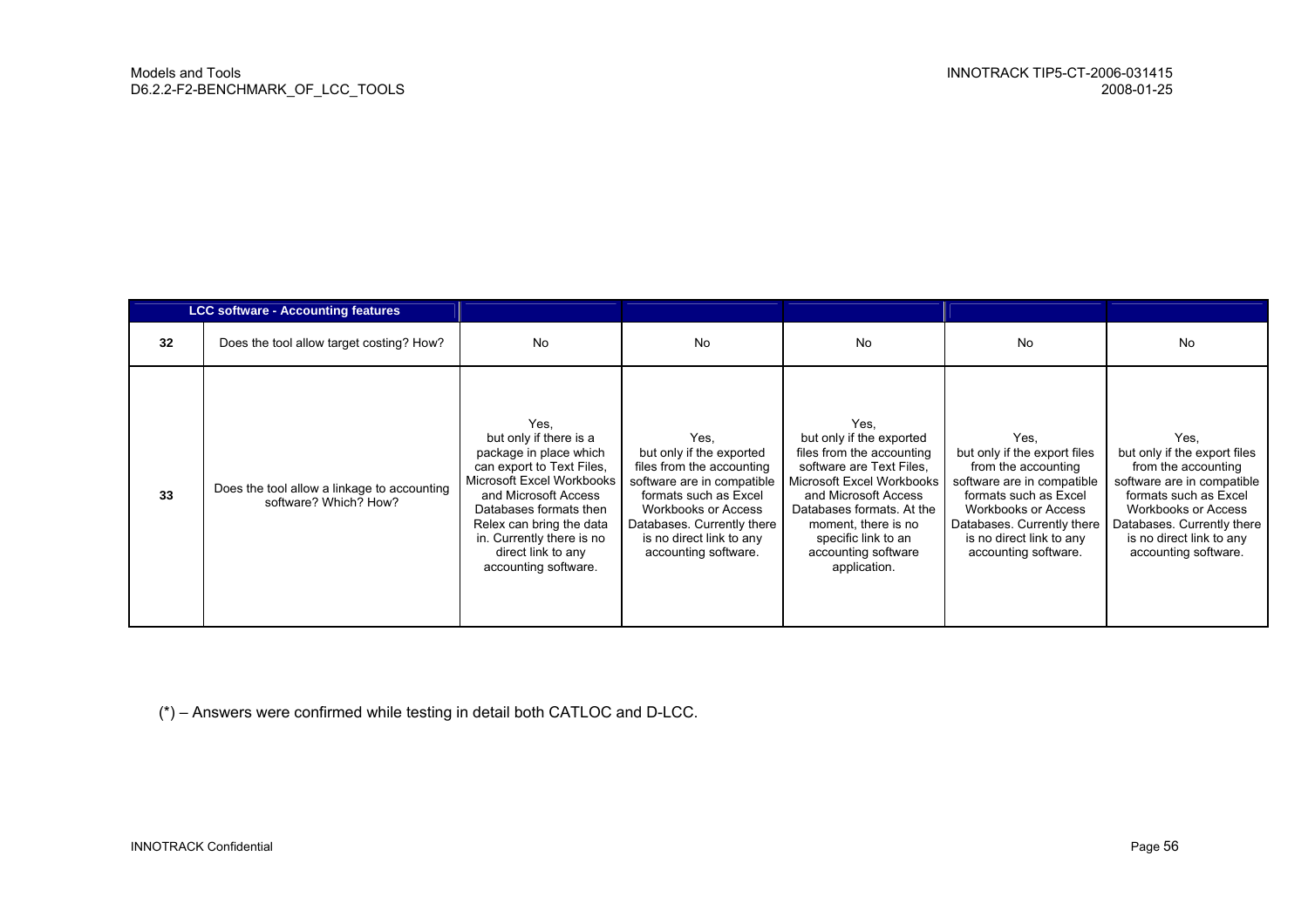## Annex III: Analysis of LCC tools/models in the rail sector

#### **T-SPA (SERCO, Network Rail)**

The Track Strategic Planning Application (T-SPA) is the software developed by Serco and used by Network Rail to support the submission of a network investment strategy to the rail regulators.

According to Serco, the concept underpinning the T-SPA approach is one of establishing linkages between decisions that lie within the control of Network Rail and its principal stakeholders and the consequences of those decisions on the future state of the railway infrastructure. The ability to specify alternative renewal scenarios and link the work volumes to outputs is at the core of the T-SPA functionality.

Long-term forecasting of track renewal volumes and the assessment of alternative output scenarios are based on experience from service lives of track components and degradation models. Both perspectives are used in order to provide complementary points of view on the necessary levels of renewal.

T-SPA calculations forecast the life of rail by predicting the incidence of rail defects and the rate at which these will result in rail breaks, and applying an intervention threshold on the predicted rate of breaks per mile per year.

Constructed to be as flexibly as possible, T-SPA allows a renewal to be specified when almost any calculated parameter reaches a predefined limit. For example sleepers may be renewed when they reach the end of their nominal service life, ballast may be renewed when the calculated deterioration rate reaches an unacceptable level, and rail may be renewed when the number of predicted defects and/or the rail wear reach specified values. An example can be seen in the Figure O, where a scenario in which the rail, sleepers and ballast are renewed at the end of their service lives.



**Renewal Volumes** 

Figure O - Example of outputs over a fourteen-year period commencing 2003

In addition, for the first three years of the calculation, the volumes are constrained to represent specific workbanks identified in regional plans, and smoothing of the volumes over the next seven years has been applied to provide a consistent input to the delivery of the work.

T-SPA calculations generate a significant volume of outputs, which can be viewed at the individual segment level (sections of the order 100m) or, more commonly, at higher levels of aggregation such as the whole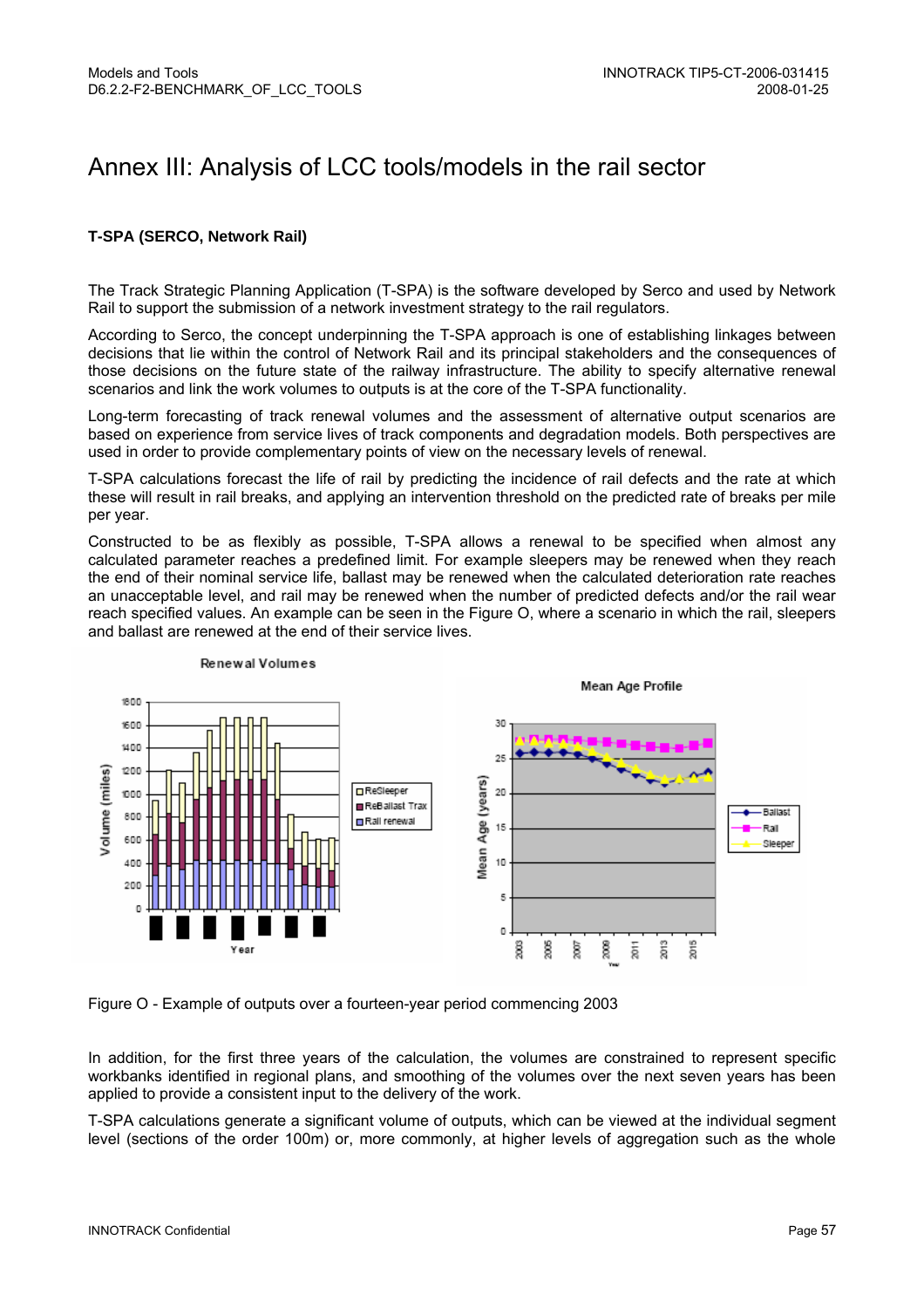railway infrastructure comprising almost 20,000 track miles. Depending on the segment aggregation level, calculations can take a few minutes (for a route) or hours (for the entire network).

One requirement that helps the user to rely on the LCC outputs, bearing in mind the level of uncertainty of some inputs, is the ability of the software to perform a sensitivity analysis to the LCC parameters. T-SPA does not have that feature consequently, engineers have to carry out their own sensitivity tests and derive probability distributions.

One of the most useful and interesting utility available in T-SPA, considered by many a key requirement for practical asset planning, is the possibility to apply volume and/or budgetary constraints, according to each project requirements.

Another interesting feature is the T-SPA Pre-Processor that checks for errors in the input data, ensuring that the input data has been prepared correctly.

#### **LCM (ProRail)**

Life Cycle management (LCM) is a LCC calculation tool developed by ProRail and it is used to find out what is the cost effectiveness of construction or maintenance action of different alternatives.

The LCM methodology helps to make choices of options by comparing investment and maintenance costs, and valuing planned and unplanned interruptions (see Figure P). All decisions on new building alternatives and maintenance versus renewal are taken on the basis of demonstrably lowest life cycle costs.



Figure P – Improved branch maintenance process

In order to use LCM as a calculation tool it is necessary to perform the following steps (see Figure Q):

- 1. Define the project's characteristics (time frame, boundaries, delimitations, etc.);
- 2. Identify different alternatives (information on different alternatives are gathered by experts groups doing the brain storming);
- 3. Describe the project;
- 4. Insert the different maintenance activities, costs, failure rates etc. into the tool, bearing in mind that this software application does not provide a scope of calculating failure rate from the failure data and consequently, it has to be calculated manually and entered into the tool afterwards;
- 5. The tool provides a cost for different alternatives broken down to different cost categories and finds out the most cost effective alternative;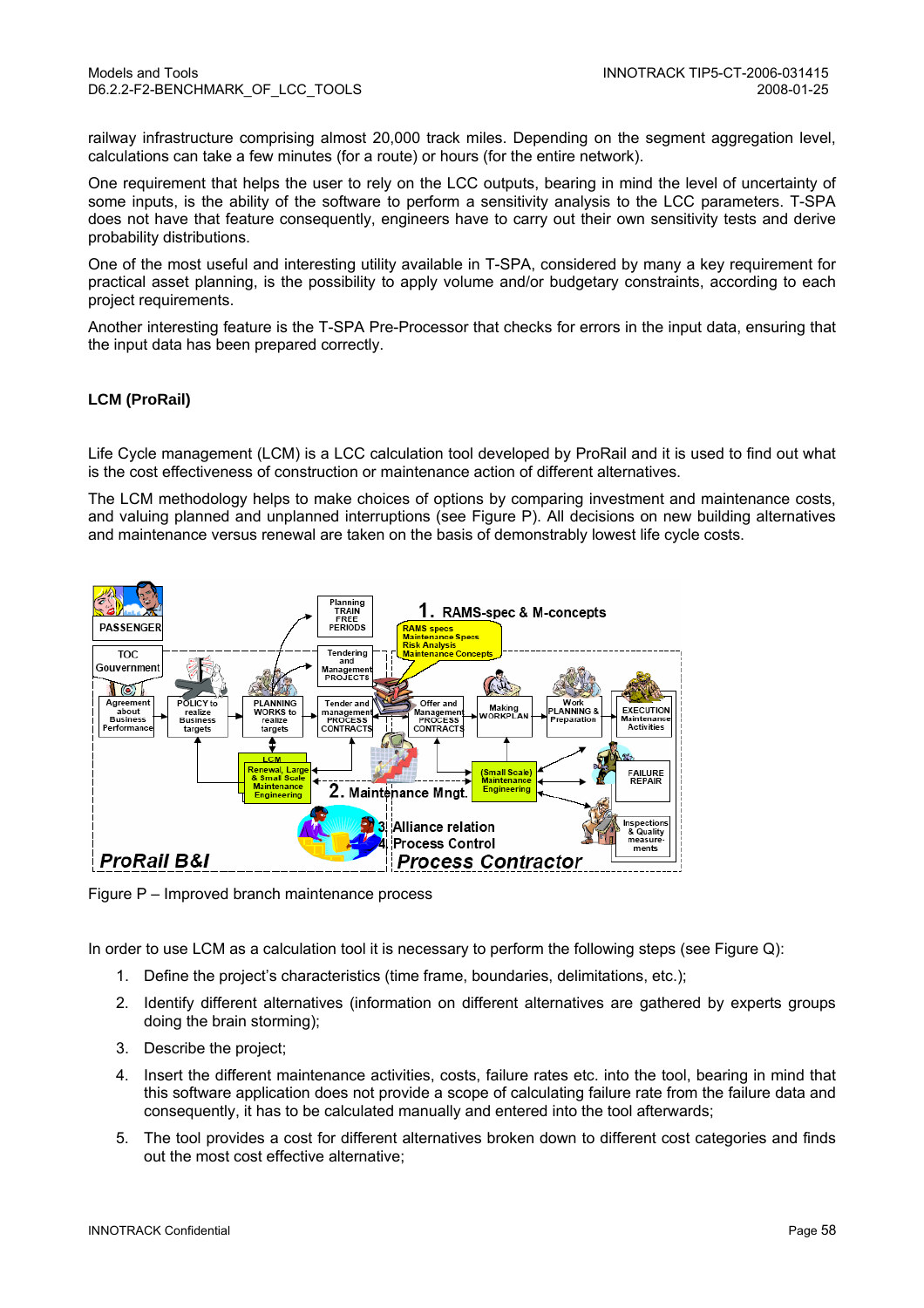- 6. The tool also represents the costs graphically and a sensitivity analysis can be carried out;
- 7. To finish, description of why the alternative is chosen is entered into the tool.



#### Figure Q – Examples of the LCM program

To sum-up, the LCM method is a calculation tool that allows the user to:

- Assess alternatives;
- Determine each item economic life;
- Create a multiyear replacement plan (20 years);
- Make a production plan (5 years) and a priority matrix;
- Find cost ratios for maintenance and renewal (RCB);
- Take into account rejection standards: RAMS specifications and Maintenance concepts.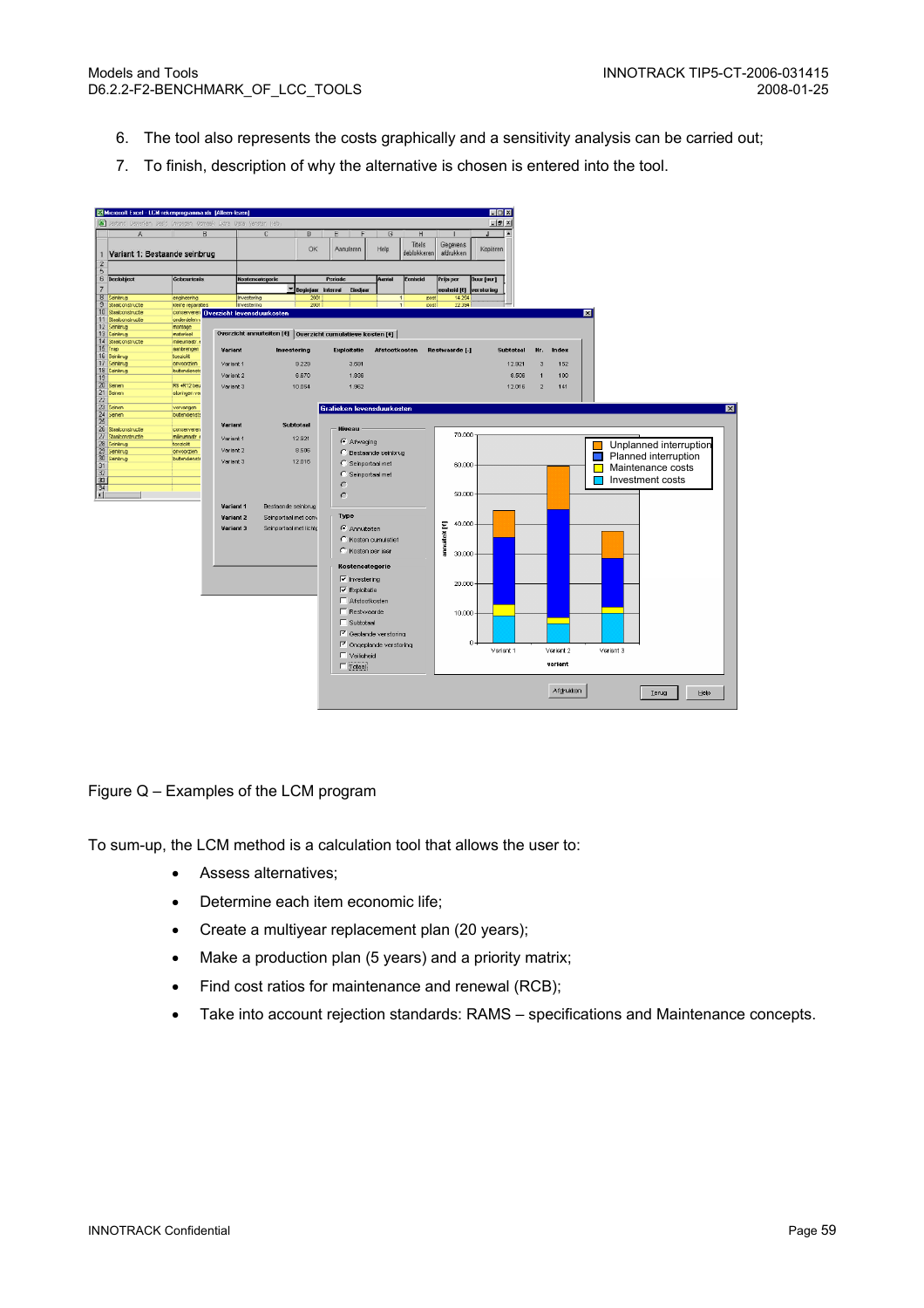#### **PriFo (JBV, Norway)**

Prifo is the Life Cycle Cost (LCC) analytical model for prioritisation of maintenance and renewal projects developed by JBV - Jernbaneverket (Norwegian Railway Administration). The following dimensions are included in this LCC model:

- safety costs;
- punctuality costs;
- maintenance & operational costs;
- cost due to increased residual life length;
- project costs.

Taking into account this model performance, Vatn (2002) has pointed out the following major advantages:

- As all maintenance and projects are evaluated in the same way;
- In situations with budget constraints, it is possible to have a sound basis for choosing the "best" projects;
- Project LCC results can be used in discussion with all the stakeholders.

In this LCC model, the description of each maintenance or renewal project is stored in an MS ACCESS database and the basic inputs are:

- Qualitative information measurements and analysis of track quality, trends, among others;
- Safety related information states and values related to various RIF (Risk Influencing Factors) as it relates both to the accident frequency, for example number of cracks in the rails, but also to the accident consequences like speed, terrain description, amongst others. The program calculates the actual risk using different functional forms (e.g. linear, exponential etc.);
- Punctuality information ordinary speed of the line and any speed reductions due to the degradations the project is intended to fight against. Cascading effects can be entered as well as trend information;
- Maintenance and operating costs extra runs of the measurement car, extra line inspections, amongst others;
- Residual life length;
- Project costs entered for each year in the project period;
- Cost parameters  $(2002?)$  common for all projects: interest rate  $r = 4\%$ ; cost per minute kiloton freight delay =160€; cost per passenger minute delay = 0.4€ and Monetary values for safety consequence classes as given in Table A:

| <b>Safety consequence</b> | <b>Monetary value</b> |  |
|---------------------------|-----------------------|--|
| C1 Minor injury           | 2.000 €               |  |
| C2 Medical treatment      | 33.000 €              |  |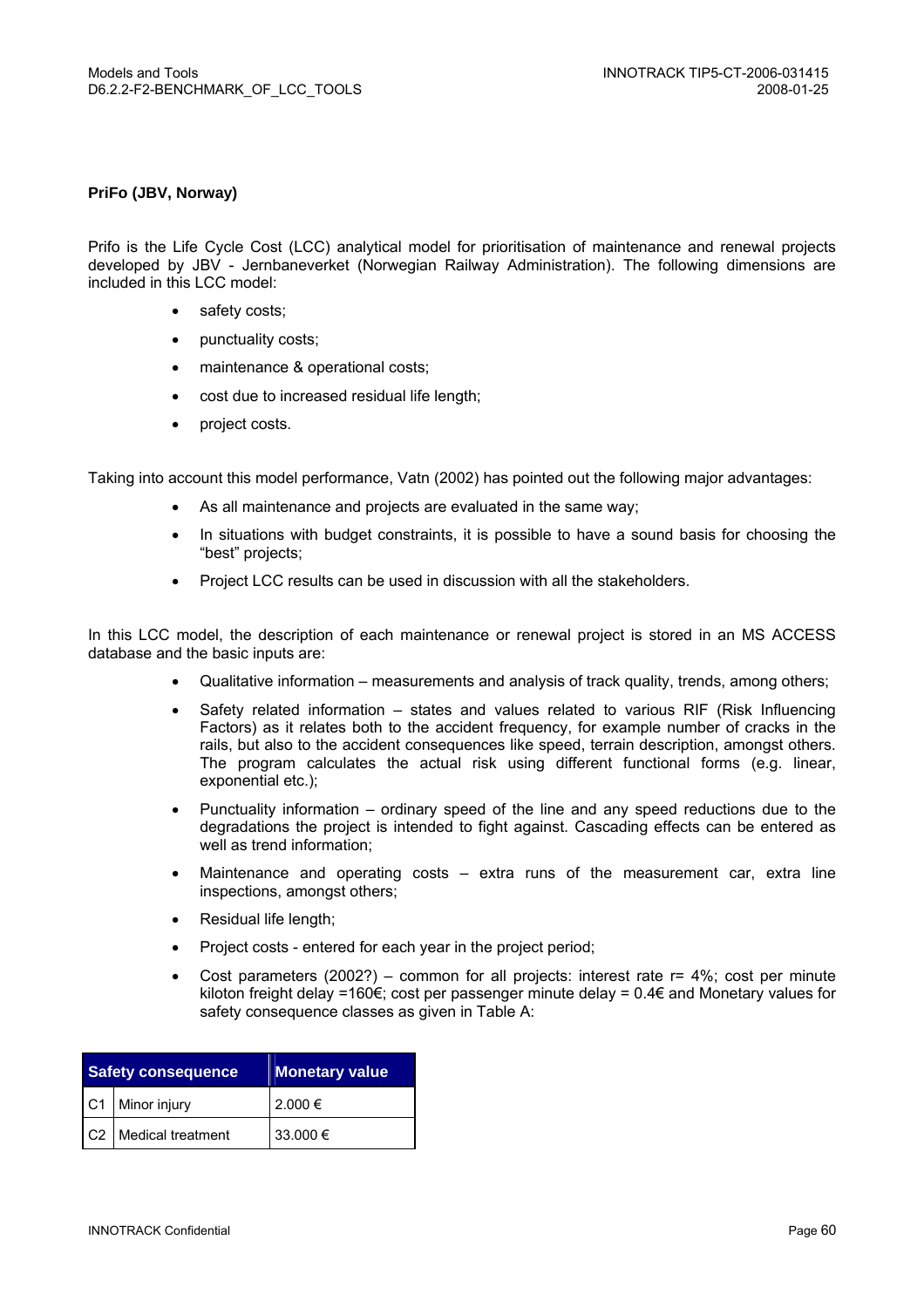|    | C3   Serious injury    | 330.000 €     |
|----|------------------------|---------------|
| C4 | 1 fatality             | 1.700.000 €   |
|    | C5 2-10 fatalities     | 11.000.000 €  |
|    | $ C6  > 10$ fatalities | 175.000.000 € |

Table A – Monetary values for each safety consequence class. Source: Vatn (2002?)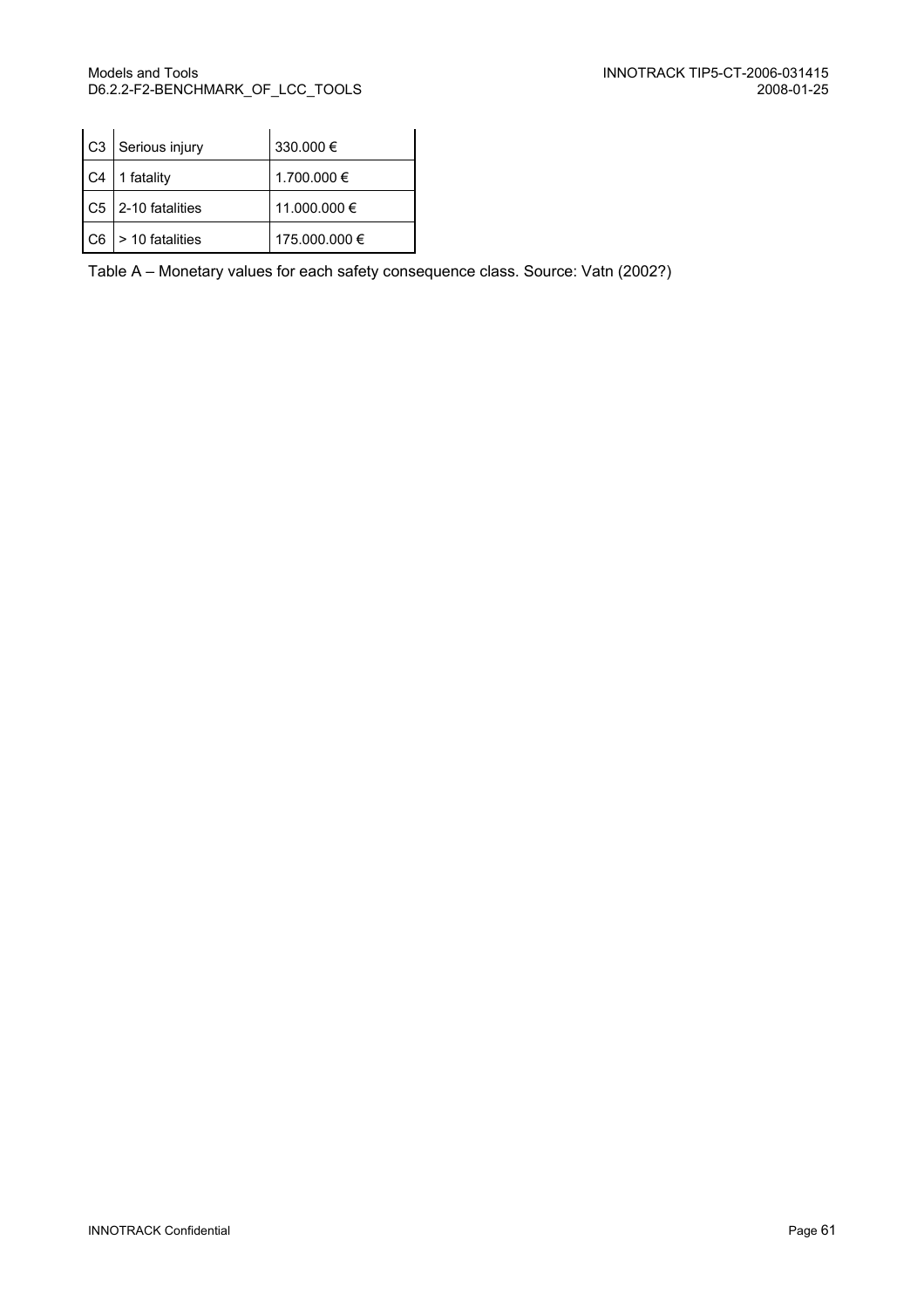## Annex IV: Preparation of next steps within WP6.2

#### Summary of information available on existing practices (based on Questionnaires I and II and WP6.1 reports)

With the intention of preparing questions to be addressed on personal interviews to Infrastructure Managers on the LCC existing practices, a summary, based on the LCC information available in the Questionnaires I and II, follows:

- IMs use LCC analysis to have feedback for technical improvement, to evaluate maintenance strategies and also, investment alternatives;
- All IMs consider in their LCC calculation both the operation and maintenance phase. Regarding the research and development phase, only OBB and Prorail take into account it in their LCC analysis. Concerning the investment phase, apart from NR, all IM's consider it for the LCC analysis. Finally, the disposal phase is only integrated by DB and OBB in LCC calculations;
- IMs calculate the following maintenance categories separately: corrective maintenance, preventive maintenance, condition based maintenance and renewal;
- The heavier maintenance actions done on track that all IMs consider in the LCC model are: inspection for safety, inspection for maintenances, rail grinding, track tamping, failure replacement (of rail, sleeper, fastening etc), rail renewal and ballast renewal. Two-thirds of the IMs consider the following maintenance actions as important as the ones mentioned above: track adjustment, ballast cleaning and compacting;
- From the IMs' experience the factors that have major effects on LCC values, especially in the maintenance costs, are: traffic volume, axle load and type of rail;
- According to IMS, from the heavier maintenance actions mentioned, the major cost drivers in the LCC calculation are: tamping and rail grinding (result of workshop SP1).
- To validate LCC calculations IMs use: experts estimation, simulation, experience and analysis of existing systems. For example, in Network Rail, LCC calculations on track have been validated in the past by detailed investigations on small samples of the network using external contractors;
- By performing LCC analysis, IMs found out that the major benefits produced are the long term forecasting of rail renewals/enhancements. This information provides to IMs and stakeholders (including regulators) transparency on how the age, configuration, capability and condition of the track network will evolve for different levels of investment. Therefore, LCC analysis can be useful in reaching agreement with regulators and funding bodies (including governments) on the investment requirements of the network as it helps validating the decision-making procedure;
- IMs define reliability target for their systems and the reliability analysis is mostly done by expert estimation not by the tools;
- 50% IMs define availability targets. Availability analysis is also done mostly by expert estimation;
- Maintainability targets are considered by only very few participants. Analysis is mostly done by experts;
- Only OBB has a safety target for their systems and only NR has multiple hazard logs to deal with a wide variety of circumstances. For example, Network Rail's Hazard Reporting Index combine events on track (e.g. broken rails, track buckles, track twist, broken fishplates, track out of gauge etc.) with local factors such as line speed, number of trains or layout complexity, to provide an overall hazard rating;